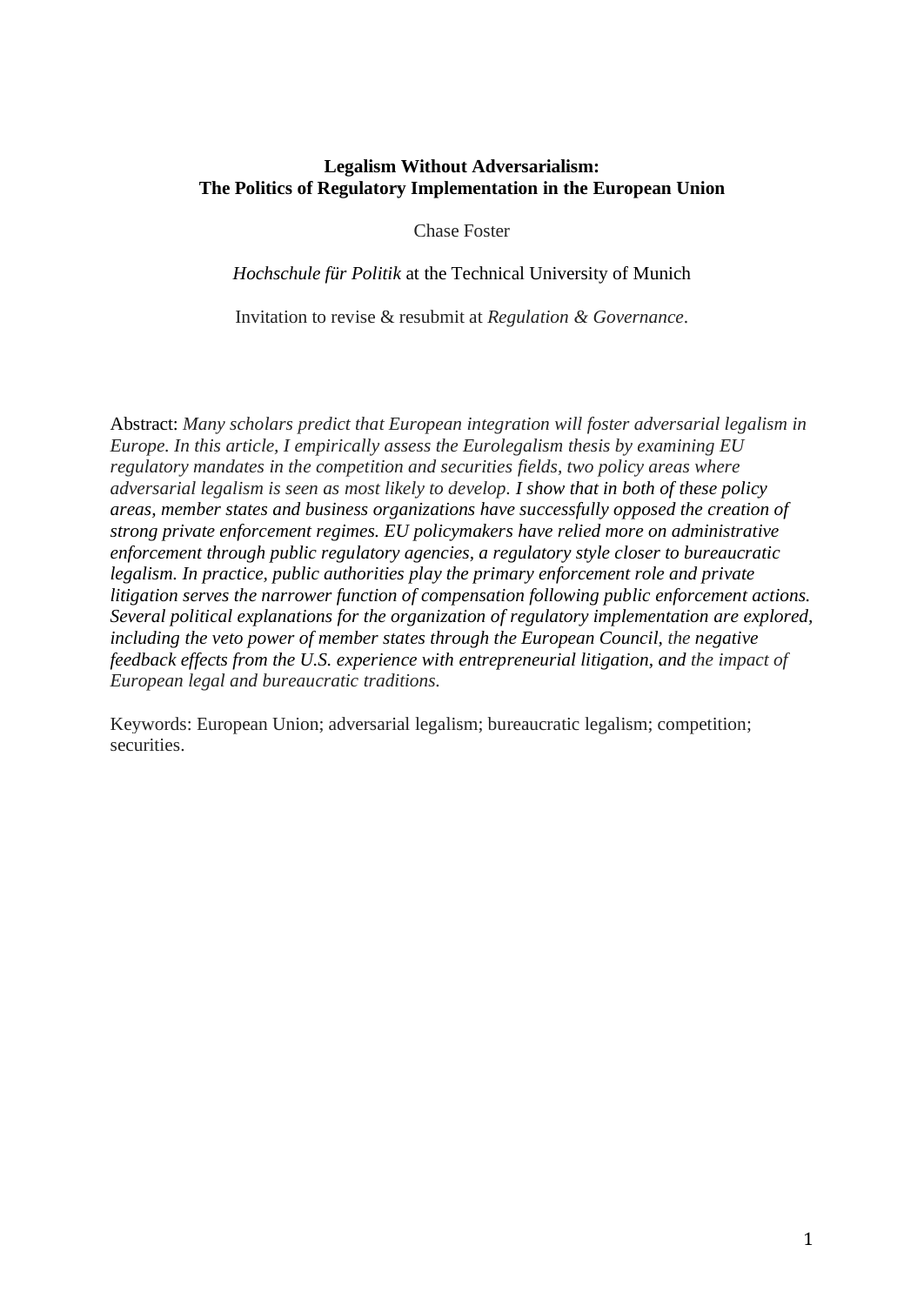## **1.0 Introduction**

European integration has fostered more *legalistic* processes of regulatory implementation*.* The combined effects of economic liberalization and the expanding corpus of European law has led regulatory implementation and enforcement, across a wide range of policy areas, to become more arms-length, rule-based, formalized, transparent, and judicialized (Levi-Faur, 2005; Majone, 1997; Sweet & Brunell, 2004; Thatcher, 2002). But while most observers agree that regulation in Europe is increasingly "controlled by formal legal rules and procedures" (Kagan, 2019, p. 74)*,* they disagree about whether European Union regulation has encouraged *adversarial* modes of policymaking and enforcement, understood as "policymaking, policy implementation and dispute resolution by means of lawyer-dominated litigation" (p. 3).

In a number of articles and a book, Kelemen (2006, 2008, 2011) argues that the combination of economic liberalization and the political fragmentation of authority in the EU, has led policy makers to "rely on adversarial legalism as a mode of governance" (2011, p. 240). He contends that EU lawmakers, time and again, across multiple policy sectors, have "enact[ed] detailed, transparent, judicially enforceable rules" that can be implemented through "a combination of public enforcement and enhanced opportunities for private enforcement litigation by individuals, groups, and firms" (p. 240). The result is "Eurolegalism" a formalized and participatory approach to regulatory implementation that relies heavily on the self-interest and entrepreneurship of private litigants to deter lawbreaking and achieve policy implementation.

Others, however, challenge the Eurolegalism thesis, noting that European legal culture and the political organization of European nation states will prevent the spread of adversarial legalism in Europe even as the fragmented political structure of the European Union promotes it (Kagan, 1997, 2007; Levi-Faur, 2005; Van Waarden, 2009). While the growth of European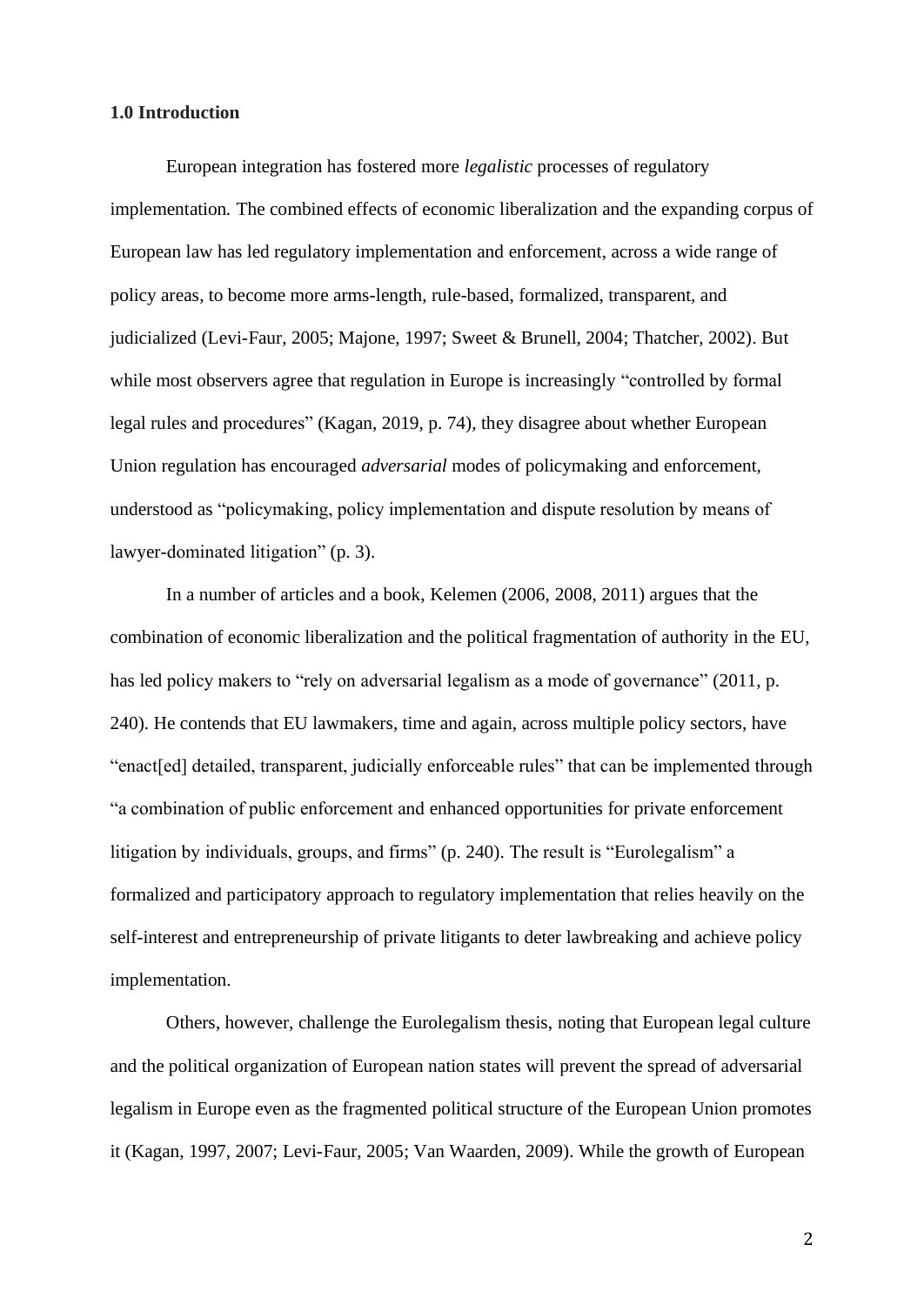secondary legislation might lead European regulators to "adopt American *norms"*, Robert Kagan (1997) argued 25 years ago, the fact that most rules are implemented through national bureaucracies and judiciaries would block the adoption of "American enforcement methods" (183). Such predictions have been supported by empirical investigations of labor law (Rehder, 2009), corporate governance (Cioffi, 2009), consumer protection (Hodges, 2014) and data privacy (Bignami, 2011) which document the lack of adversarialism in European regulatory processes even as policy implementation has become more formalized.

In this article, I build on this research by developing a novel argument to help explain what Bignami (2011) calls the "non-Americanization of European law." I argue that in addition to facing resistance on the national level, Eurolegalism is also consistently opposed by some institutional actors on the European Union level. While supranational actors such as the European Commission are interested in empowering private litigants to independently implement EU rules as way to bolster implementation, member states prefer bureaucracycentered modes of implementation that give them some control over implementation and protect the procedural autonomy of national legal systems. Since member states, collectively through the Council of the European Union (Council), have the ability to amend and veto legislation, they can block or limit proposals that would establish strong private enforcement rights or intervene in national legal procedures. This veto power is reinforced by the negative feedback effects generated by the U.S. experience with litigation, which leads a variety of EU stakeholders to oppose American enforcement methods. As a result of these political dynamics, I argue that EU regulatory mandates are more likely to utilize systems of hierarchically-organized bureaucratic legalism that give regulatory bureaucracies an authoritative role in enforcement than horizontally-structured systems of adversarial legalism where public and private litigants enforce the law through the courts.

I test my argument through close case studies of the regulation of financial services and market competition, two areas of policy that are seen as 'most likely' cases for adversarial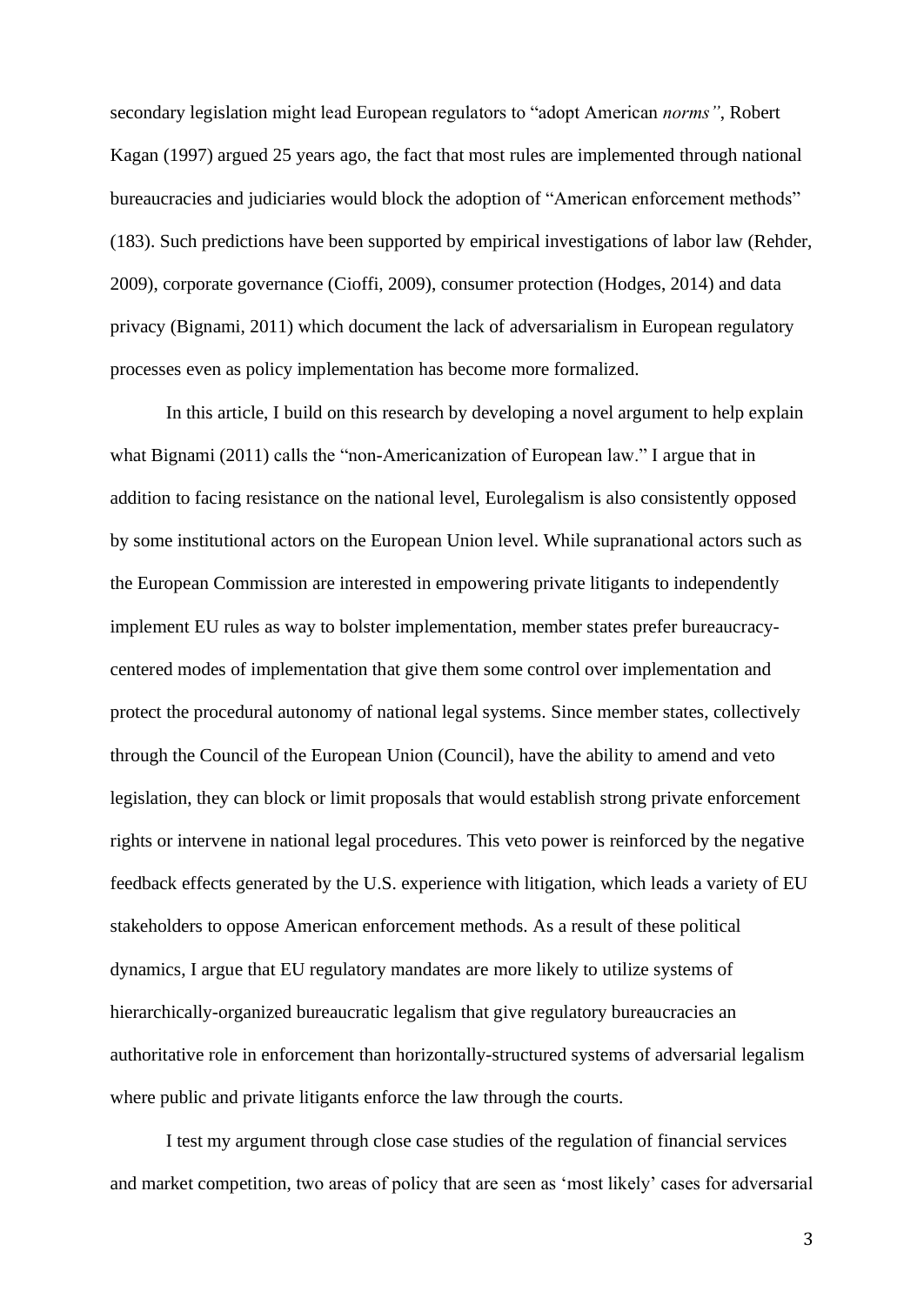legalism to develop. I find that in great contrast to the United States (Farhang, 2010), European directives and regulations have generally *not* empowered private litigants to independently enforce regulatory rules (Hodges, 2014; Hodges & Voet, 2018; Nagy, 2019; Warren, 2011).<sup>1</sup> Where European legislation has addressed the private enforcement of public law, it has eschewed the American model, endorsing narrowly circumscribed systems of private action, aimed primarily at facilitating private compensation following public enforcement actions, and limited in practice by extensive safeguards (Hodges & Voet, 2018; Wils, 2017). I find little evidence that EU secondary legislation is establishing strong private enforcement rights or systematically encouraging the development of adversarial modes of governance.

EU mandates in these two sectors are more in line with what Kagan (2019) describes as "bureaucratic legalism": formalized but centralized enforcement through regulatory bureaucracies (11). The primary focus of EU legislation in these areas has been to strengthen public enforcement capacities: to develop common rules across an increasing number of areas of regulation (Jabko, 2006; Moloney, 2014); to delegate implementation of these rules to public regulators at the national level (Majone, 1997; Thatcher, 2002); and to create European agencies and networks to monitor, coordinate, and increasingly stipulate the enforcement practices of national regulatory bureaucracies (Egeberg & Trondal, 2009; Levi-Faur, 2011; Moloney, 2011; Scholten, 2017). Available data of the actual enforcement of EU competition rules shows that, even in an area of law where there have been longstanding efforts to encourage private enforcement through national courts, public enforcement remains predominant. While private litigation rates have moderately increased in some European jurisdictions, these mostly take the form of "follow on actions" that rely on the government's findings of infringement and fact, and therefore reinforce rather than undermine the authoritative role of public regulators.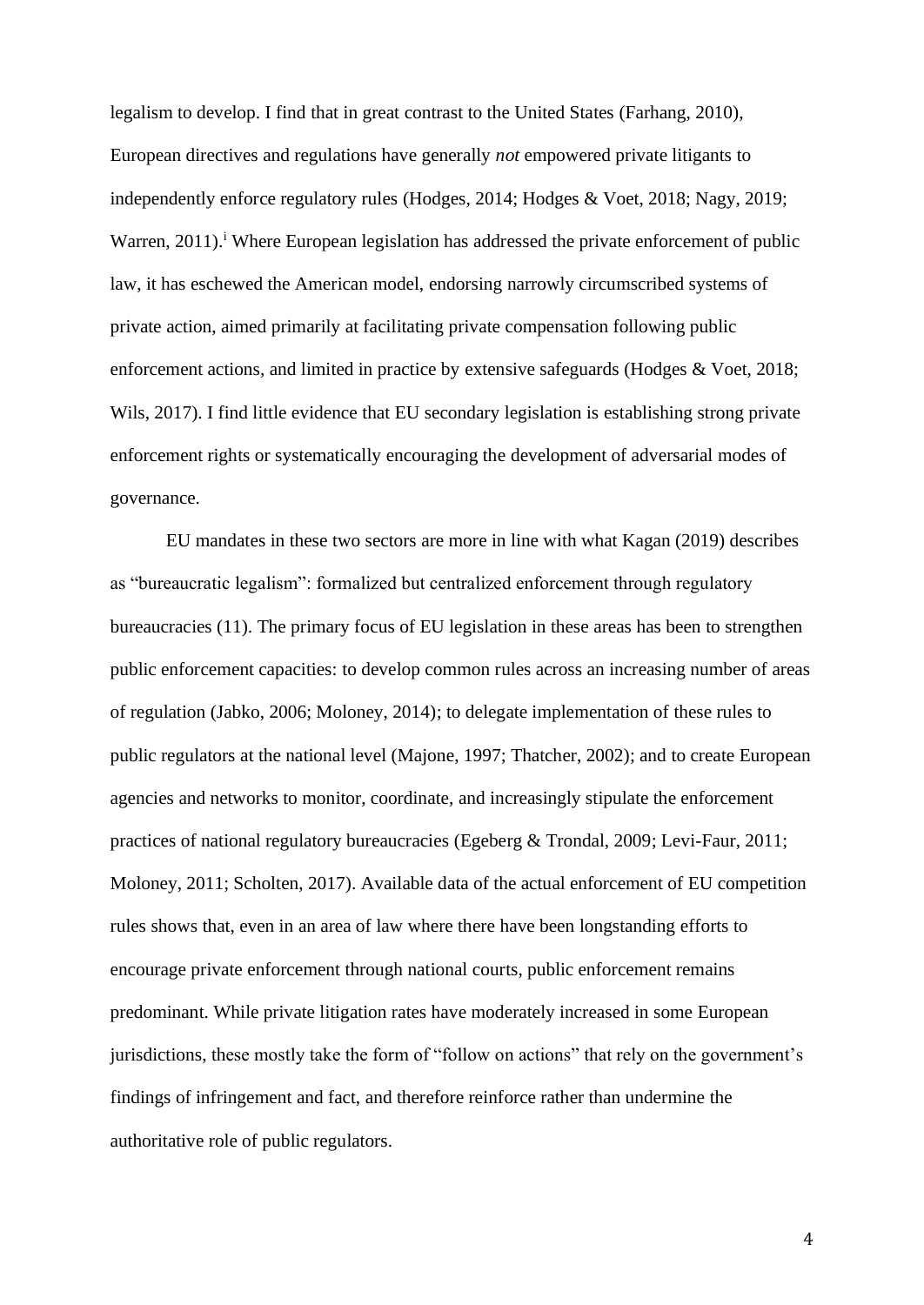Through close examinations of the legislative process leading up to key legislation in financial services and competition policy, I find evidence of member state and business resistance to Eurolegalism. Business opposition is rooted in the perceived costs of entrepreneurial litigation, while member states see private enforcement as potentially undermining the effectiveness of public enforcement and the autonomy of established systems of national private law. In both the competition and securities sectors, the U.S. experience with entrepreneurial litigation is invoked as a cautionary tale. Although member state and business opposition has not always prevented the creation of private rights of action or expanded civil liability, it has successfully curtailed the scope and effectiveness of such measures. Proposals that would significantly expand the independent enforcement role of private litigants have either been rejected or substituted for narrowly circumscribed systems of private damages actions that follow successful public enforcement decisions.

The analysis makes several contributions to current debates in political economy, regulatory capitalism, and European Union studies. The first is empirical. Through an analysis that combines close process tracing of legislative developments with an empirical examination of the design of legislation and the pattern of public enforcement and private litigation in two crucial cases, I point to a distinctive trajectory of juridification in Europe that has not been fully elaborated in earlier studies. The Europeanization of regulation in these fields is leading implementation to become more legalistic, understood as controlled by formal rules, while maintaining, and in some cases even reinforcing, hierarchically structured and bureaucracy-centered systems of administrative enforcement.

The second contribution is theoretical. Previous research has rightly pointed to national legal and bureaucratic traditions as constraining the globalization of American law (Bignami, 2011; Hodges, 2014; Kagan, 2007; Van Waarden, 2009). In this article, I show that Eurolegalism is also being resisted by important actors in the European Union's policymaking process. This distinction is important because it suggests European integration may not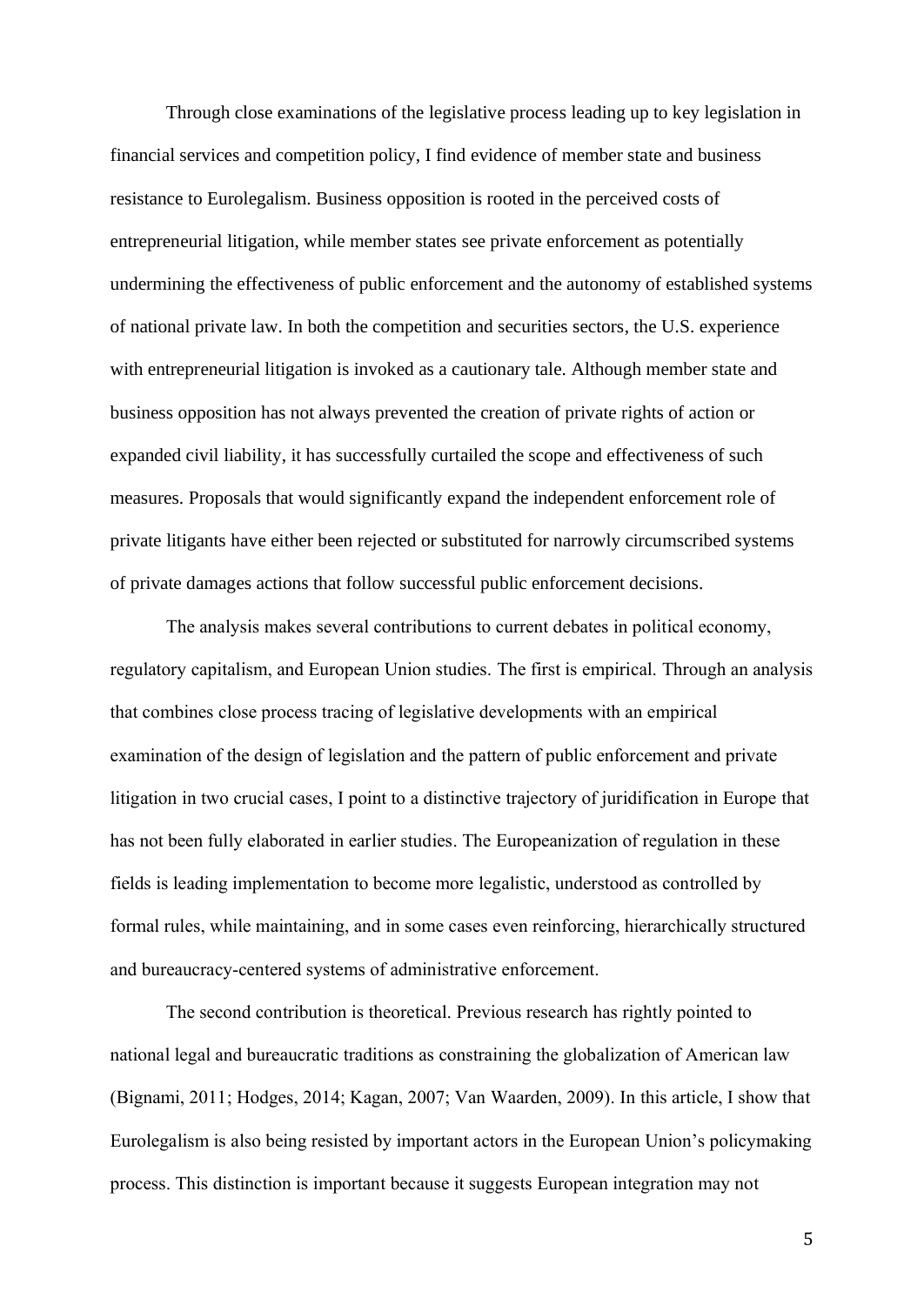necessarily foster adversarial legalism in the long-run. A range of factors will shape litigation rates and enforcement practices, and private litigation may come to serve an important enforcement function in some jurisdictions and some policy areas. However, given the prominent role of member states in the European policymaking, and the negative feedback effects of the U.S. experience with entrepreneurial litigation, private enforcement systems will continue to be politically resisted and therefore limited in practice. Globalization and economic integration may require regulatory systems to adapt, but how a jurisdiction changes remains a political choice that is shaped by existing domestic traditions and practices.

## **2.0The Eurolegalism Thesis and its Alternatives**

In a series of articles and a book, Kelemen (2006, 2008, 2011) has argued that adversarial legalism has become an increasingly important feature of the European regulatory state. In his view, the transformation has been driven by two interrelated causal processes: first, economic liberalization and European re-regulation have eroded the "informal, cooperative, and opaque" national systems of regulation that predominated for most of the 20th century, replacing them with centralized EU rules that are more complex, detailed, and rigid (2011, p. 7); second, the fragmentation built into the EU's political structure—divided horizontally between multiple branches of government and vertically between central and state governments—has led EU officials to write legislation in ways that empower private actors to independently enforce the law through adversarial litigation. The result is "Eurolegalism": a formalized and participatory regulatory implementation process that lacks centralization and authoritative bureaucratic control, and which relies heavily on the selfinterest and entrepreneurship of private actors to deter lawbreaking.

A careful observer of European politics, Kelemen's empirical research has documented how the EU's single market program has contributed to the juridification of European regulatory processes, replacing informal and cooperative modes of national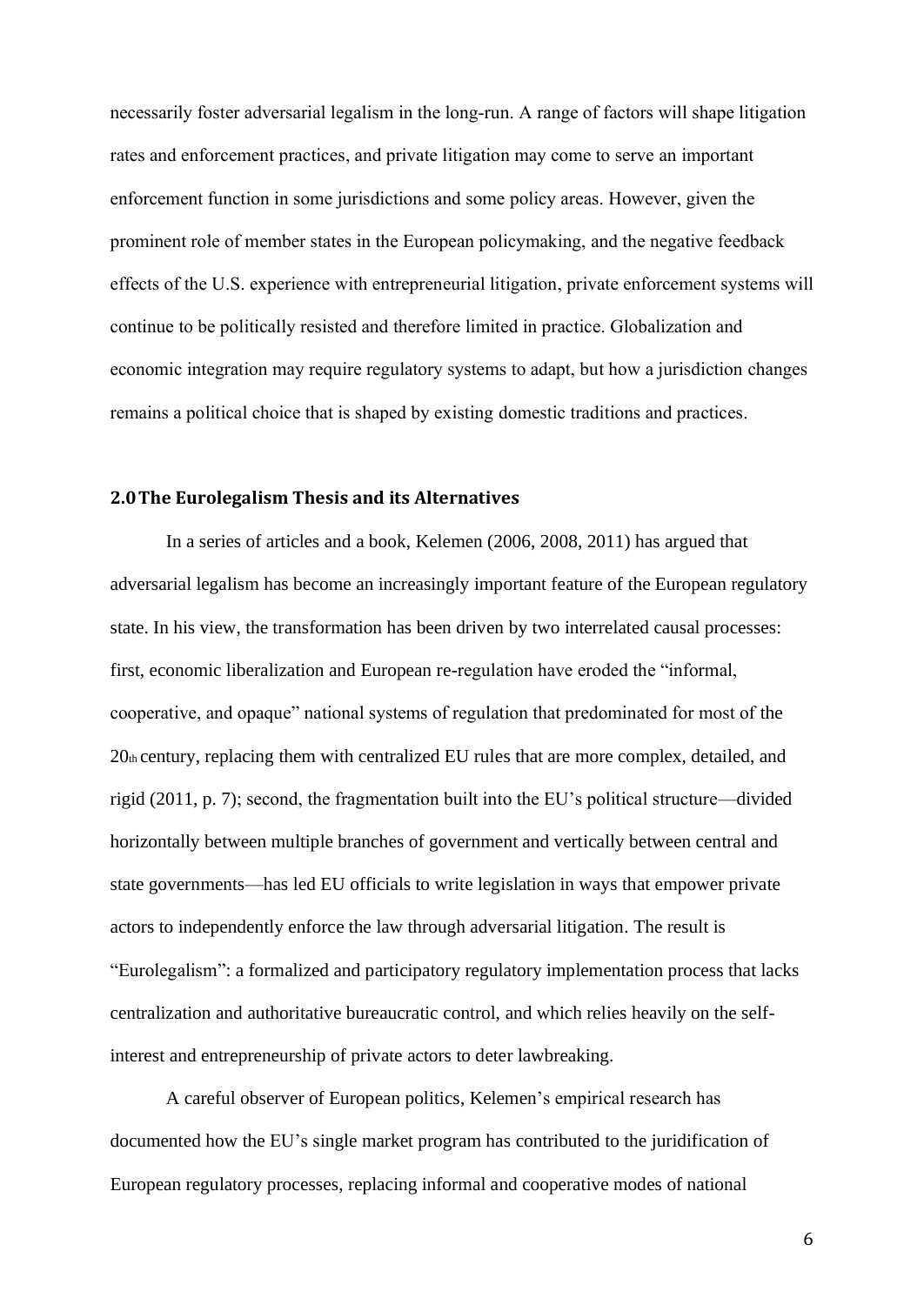regulation with more detailed and rigid rules that are heavily mediated by courts. His comparative, theoretically sophisticated approach to explaining these developments has pushed scholars in the too-often cloistered fields of American politics and EU studies to contemplate the broader global forces and inter-institutional dynamics that have contributed to the design and practices of regulatory institutions. Along with other law and politics scholars (Burke, 2002; Farhang, 2010; Kagan, 2019), Kelemen has made a convincing case that adversarial legalism is the result of intentional political choices by legislators facing institutional constraints to empower private litigants to enforce the law—and not simply the product of American culture or legal traditions. Moreover, he has pointed our attention to the institutional features of the European Union that lead some actors to view decentralized private litigation as helpful for securing compliance with EU rules. Notwithstanding these significant contributions, there are strong theoretical and empirical reasons to doubt certain aspects of his predictions, especially the contention that EU mandates are systematically empowering private litigants to independently enforce market rules as well as the prediction that adversarial legalism has become a predominant mode of policy implementation in Europe.

One set of factors pushing against adversarialism, which has been explored in several empirical studies, is the fact that the enforcement of public law through private litigation, and particularly group litigation, cuts against the predominant legal and bureaucratic traditions in Europe (Bignami, 2011; Cioffi, 2009; Kagan, 1997, 2007; Van Waarden, 2009). Most European bureaucracies and judiciaries are more hierarchically organized than those in the United States and have clearer distinctions between public and private law (Damaska, 1986). Trained predominantly in civil rather than common law, European legal elites are sceptical of legal devices such as class action or 'private attorneys general' which are alien to European legal traditions and appear to privatize fundamental functions of government such as law enforcement (Buxbaum, 2005; Joerges, 2004; Nagy, 2019, pp. 39-40). Such systems make it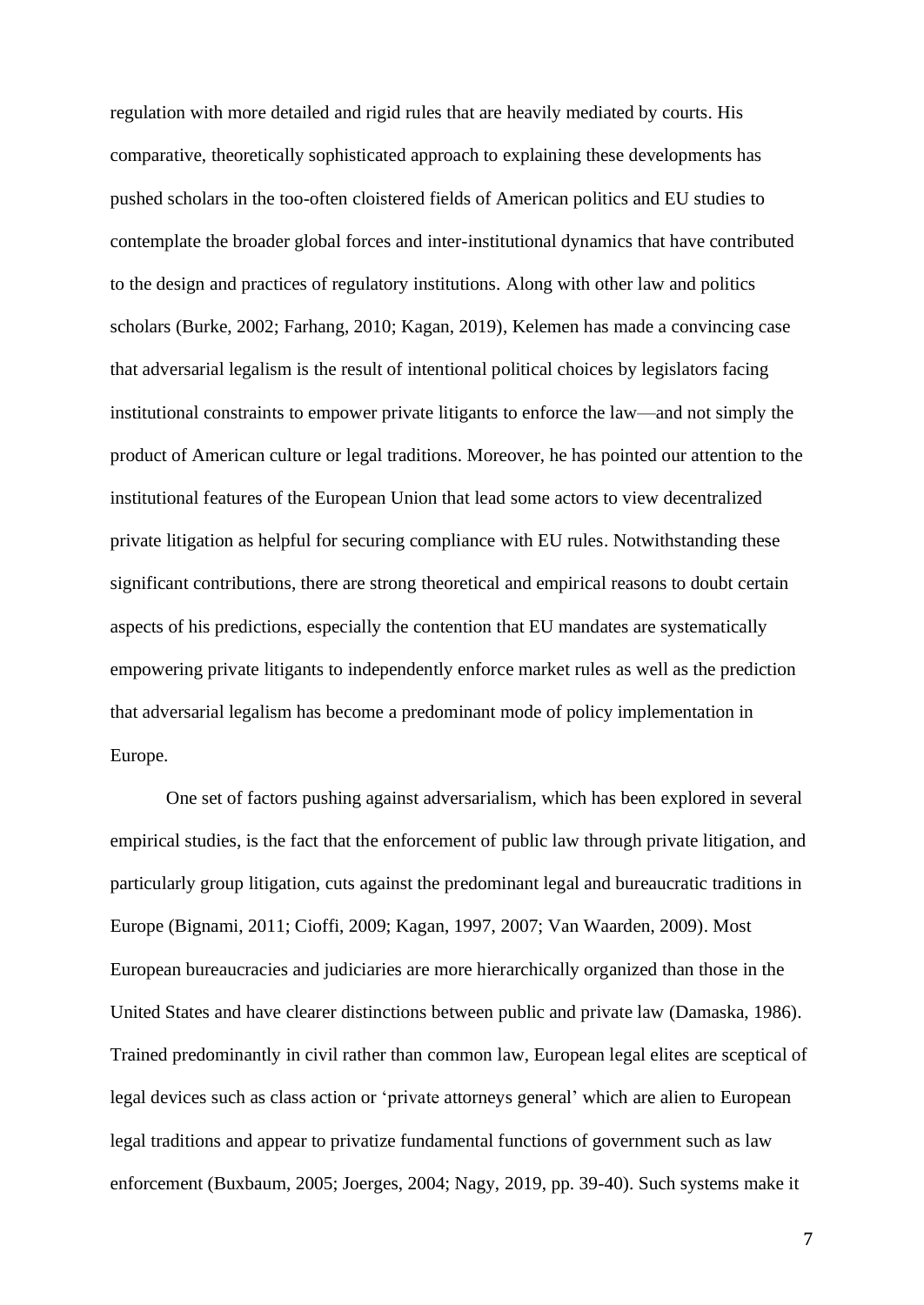more difficult to instrumentalize private litigation as an enforcement tool (Bignami, 2011, p. 418). Even where European Union legislation does create new judiciable rights for individuals, companies, and groups (Cichowski, 2007; Sweet & Brunell, 2004)), the rules of civil procedure found in nearly all European countries, such as limited pre-trial discovery, narrow standing rules, loser pay requirements, and bans on contingency fees and punitive damages, limit the ability and incentives of private individuals and groups to initiate legal action absent public enforcement (Hodges, 2014; Warren, 2011).

Most existing studies focus on how the forces of adversarial legalism are constrained by divergent bureaucratic traditions and legal cultures on the national level. Yet, for many of the same reasons highlighted in these studies, we should also expect to find political resistance to adversarial legalism within the EU policymaking process. To be sure, in terms of institutional design, the European Union does have a number of features that could be seen as encouraging adversarial legalism and private litigation more generally (Van Waarden, 2009, pp. 209-210). These include supranational executive bodies with limited direct implementation capacity (Kelemen, 2011), a system of policymaking and implementation that is fragmented vertically and horizontally (Kelemen, 2008), and strong courts with a history of establishing new rights (Conant, 2006; Kelemen, 2003; Sweet & Brunell, 2004). To lock-in European policies and prevent bureaucratic and political drift in a fragmented political system, EU legislators may wish to write detailed, justiciable provisions into policy mandates that can be activated by private parties (Kelemen, 2011, p. 25; McCubbins, Noll, & Weingast, 1987; McNollgast, 1999). Lacking direct implementation power in most policy areas, and facing member states that are sometimes resistant to EU mandates, the European Commission in particular has an interest in leveraging the self-interest of private actors as an "alternative to bureaucratic power," and mandating procedural changes that incentivize the private enforcement of public law (Farhang, 2010, p. 22). But while such forces are no doubt formidable, they are counterbalanced by other institutional actors and stakeholders that prefer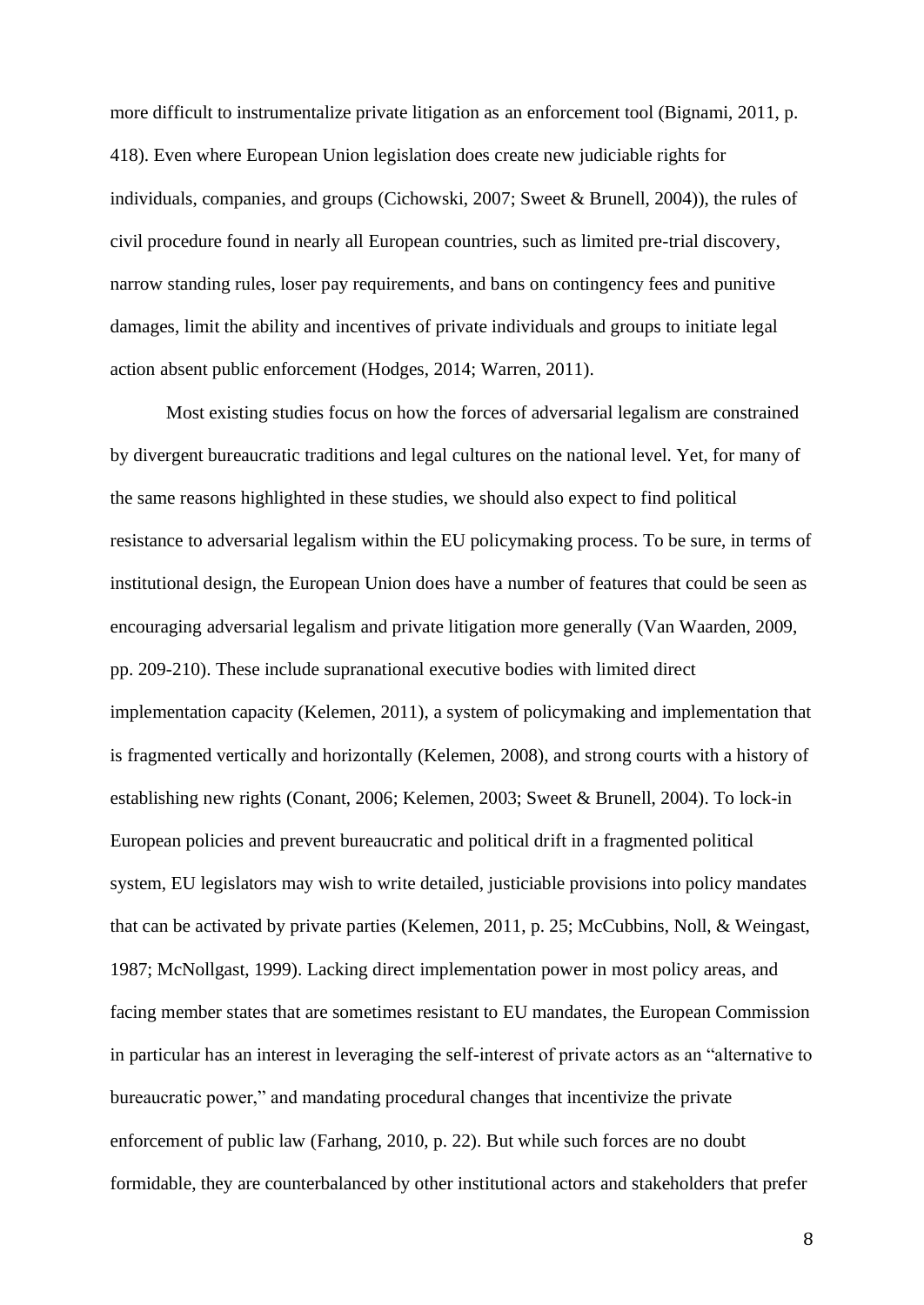bureaucratic modes of governance and oppose the instrumentalization of private litigation as a tool of policy enforcement.

The first and most important countervailing factor is the institutionalized role of member states in the European legislative process. Unlike the U.S., where state-level governments have no institutionalized say over the legislation adopted by Congress or the rules written by federal regulatory agencies, in the European Union, member states, collectively through the Council of the European Union, have the power to amend and veto most European secondary legislation (Tsebelis & Garrett, 2000). As a representative body of national governments, the European Council prefers bureaucratic modes of implementation that are more in line with national traditions (Buxbaum, 2005) and which preserve subsidiarity in national court procedure (Joerges, 2004; Lazer & Mayer-Schoenberger, 2001). Compared to the European Commission and Parliament, the Council should therefore be more opposed to legislative provisions that empower private groups to use courts to challenge administrative procedures and contest enforcement actions (Grisinger, 2012; McCubbins et al., 1987), or encourage private actors to independently enforce regulatory rules in the courts (Burke, 2002; Farhang, 2010). Devices such as class action lawsuits or private attorneys general are not only alien to European law, but have the potential to unbalance carefully calibrated systems of national private law and undermine executive control over implementation (Burbank, Farhang, & Kritzer, 2013; Joerges, 2004; Kagan, 2007).

A second factor relates to the perceived economic costs of entrepreneurial litigation stemming from the U.S. experience. Even if members of the Commission or Parliament, facing intransigent member states, have a rational incentive to empower decentralized private litigants to bolster implementation, this interest is moderated by the wide perception within Europe that private enforcement represents an ineffective and economically costly method of enforcing public regulatory rules. Actively cultivated by U.S. law professors and business organizations since the 1980's (J. C. Alexander, 1990; Coffee, 1987; Stephenson, 2005), the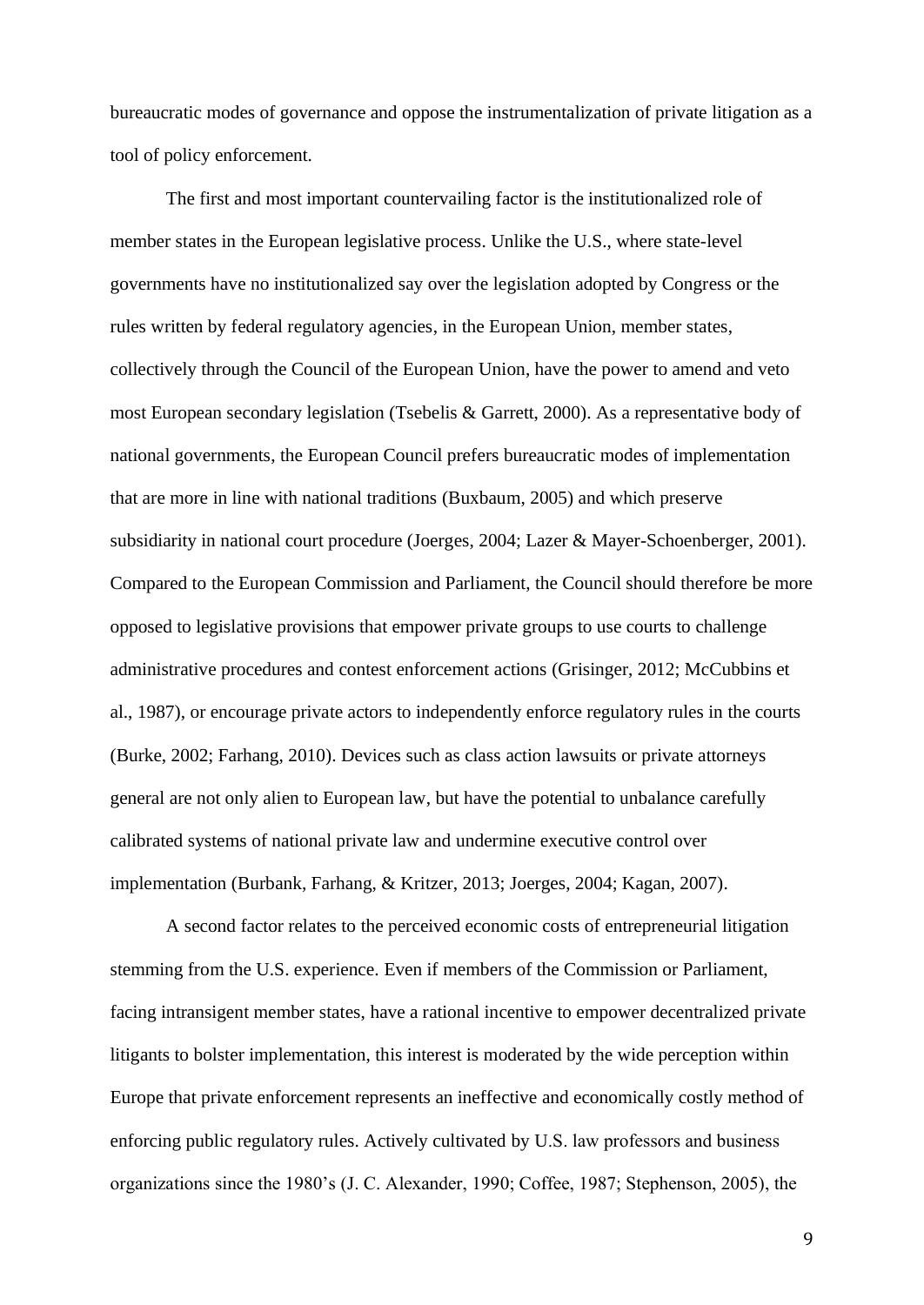perception that adversarial legalism encourages out-of-control litigation at great cost to the economy is now widespread in Europe (Issacharoff & Miller, 2012; Kagan, 1997; Stewart, 1993). European business associations, when seeking to block or dilute supranational efforts to remove barriers to private litigation or establish group litigation rights, often reference the economic costs of litigiousness in the United States (Hodges & Voet, 2018; Nagy, 2019). These concerns are then echoed by some member state governments. Since the European Commission has frequently relied on European business interests to both help develop and legitimize the single market project (Jabko, 2006), European policymakers are highly attuned to these concerns, and respond to them when designing legislation. "The negative side of American legalism is not hidden from European observers," Kagan noted in the late 1990's. "Every adversarially-tinged proposed legal reform must deal with the warning, 'Be careful or we will end up like the United States," (1997, p. 182).

## [Table 1 about here]

To understand how these political dynamics might shape EU policymakers' implementation preferences, it is helpful to recall Kagan's conceptual framework, still the point of departure for most comparative work on regulatory styles. Building on the typology of legal systems developed by Damaska (1986), Kagan (2019) identifies four ideal types of policy implementation in advanced industrial democracies which fall along two dimensions. As detailed in Table 1, the first dimension is the decision-making style. This can range from formal to informal, with formality understood as "the extent to which contending parties or interests, as well as government officials, invoke and insist on conformity to written legal procedures and pre-existing legal rights and duties" (9). The second dimension is the organization of decision-making authority, defined by Kagan as "the extent to which the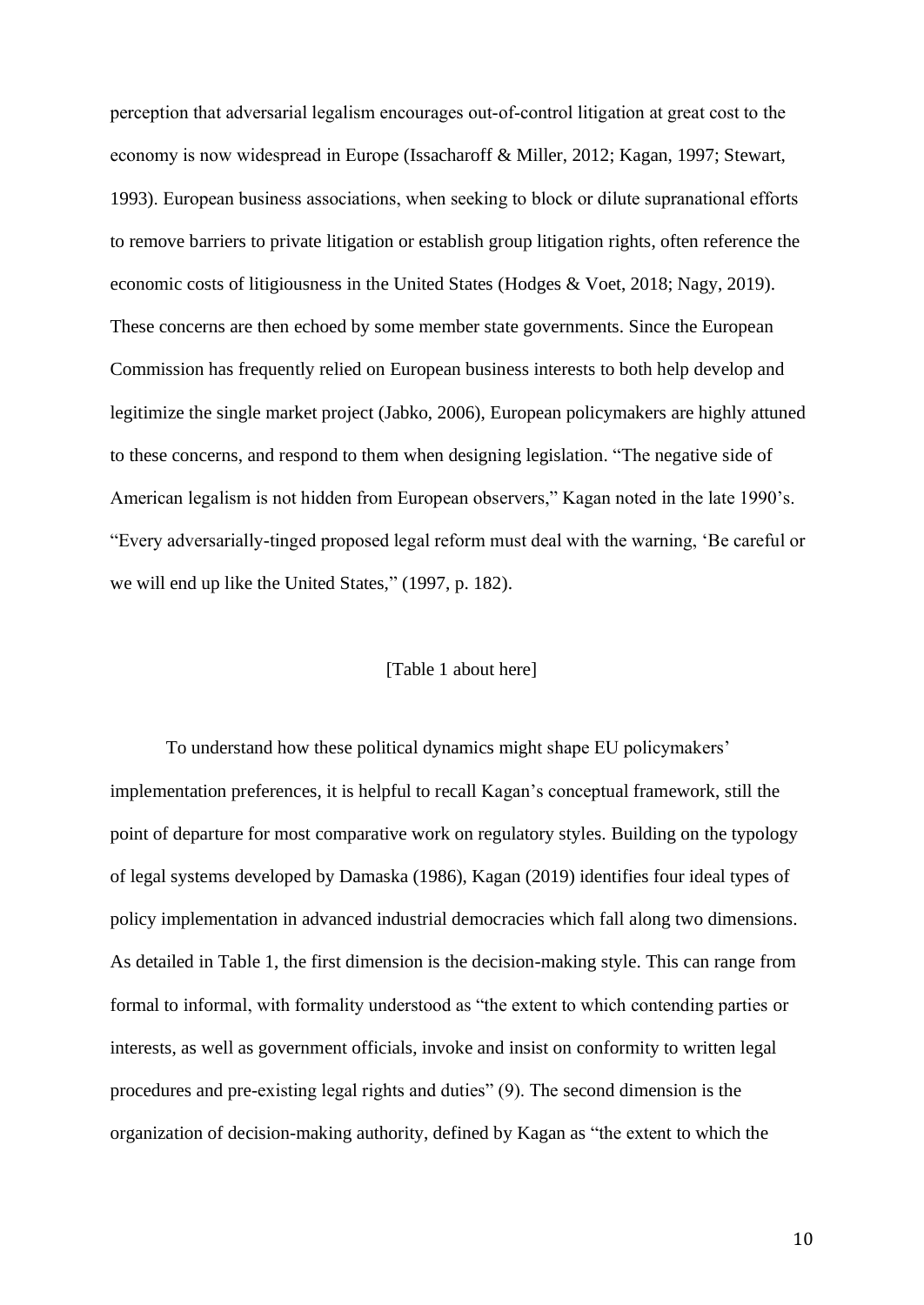implementation or decision-making process is hierarchically dominated by an official decision maker, applying authoritative norms or standards" (11).

Given the prominent role played by member state governments in the European Union's legislative process and the negative feedback effects of U.S. adversarial legalism, we should expect EU secondary legislation to not push regulatory implementation systems too far toward the bottom right box. European mandates are more likely to rely on "bureaucratic legalism," the formal and hierarchical regulatory style found in the top right box of Table 1 since this system is more aligned with the preferences of member state governments and the broader business community. Like adversarial legalism, bureaucratic legalism is governed through legal procedures that are transparent and rigid, which can be reviewed by judges. But unlike adversarial legalism, the enforcement process is more centralized in public bureaucracies that, like Weber's bureaucratic ideal type, emphasize "uniform implementation of centrally devised rules, vertical accountability, and official responsibility for fact-finding" (Kagan, 2019, p. 11). While adversarial legalism "decentralizes enforcement, putting government officials to the side," bureaucratic legalism reinforces the authority of state officials to implement policy directly through administrative processes (Burke & Barnes, 2017, p. 14). Private actors can and do play important roles within bureaucratic legalism, providing information about violations to regulators (fire alarms) or seeking compensation for regulatory victims following public action (restitution). However, in contrast to adversarial legalism, such private actions do not play a central enforcement or deterrence role and therefore do not significantly shape the authoritative rules and norms that structure the meaning and application of the law.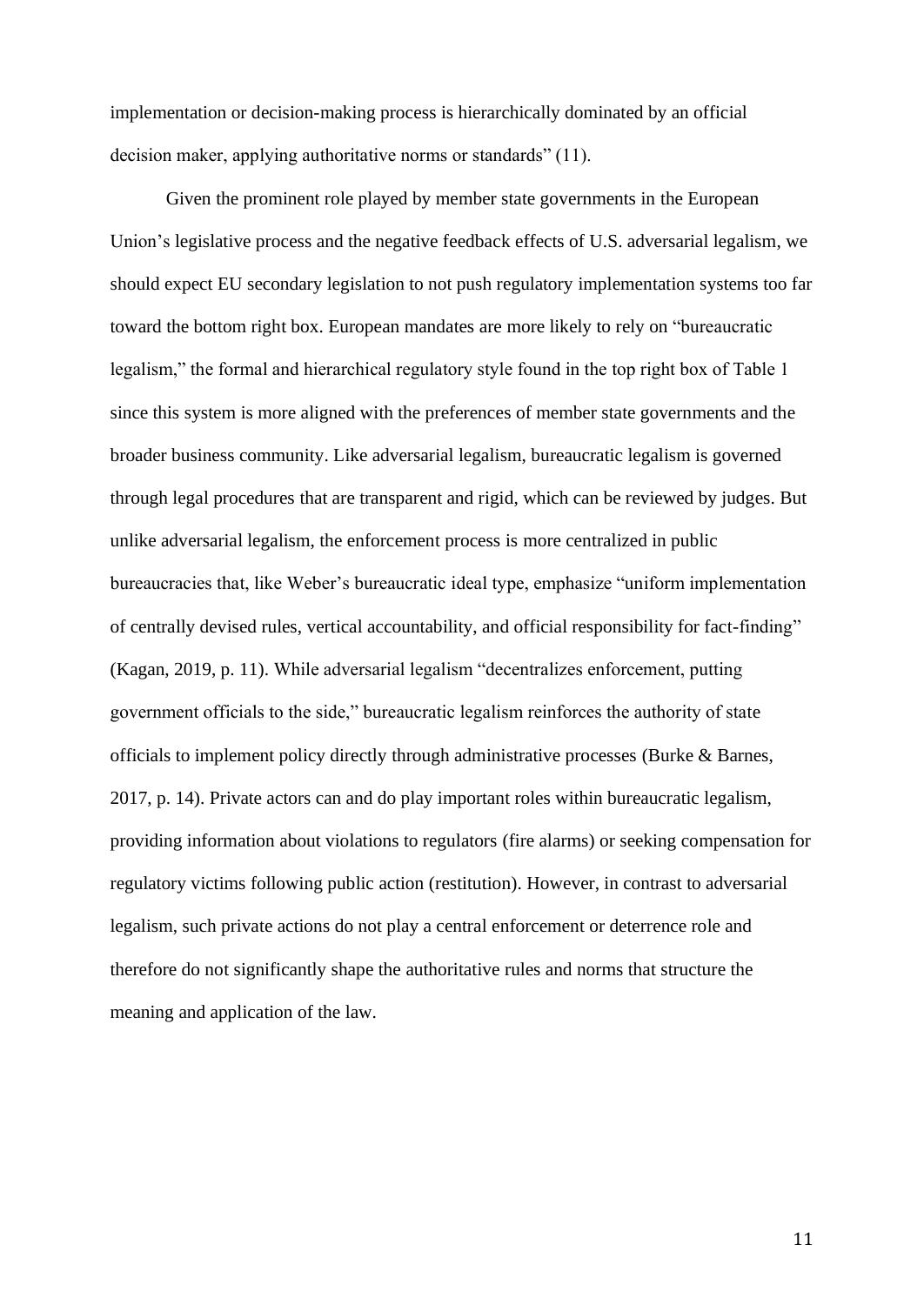## **3.0 Empirical Strategy**

In the two sections that follow, I test these theoretical expectations through cases studies of competition and securities regulation, two areas where regulatory policy is subject to extensive EU secondary legislation. In each case, I analyze the regulatory implementation structure established in EU law, focusing on such factors as the role of national bureaucracies and courts, the type of sanctions employed, and whether the legislation establishes new rights of private actions. For each case, I also analyze the political process leading up to the enactment of key legislation, identifying the expressed preferences of different institutional actors and stakeholders as well as the evolution of legislation from proposal formulation to enactment. In the case of competition, I additionally examine the empirical pattern of public enforcement and private litigation. My main concern is not whether private litigation is increasing, since we would expect to such developments in both adversarial and bureaucratic legal systems in response to economic liberalization and globalization. Rather, following Kagan (2019), my interest is whether EU mandates reinforce implementation through centralized bureaucracies or fosters alternative litigant-based systems of enforcement. Insofar as I observe a significant number of private cases that are launched completely independently from regulators, this would be consistent with the development of adversarial legalism since it would suggest private litigation is playing an independent deterrence function. However, if private litigation mostly serves the role of providing compensation following public determinations this would be more in line with bureaucratic legalism since it does not challenge the central role of bureaucrats in enforcement.

The case selection is theory-driven, examining two "crucial cases" that can be used to assess the validity of the Eurolegalism thesis (Eckstein, 1975; Gerring, 2006, 2007). Both cases were used by Kelemen to develop his theory (Kelemen, 2006, 2011), and both sectors are widely seen as most likely areas for adversarial legalism to develop in Europe (Bignami & Kelemen, 2018; Grace, 2005; Kagan, 1997). This is both because many aspects of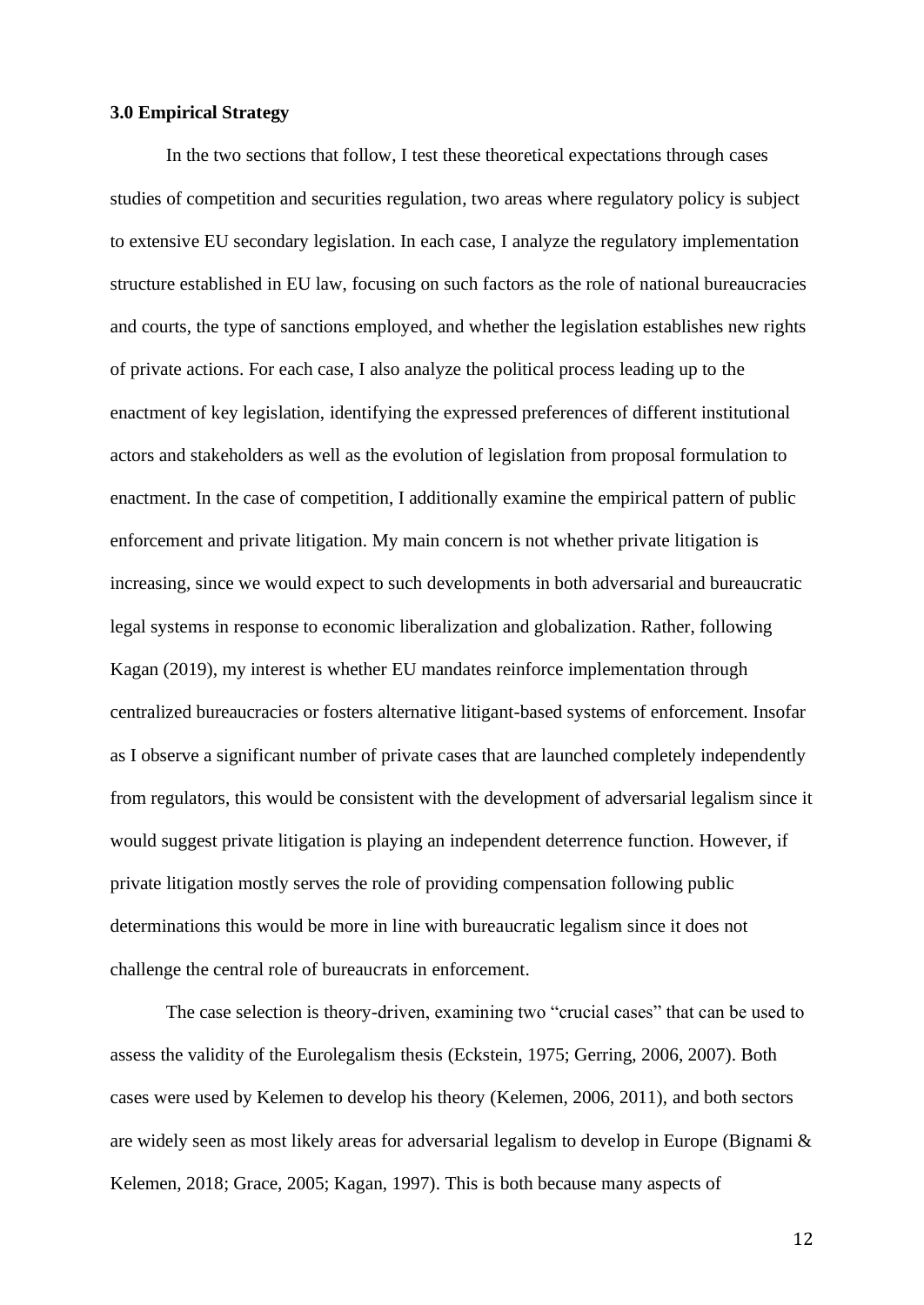competition and securities rules are now determined by EU law, and because both sectors are characterized by a high number of well-resourced, private companies that would be likely to take advantage of private enforcement provisions insofar as they are available and incentivized by policy design.

As most likely cases for adversarial legalism, a positive finding that European legislation is encouraging more horizontal, litigation-based implementation systems would lead to only a modest shift in our confidence in Kelemen's theory (Levy, 2008, p. 12). However, a negative finding would indicate a "disconfirmatory crucial case," and therefore be more generalizable (Gerring, 2007, p. 237). From a Bayesian perspective, if we see adversarial litigation playing a more limited role in competition and securities regulation, where the theory suggests it is most likely to emerge, this finding would lower confidence in the Eurolegalism thesis (Levy, 2008, p. 12). In particular, it would lower the probability that adversarial legalism would develop in other 'less likely' sectors—such as privacy, consumer, or environmental regulation—where EU harmonization is less extensive and affected interests have fewer resources to finance litigation. This, in turn, would mean that adversarial legalism may be an inappropriate theoretical frame for conceptualizing the juridification of European regulation. Alternative frameworks, such as "bureaucratic legalism" (Burke & Barnes, 2017), or "cooperative legalism" (Bignami, 2011), may be more representative models for a regulatory approach that combines legalistic, detailed policy mandates with hierarchically organized systems of bureaucratic implementation.

#### 4.0 **Legalism without Adversarialism in European Securities Regulation**

Since the 1990's, the European Union has significantly expanded the corpus of supranational rules governing financial markets. Across nearly every aspect of financial services regulation, from the publication of prospectuses to penalties for insider trading, rules now stem, in large part, from European Union mandates (Moloney, 2014; Mügge, 2014;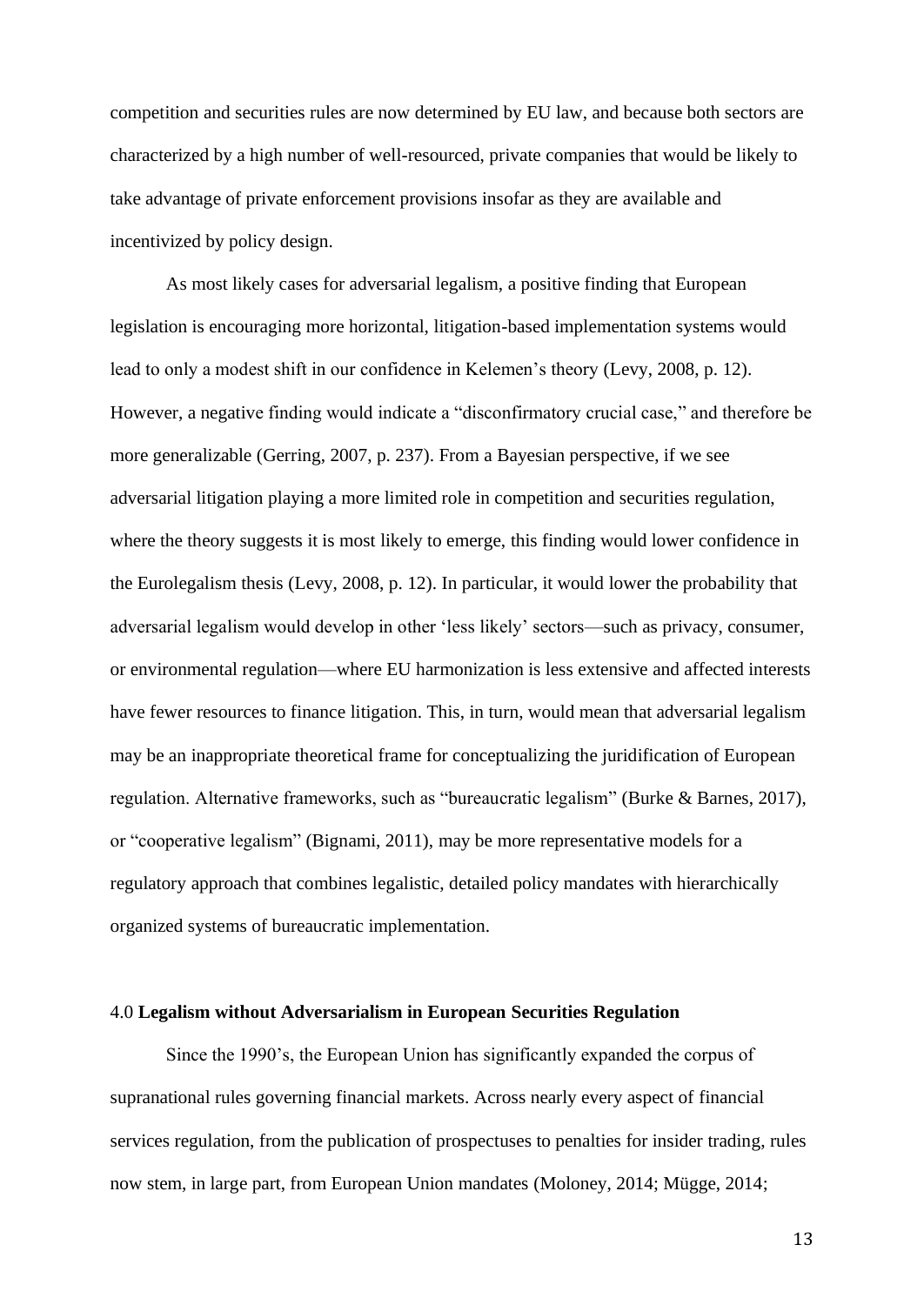Quaglia, 2010). Comparatively more detailed, transparent, inflexible and coercive than the national rules they replaced, the Europeanization of securities rules has contributed to the development of more formalized and deterrence-oriented systems of financial regulation across the EU (Cioffi, 2009; Kelemen, 2011, pp. 93-142).

Some scholars have viewed the Europeanization of financial services regulation as an impetus for adversarial litigation and private enforcement regimes. Given the limited implementation capacity of supranational actors in this policy arena, it was predicted that EU legislators would empower private litigants to independently enforce EU securities rules (Grace, 2005; Hertig & Lee, 2003; Kelemen, 2011; Kelemen & Sibbitt, 2004). However, contrary to these expectations, European securities re-regulation has generally *not* established new rights of private action or encouraged the private enforcement of EU mandates. While EU legislation has advanced the interests of shareholders and investors, increasing financial disclosure requirements and providing greater legal protection and certainty to investors (Cioffi, 2009; Cioffi & Höpner, 2006), with limited exceptions, it has not directly expanded private liability, or the rights of private investors to enforce public rules against traders or corporate directors (Cherednychenko, 2020; Marjosola, 2014; Moloney, 2012; Warren, 2011). This stands in stark contrast to the United States, where the foundational federal securities laws explicitly empower private actors to independently enforce the law: by suing companies that make material misstatements or omissions, suing traders that engage in market manipulation or deception, and recovering damages for false or misleading statements (Cox, Thomas, & Kiku, 2004).

EU mandates, from the Investment Services Directive of 1988 to the Markets in Financial Instruments Directive of 2014 (MiFID II), have instead primarily worked within an "administrative paradigm" (Marjosola, 2014) that seeks to protect investors by strengthening *public* regulatory capacities. Although the specific details differ across policy areas, most EU securities legislation establishes common rules aimed at goals such as investor protection,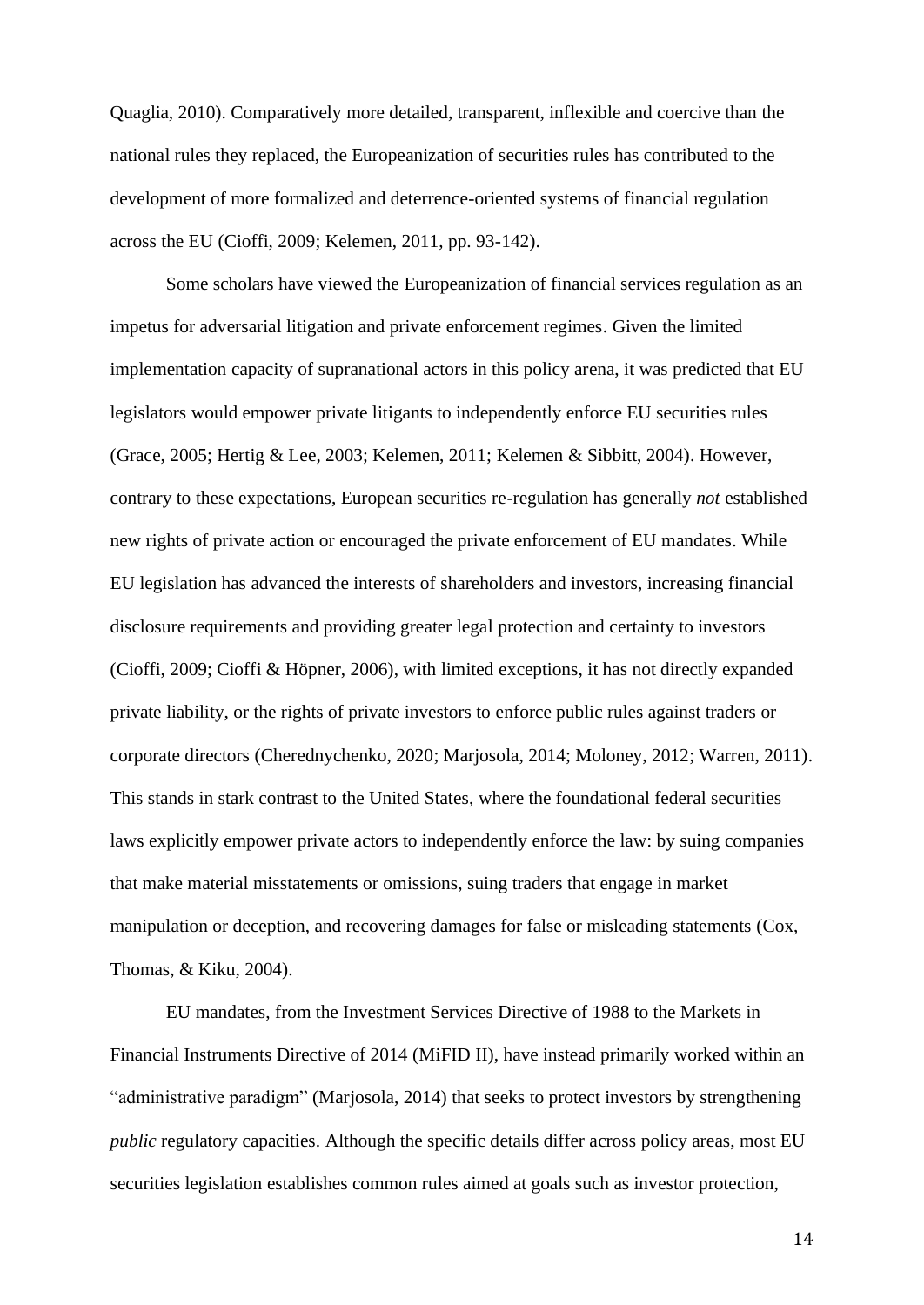market integration and financial stability (Moloney, 2014). To implement these common rules, member states are required to establish administrative agencies armed with extensive monitoring and enforcement authority (Scholten & Ottow, 2014). Since the 2008 financial crisis, the architecture of these public supervisory systems has become more hierarchically organized, with member states now required to follow detailed implementation and enforcement guides, which are developed through European supranational agencies such as ESMA (Moloney, 2011, 2014; Posner & Véron, 2010; Quaglia, 2010). While in principle, it remains possible for courts to interpret EU mandates in ways that confer private rights and remedies, given the "'public law' grammar" used in the most important EU financial services regulations, the ECJ as well as national courts have not derived extensive private enforcement rights from EU legislation (Cherednychenko, 2021, p. 1370).

Consider, for instance, the body of EU legislation that regulates markets in financial instruments (MiFID I, MiFID II and MiFIR). The legislation relies entirely on systems of public administrative enforcement to implement a wide range of detailed regulatory mandates covering everything from investor protection to OTC derivatives and commodities (Cherednychenko, 2020, 2021; Moloney, 2014). To enforce these rules, member states must establish public regulatory bodies with the power to assess administrative sanctions, including pecuniary penalties. Moreover, when developing enforcement guidelines, national agencies must follow detailed and continually evolving supervisory and enforcement rules and best practices developed by the European Securities and Markets Authority. Yet, even as EU legislation significantly expands public regulatory capacities, and creates more hierarchicallycoordinated systems of regulation, the legislation does not creation private rights of action or explicitly expand civil liability.

The European Commission, in developing the MiFID II Directive, did initially consider measures that would make it easier for individual or groups of investors to initiate legal action against both investors and agencies under the EU securities statutes. In its review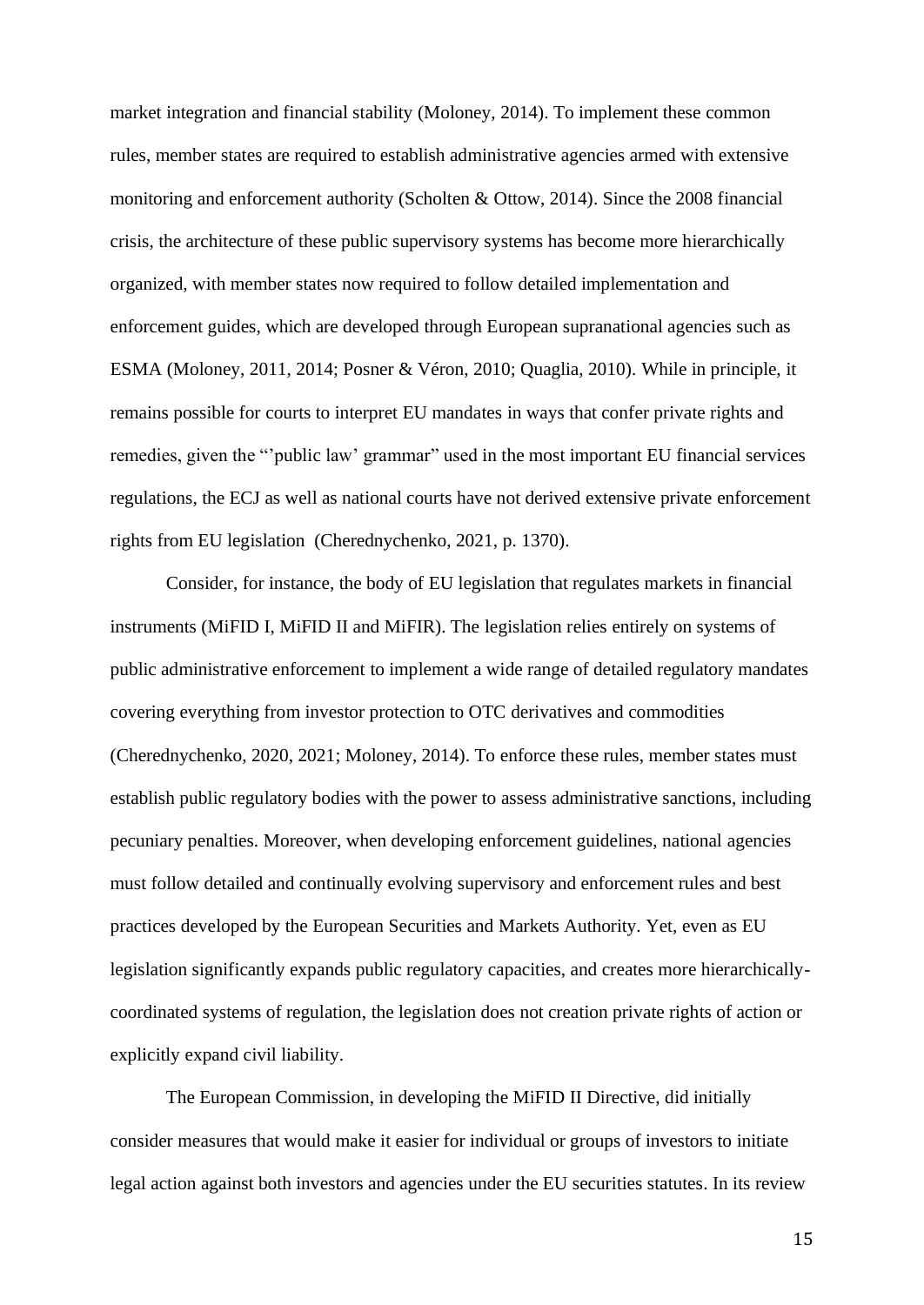of MiFID in 2010, the Commission suggested creating a "principle of civil liability" as a way to help "ensur[e] an equal level of investor protection in the EU." (Commission Green Paper 2011). Internal Market Commissioner Michel Barnier suggested that the EU should go even further, arguing that investors should be able to "take agencies to court when there has been negligence or violation of applicable rules" (ESMA, 2011). However, the Commission dropped the idea after finding that most member states and organized business associations opposed it (Cherednychenko, 2019, p. 17; Moloney, 2012, p. 421). Chief among the objections was that a European initiative to expand private access to justice would clash with established systems of domestic liability, and likely lead to higher costs for businesses and consumers. As one prominent law firm noted during the review, there was widespread concern that such a principle could "produce serious adverse consequences for investment firms," and "destabilise EU markets by encouraging vexatious claims" (Overy, 2011)

During legislative negotiations, the European Parliament also sought to introduce a more modest civil liability provision that would hold firm management boards liable for violations of MiFID II or MiFIR requirements (Moloney, 2014, p. 414). Yet this proposal was also rejected due to strong industry and member state opposition (Ibid). Notably, while litigation-based compensation mechanisms were rejected, the Parliament did succeed in adding a requirement for member states to establish administratively managed restitution mechanisms, administered through public bureaucracies (Parliament, 2012; Wallinga, 2019, pp. 526-527). In this way, an area such as restitution, which is traditionally covered by private law, has been incorporated into a public regulatory function as a result of EU legislation.

A similar rejection of judicial enforcement devices in favor of hierarchically organized systems of public administrative enforcement can be observed across most other areas of EU financial services regulation. For instance, the Transparency Directive, the Market Abuse Regulation, the Securitisation Regulation, Unfair Commercial Practices Directive, and the General Product Safety Directive (GPSD), each focus entirely on strengthening public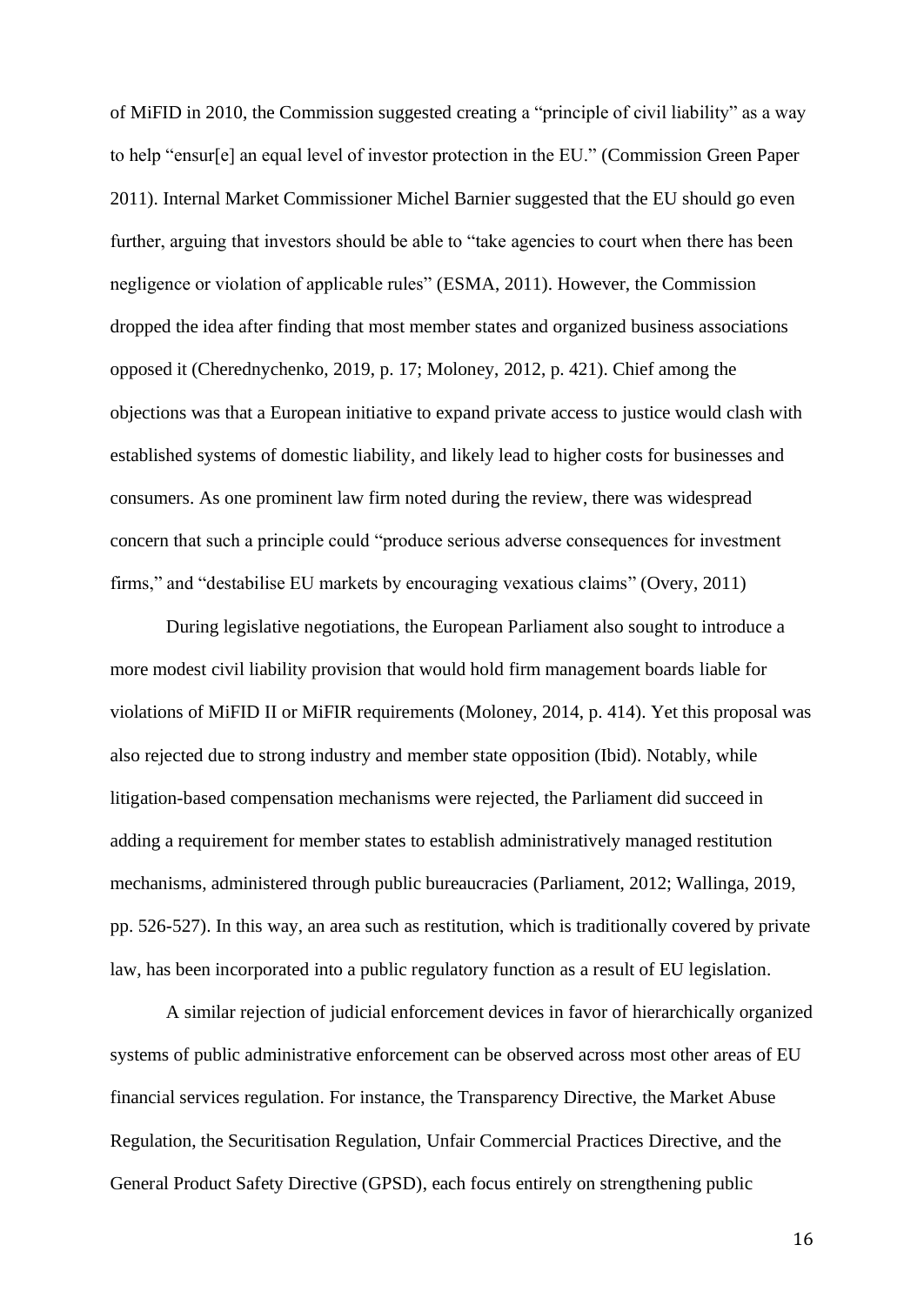regulatory bodies, leaving it to courts to determine whether there are any implications for private law (Cherednychenko, 2020). Although there is robust debate about the long-term effect of EU re-regulation on private law regimes, in no area of financial services regulation, has the EU required member states to incentivize private damages actions or to remove procedural barriers to civil litigation (Cherednychenko, 2021; Della Negra, 2020; Wallinga, 2019). Close analysts of these legislative developments consistently conclude that the public law focus of EU harmonization efforts—and the general silence on private enforcement stems from the combination of member state resistance to the EU harmonization of private law and strong industry opposition to any measure seen as encouraging litigation (Andenas & Chiu, 2013, p. 223; Moloney, 2012; Wallinga, 2019, pp. 518-519).

When EU law does reference civil liability, the aim is often to limit adversarial legalism. For instance, in a number of different areas, EU mandates require member states to create administratively managed alternative dispute resolution devices for certain categories of consumer disputes in financial services as a way to reduce private litigation and judicial enforcement (Cherednychenko, 2020, p. 9; Hans-Wolfgang Micklitz, 2015, p. 508) In other areas, EU legislation explicitly limits civil liability. For instance, the EU Market Infrastructure Regulation, which aims at increasing the stability and transparency of OTC derivatives markets through strengthened public supervision, explicitly states that the rule should not be construed to establish any private enforcement or compensation right (Della Negra, 2020). In the occasional instance where EU legislation does explicitly confer private rights of action, it is left to member states to decide how such rights are realized. For instance, in the 2013 Credit Ratings Agency Directive (CRA III), an investor or issuer may claim damages from credit rating agencies where they infringe certain requirements; however, the way such liability is structured and the procedural rules regulating litigation are left entirely up to member states and their existing systems of private law (Moloney, 2014, p. 677).<sup>ii</sup>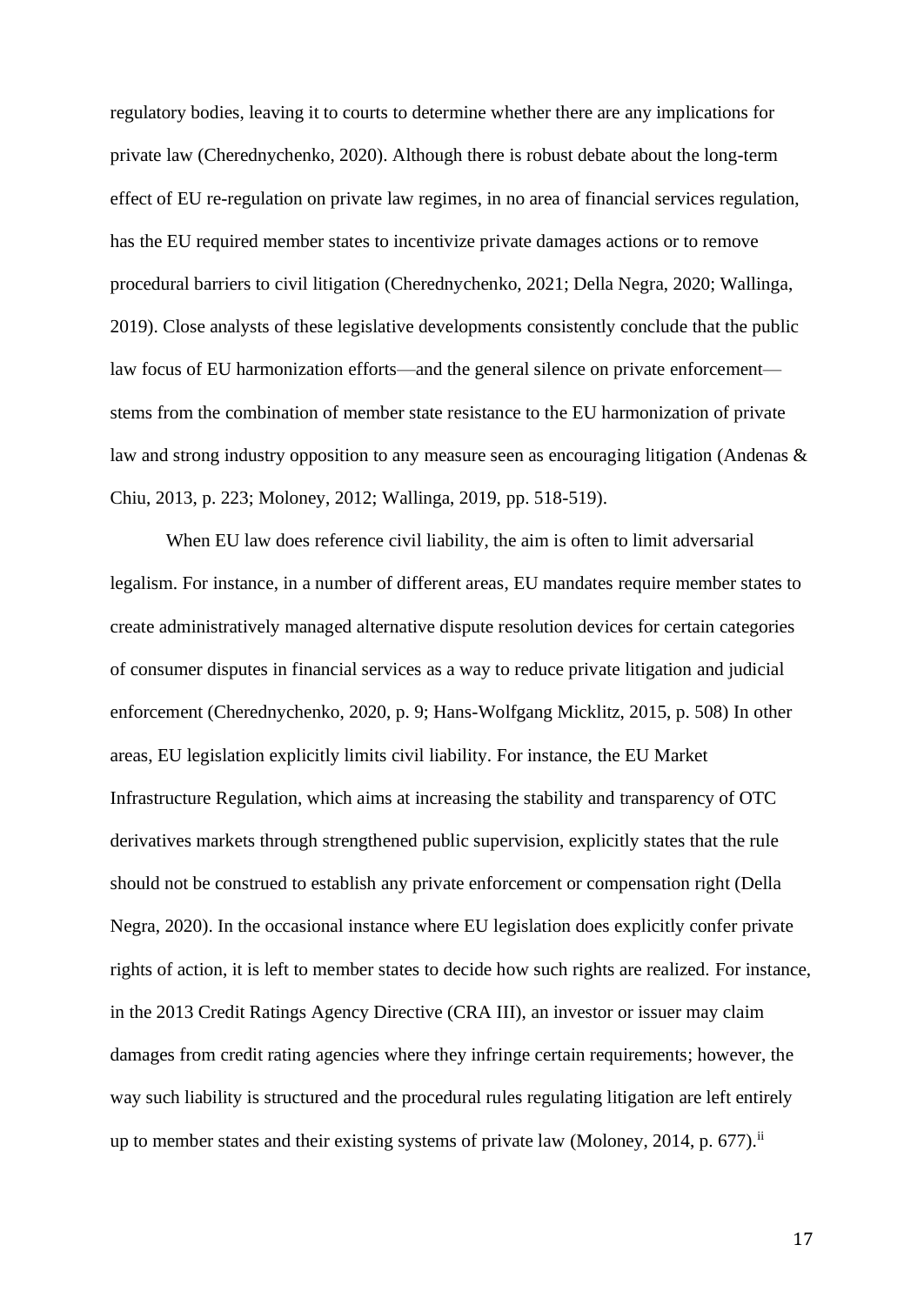#### 5.0 **Legalism without Adversarialism in European Competition Regulation**

Competition policy represents another case where Europeanization has contributed to the legalization of policy at the national level. Since the 1980's, flexible and discretionary systems that predominated in the 1960's and 1970's have been gradually replaced with systems that are more "coercive, punitive, and juridical" (Kelemen, 2011, p. 174) (Buch-Hansen & Wigger, 2010; Gerber, 1998). This transformation has been driven by top-down pressure from both the European Court and European Commission. ECJ jurisprudence has established the principle of the supremacy and direct effect of EU competition law (Waarden & Drahos, 2002, p. 924) and that individuals have a right to pursue compensation through national courts when they are harmed by breaches of EU competition law (Komninos, 2002). The European Commission, in turn, has contributed to judicialization by enacting secondary legislation that promotes decentralized enforcement through national authorities and national courts (Riley, 2003; Wesseling, 1997).

These developments have been interpreted by a number of scholars as facilitating adversarial legalism and, more broadly, the Americanization of European law. Wigger, for instance, has argued that the reforms of the early 2000's were acting as "a stepping-stone in a much broader process of enhanced convergence towards the US model of private enforcement (104)." Kelemen (2011) has similarly concluded that in the competition field administrative enforcement systems were being gradually replaced with decentralized adversarial litigation where "[f]irms and consumer groups would enforce competition law by suing each other much as they do in the United States" (167).

At first glance, competition policy seems to be a case in line with the Euro-legalism thesis. Since the 1980's, the European Commission has sought to promote the independent enforcement of competition rules through national courts, through a series of cooperation agreements and secondary legislation (Ehlermann, 1996). Moreover, the EU has now enacted legislation to facilitate increased private damages actions in the competition field. At the same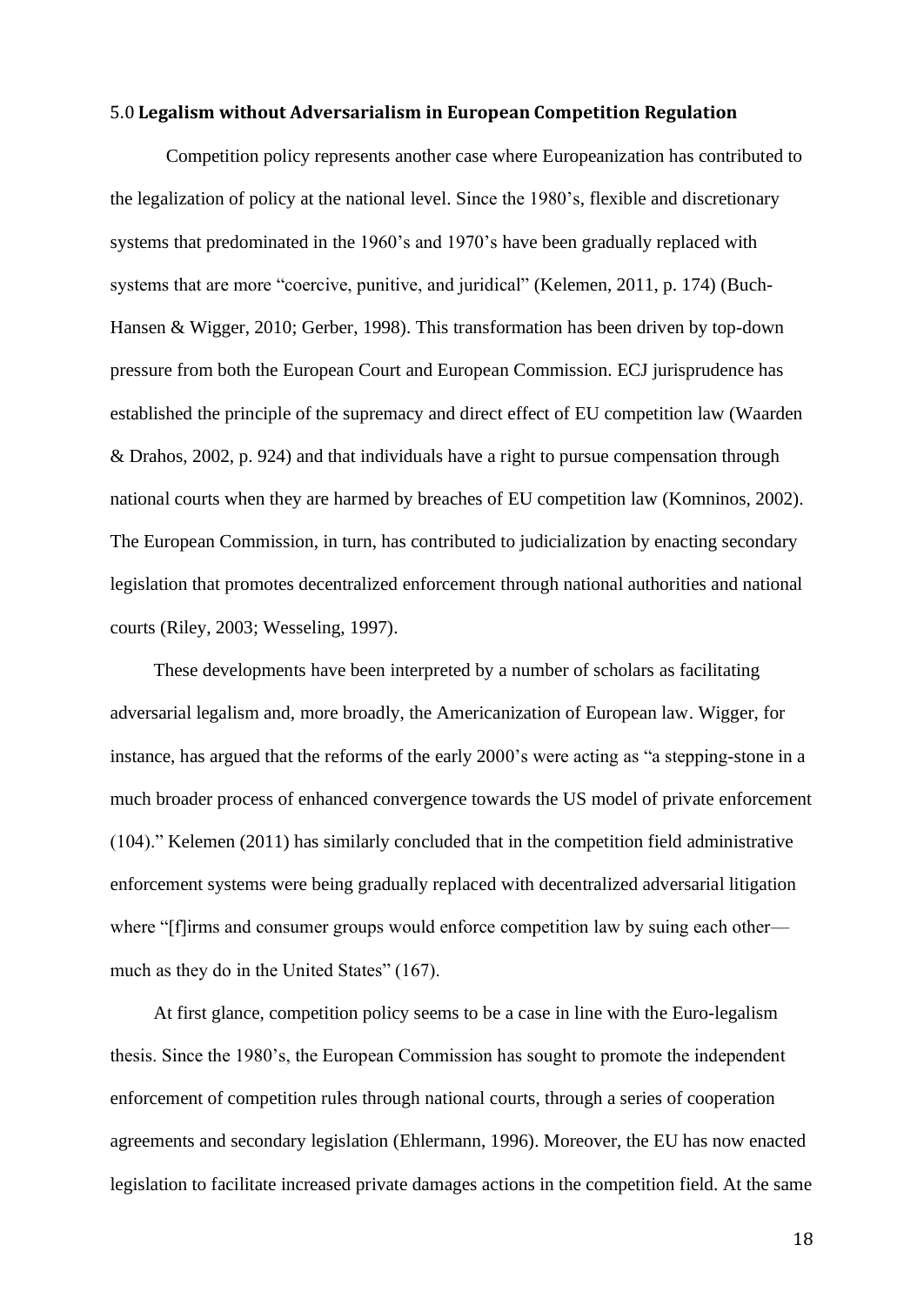time, efforts to instantiate a strong private enforcement regime have faced consistent opposition from member states concerned about how private litigation would affect public enforcement and legal procedural subsidiarity as well as business groups worried about the high costs of adversarial litigation. Facing this resistance, the Commission has developed narrow private compensation mechanisms that eschew the American model and relied primarily on the harmonization of public administration systems to secure implementation. These political dynamics can be observed through close analyses of the legislative processes leading to the enactment of competition law reforms in 2002 and 2014.

## *5.1 Competition Law Modernization*

In the late 1990's, the European Union began to consider an institutional overhaul of competition policy that would 'modernize' both the procedural and substantive rules regulating competition enforcement. One of the key motivations for procedural reform was to address the Commission's capacity restraints, which had resulted in a backlog of cases and underenforcement in key areas (Ehlermann, 1996; Gerber, 2007). Regulation 1/2003 formally decentralized the enforcement of EU competition law, establishing a dual enforcement system, that allowed national competition authorities to enforce EC competition rules in parallel to the European Commission. (Gerber, 2007; Wilks, 2005). In cases involving interstate trade, national regulators would now be obligated to enforce European rather than national competition rules and to coordinate their investigations and enforcement decisions with the Commission through the European Competition Network (ECN) (Wilks, 2005, p. 439). The reform significantly expanded the number of public agencies charged with enforcing EU competition rules, and contributed to a significant increase in the bureaucratic resources dedicated to enforcement. Following this reform, public enforcement actions, initiated by either the Commission or national regulators, increased by more than 800% (Wils, 2013, p. 296).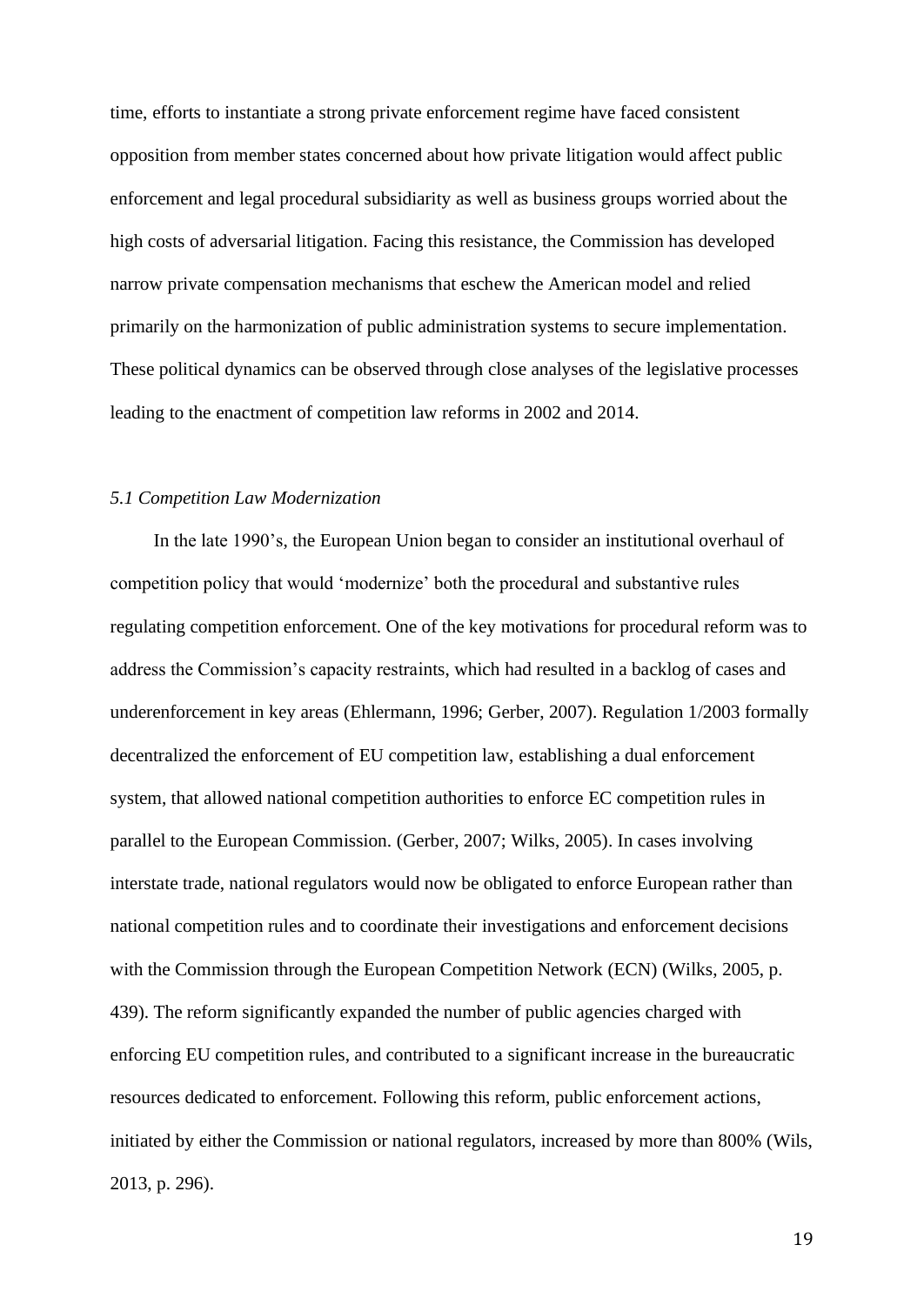The European Commission initially hoped that the legislation would also encourage private litigants to independently enforce the law through national courts. Facing significant capacity limitations, the Commission had sought to increase the involvement of national courts in enforcement since the 1980's (Ehlermann, 1996; Wesseling, 1997). In its original reform proposal, the Commission expressed the goal of encouraging private competition litigation as a way to "more equitably" share the burden of enforcement with authorities and to "encourage complainants to turn to the national courts" (Commission, 1999, p. 13). This sentiment was echoed by the European Parliament which expressed support for strengthening the role of private complainants in the competition enforcement process and removing national obstacles to effective private enforcement through national courts (Parliament, 1999, p. 304/367).

However, the effort to promote private litigation gained limited traction, given political opposition to procedural reforms (Ehlermann & Atanasiu, 2001, p. xxxii ). Even the general principle of private competition enforcement was attacked by some national authorities as overly "influenced by U.S. antitrust law" and inconsistent with European conceptions of civil justice (Buxbaum: 16-17). As former Commissioner of Competition Karel Van Miert, who was charged with drafting the reform, explained, the possibility of more extensive harmonization of national court procedure or private rights of action was considered at the competition directorate only to be ultimately abandoned due to concerns that they would prove "politically counter-productive" (Ehlermann & Atanasiu, 2001, p. 25). Consequently, the Commission relied instead on "soft means" to encourage private damages actions: removing the Commission's monopoly on enforcement and promoting the involvement of national courts through cooperation agreements and soft law (Ibid).

The reform legislation finally enacted in 2003 reflects this political calculus (Council, 2003). The legislation includes vague language about the importance of national courts in competition law implementation, but most of the enforceable provisions focus on facilitating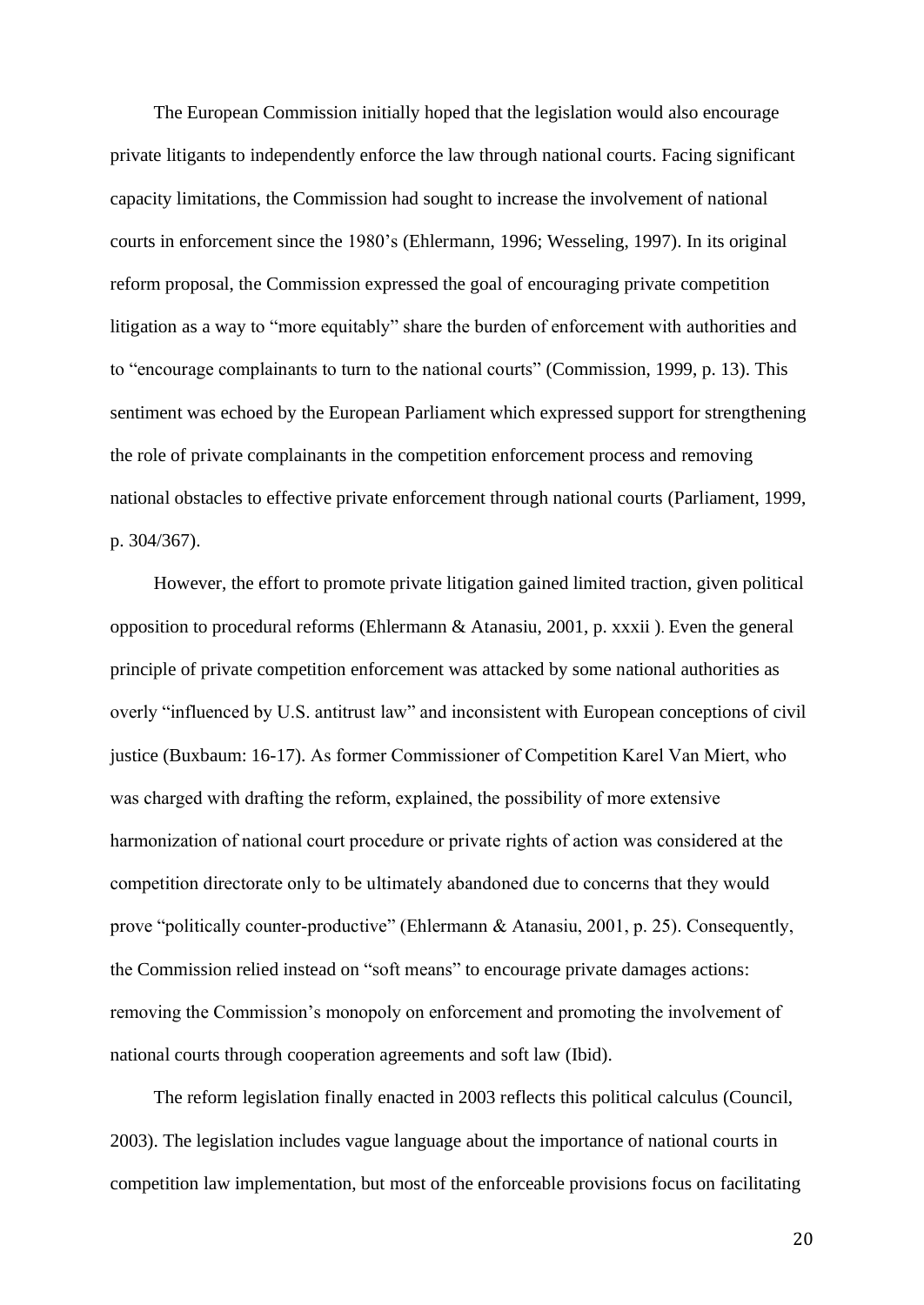implementation through public agencies and establishing stronger EU-wide systems to coordinate public enforcement. Notably, the reform contains no measures that directly encourage private litigation or intervene with national court procedure. As Rizzuto notes, "The Regulation and the accompanying Notices essentially confirm the traditional position that actions are to be governed by national procedural rules subject to their compliance with general principles of Community law" (2009, p. 34). Rather than adversarial legalism, competition modernization encourages an enforcement approach that is closer to Weber's bureaucratic ideal type, emphasizing "uniform implementation of centrally devised rules, vertical accountability, and official responsibility for fact-finding" through public agencies (Kagan, 2019, p. 11).

#### *5.2 Private Damages Actions*

During the early 2000's, the European Commission sought once again to bolster the role of private litigants in competition enforcement. The initial impetus was the ECJ's 2002 judgment in *Courage v Crehan* which established an explicit right for private parties harmed by violations of European competition law to receive compensation (Komninos, 2002). Following the 2002 ECJ ruling, the European Commission proposed legislation that would, for the first time, require member states to change certain aspects of their civil procedural rules in order to encourage the private enforcement of competition law. The proposal, to a significant extent, was infused with the "American conception of private action for damages as an instrument of deterrence and a potential replacement for public enforcement" (Wils, 2017, p. 21). Indeed, in its 2005 Green Paper, the Commission explicitly noted that it aimed to encourage standalone actions that "deal with cases which the public authorities will not deal with, in particular due to resource constraints and other prioritisation needs" (Commission, 2005). To bolster private enforcement, the Green paper suggests the introduction of a number of legal instruments that are drawn explicitly from American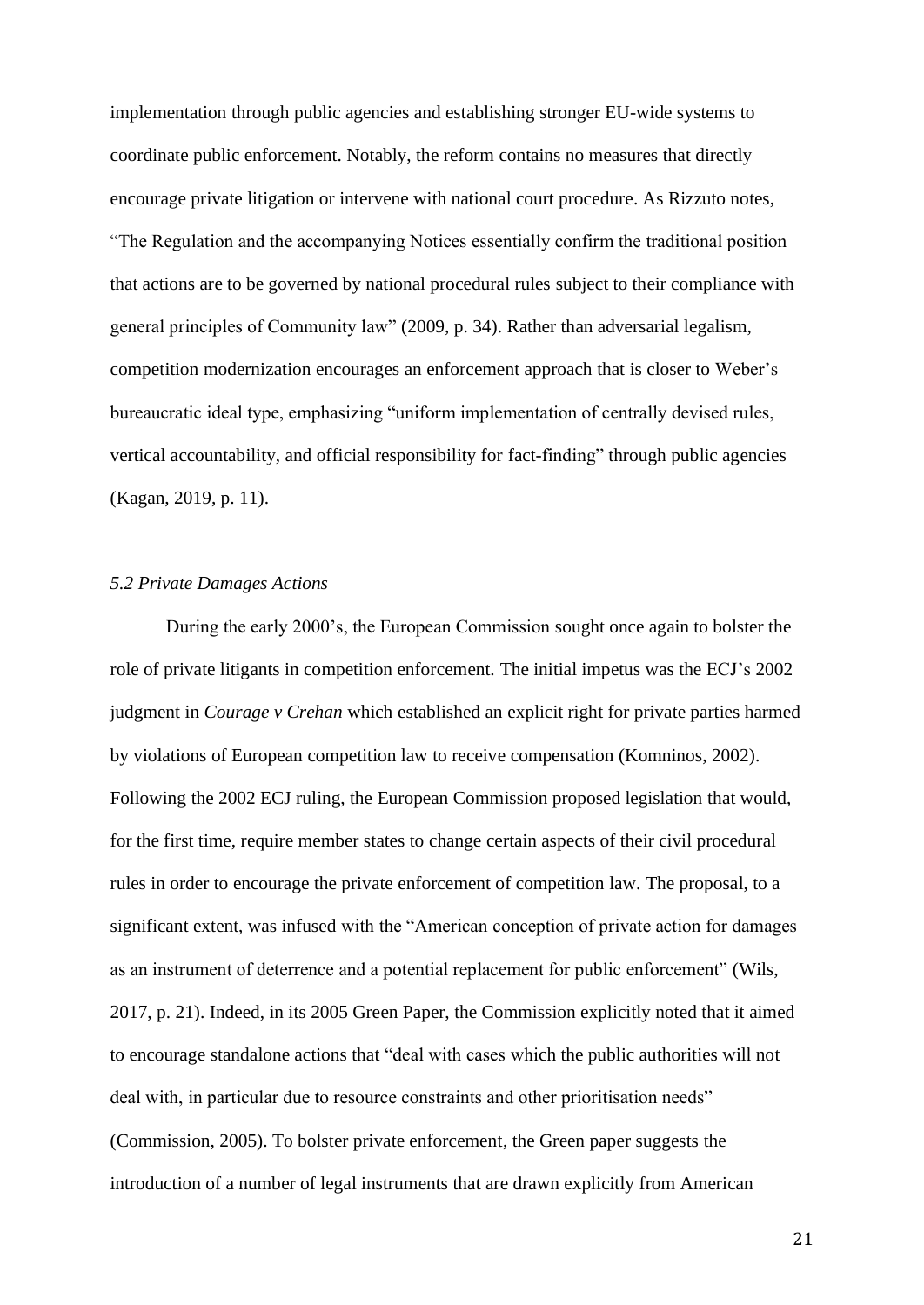adversarial legalism, including U.S.-style discovery rights, punitive damages, contingency fees, and class action devices (Parcu, Monti, & Botta, 2018, pp. 2-4).

However, the proposal was not well received by either member states or the business community (Hodges, 2014, p. 72). Stakeholder submissions to the Commission's 2005 public consultation make clear that many member states were concerned the proposal would undermine the effectiveness of public enforcement and the procedural subsidiarity of national courts.<sup>iii</sup> The Danish, Dutch, Finnish, French and Norwegian authorities, for instance, all expressed concerns about transforming civil torts into a deterrence device, which they viewed as a public function (Kortmann & Swaak, 2009, p. 341). The Dutch and Danish governments objected to making changes to just one area of national procedural law, without considering broader questions about how these reforms would unbalance existing civil legal procedures.<sup>iv</sup> Major industry associations, for their part, characterized the Commission's proposals as costly devices that would encourage a litigation culture out of step with European legal traditions.<sup>v</sup> Many rejected on principle the need to encourage the private enforcement of public law, with some associations even questioning the legality of the Commission's proposal.<sup>vi</sup>

After receiving this largely negative feedback, the European Commission altered its approach. In a 2007 speech, Competition Commissioner Kroes said she was "well aware of the concerns about importing a system which, in combination with other features, have led to excesses in non-European jurisdictions."<sup>vii</sup> She then reassured her audience that the Commission was "not in favour of introducing wholesale a system which would be alien to our European traditions and cultures, or which would encourage unmerited claims." In its revised 2009 White Paper, the Commission stripped adversarial legal provisions from the legislation and clarified that the purpose of the proposal should "complement" but "not replace or jeopardize public enforcement" and that any proposal "must be rooted in European legal culture and traditions" (Commission, 2008). The new proposal excluded U.S.-inspired provisions such as multiple or punitive damages and pre-trial discovery of evidence.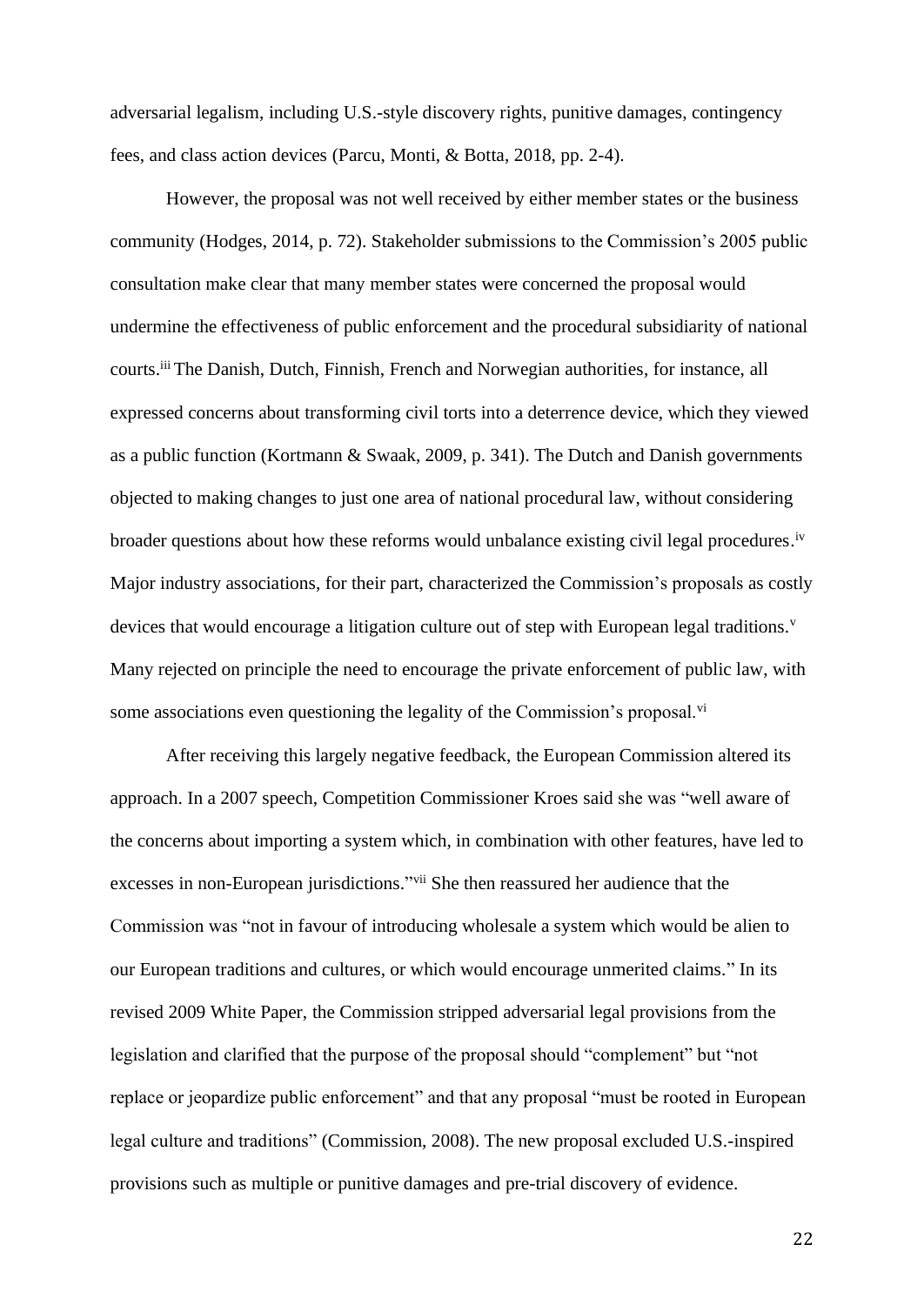Yet, even in its narrower form, many stakeholders still thought the legislation went too far in the direction of adversarial legalism. During the White Paper consultation, business associations continued to object to the risks of American-style entrepreneurial litigation, stressing "the need to provide safeguards against abusive unmeritorious litigation, in particular if claims are pursued collectively" (Commission, 2013). Member states also continued to express concerns that the legislation undermined established civil liability systems and risked importing elements of the 'Anglo-Saxon legal tradition.' The Dutch government, for instance, objected that the Commission's proposal "detracts from the internal cohesion of the national systems of law of civil procedure that are embedded in the national legal culture," while the French government attacked several measures as violating either the principle of subsidiarity or the independence of national jurisdictions.<sup>viii</sup> The German government and the *Bundeskartellampt*, issuing a joint statement, similarly argued that the Commission's proposal violated the "subsidiarity principle" and made clear that the German delegation would oppose measures that risked fostering the kind of litigation culture associated with the United States.ix

The final version of the directive, adopted in 2014 after nearly ten years of delay, largely accommodated these political concerns. The legislation requires member states to moderately ease access to evidence for private plaintiffs and make it easier to establish liability following public enforcement actions (Parcu et al., 2018, pp. 1-5). But notably, the directive does not require member states to establish any incentives to encourage private actions or remove any procedural barriers widely seen as preventing it. While the Commission had initially proposed creating a system of collective redress, this was removed from the legislation following opposition from business associations and member states during the consultation process (Commission, 2013). In some ways, the directive even constrains the role of private litigants, establishing mandatory limits on access to information uncovered in public decisions and requiring countries to ensure that court judgments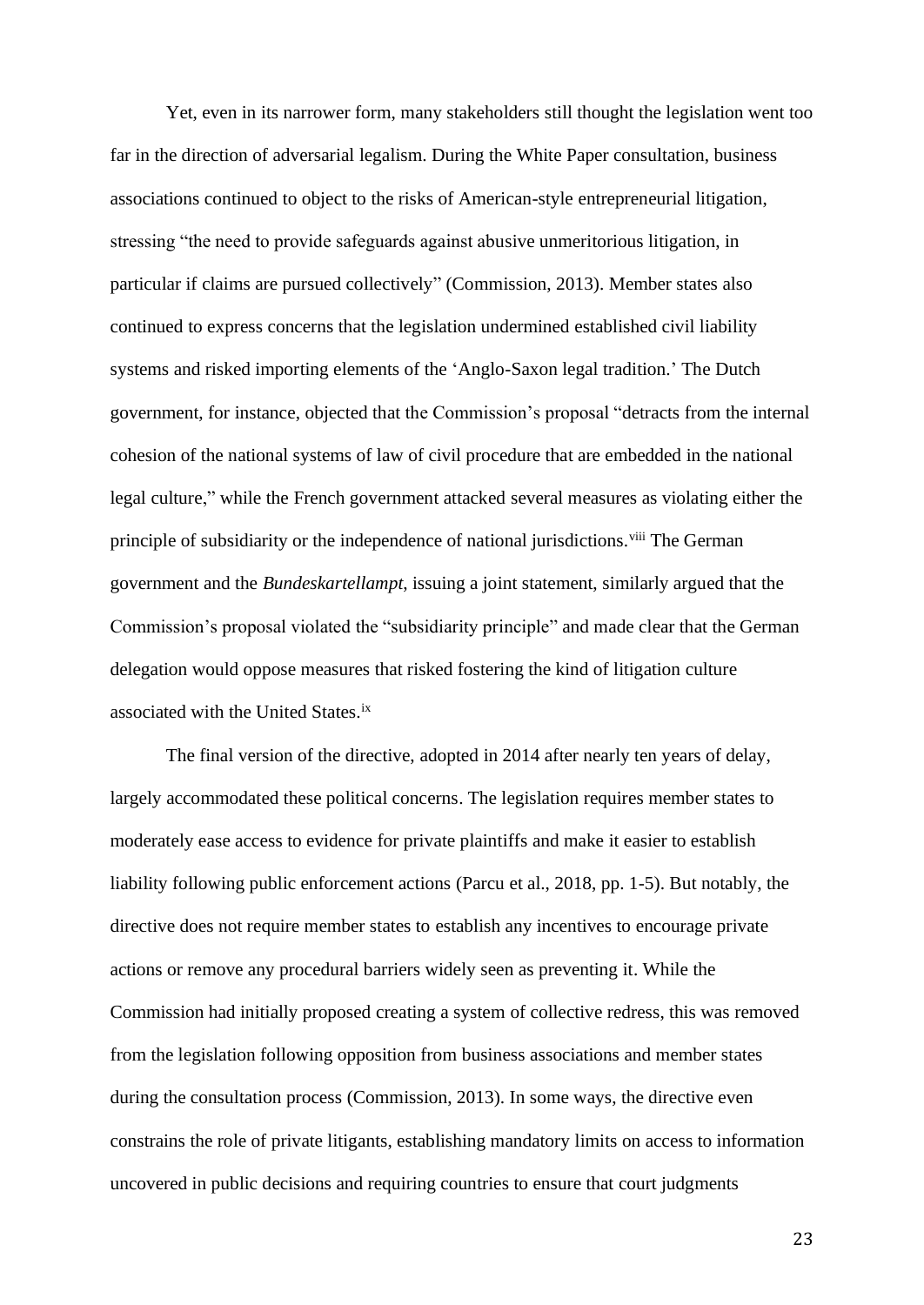stemming from private litigation never contradict administrative determinations (Peyer, 2016). As Wils (2017) explains, the legislation reinforces the centrality of public enforcement as the key deterrent in the EU system, relegating private enforcement to a "supplementary, purely compensatory role" (39).

## *5.3 The Empirical Pattern of European Competition Enforcement*

Although EU secondary legislation in the competition field does not explicitly encourage private litigation as an enforcement or deterrence device, there is still the possibility that European re-regulation has inadvertently facilitated adversarial legalism, by opening up new opportunities for entrepreneurial firms to jurisdiction shop or empowering courts to expand the rights of private actors under the law (Coffee, 2018). To assess whether EU competition rules have directly or indirectly encouraged a less hierarchically organized system of enforcement, in this next section, I analyze the pattern of public enforcement and private litigation in the aftermath of the 2002 and 2014 reforms, using publicly available enforcement data and litigation data that has been compiled by legal scholars. The pattern of enforcement and litigation in Europe is compared to the United States, since this represents the archetypical case of adversarial legalism. Since EU competition law is the area of EU policy where there has been the most extensive effort to promote private damages actions, analyzing developments in this area is helpful for evaluating the Eurolegalism thesis as a whole.

Table 2 reports the total number of public enforcement actions and private antitrust cases initiated in the European Union and United States from 2004-2010. In the US, private litigation is the predominant mode through which the law is enforced. Private antitrust litigation constitutes more than 90% of all enforcement—and, in some years as much as 97%. Moreover, many of these cases are independently pursued—that is, they do not follow government actions—and thus can be seen as both playing an independent deterrence function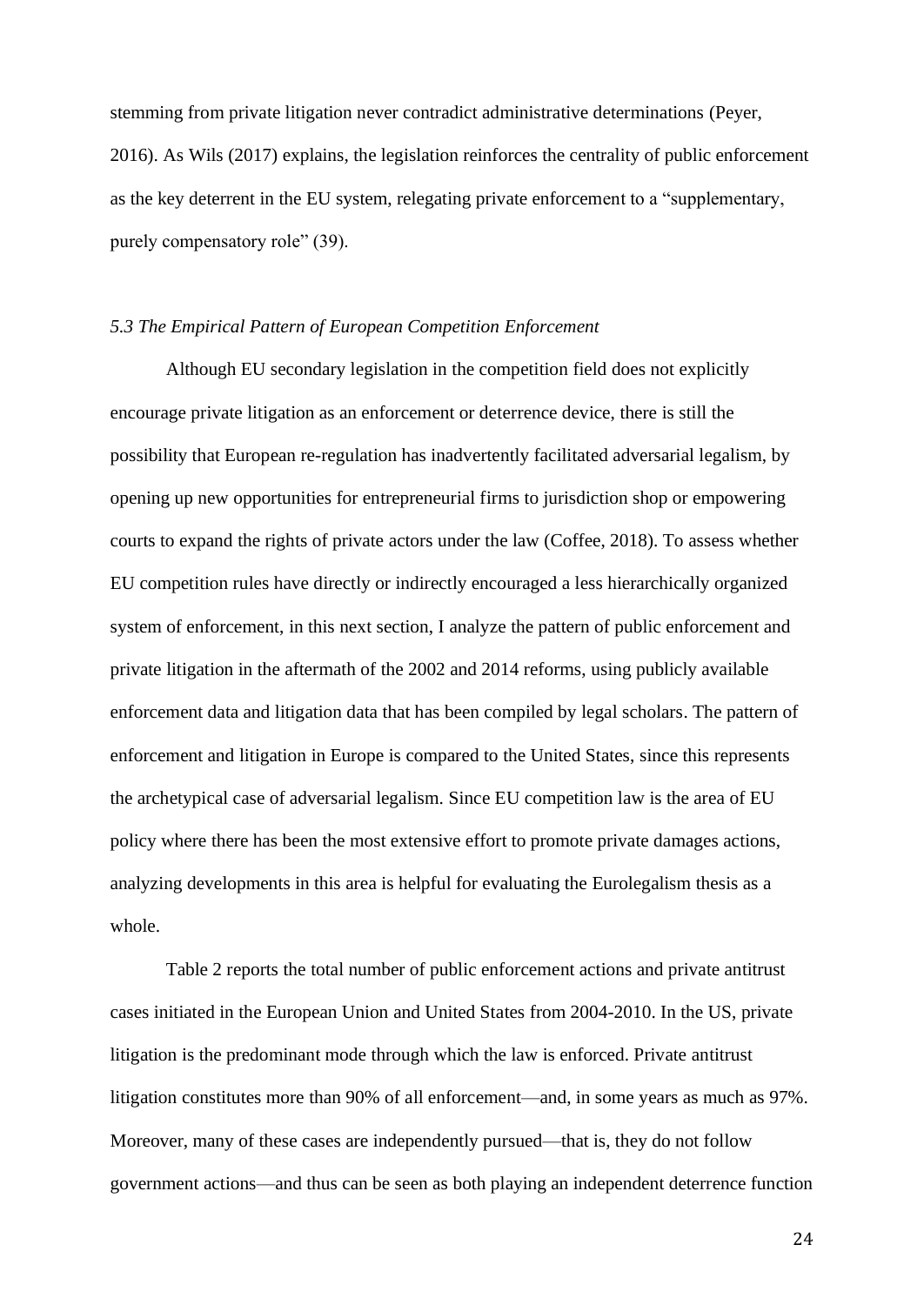and independently shaping the law's rules and standards. Indeed, many of the most important developments in the meaning and application of antitrust law stems from case law generated by private antitrust litigation (Crane, 2019).

#### [Table 2 about here]

In Europe, by contrast, public enforcement plays the predominant role. In terms of total public and private actions, public authorities initiate around half of all cases. However, because of the greater likelihood that public cases will result in a judgment, the ratio of *successful* public to private actions is closer to 2:1.<sup>x</sup> Moreover, most of the European cases are business-to-business lawsuits seeking injunctive relief, often either to nullify a contract or as a defensive measure against another lawsuit. Only a fraction should be considered equivalent to enforcement actions, in the sense that they have an independent deterrence function akin to 'private attorneys general' in the United States. Only 17% of private cases involved damages, 3% were initiated by consumers, and just 0.4% cases—a total of just five cases in 27 countries over the 12-year period—involved groups of consumers (i.e. class actions) (Rodger, 2014, p. 162).

To what extent has the pattern of public enforcement and private litigation changed since 2014, following the adoption of the EU's Private Damages Actions Directive? To answer this question, we can examine data recently compiled by Laborde (2019) on private cartel damages actions across 30 European competition systems, and compare it to the number of public cases pursued over the same period. Table 3 reports the number of successful private damages actions compared to the number of public cartel decisions taken by national and European officials. The data suggests that since 2014 there has been an uptick in the number of private damages actions filed and that these cases are more likely to be successful. This is a significant shift in a short period of time and suggests that the Private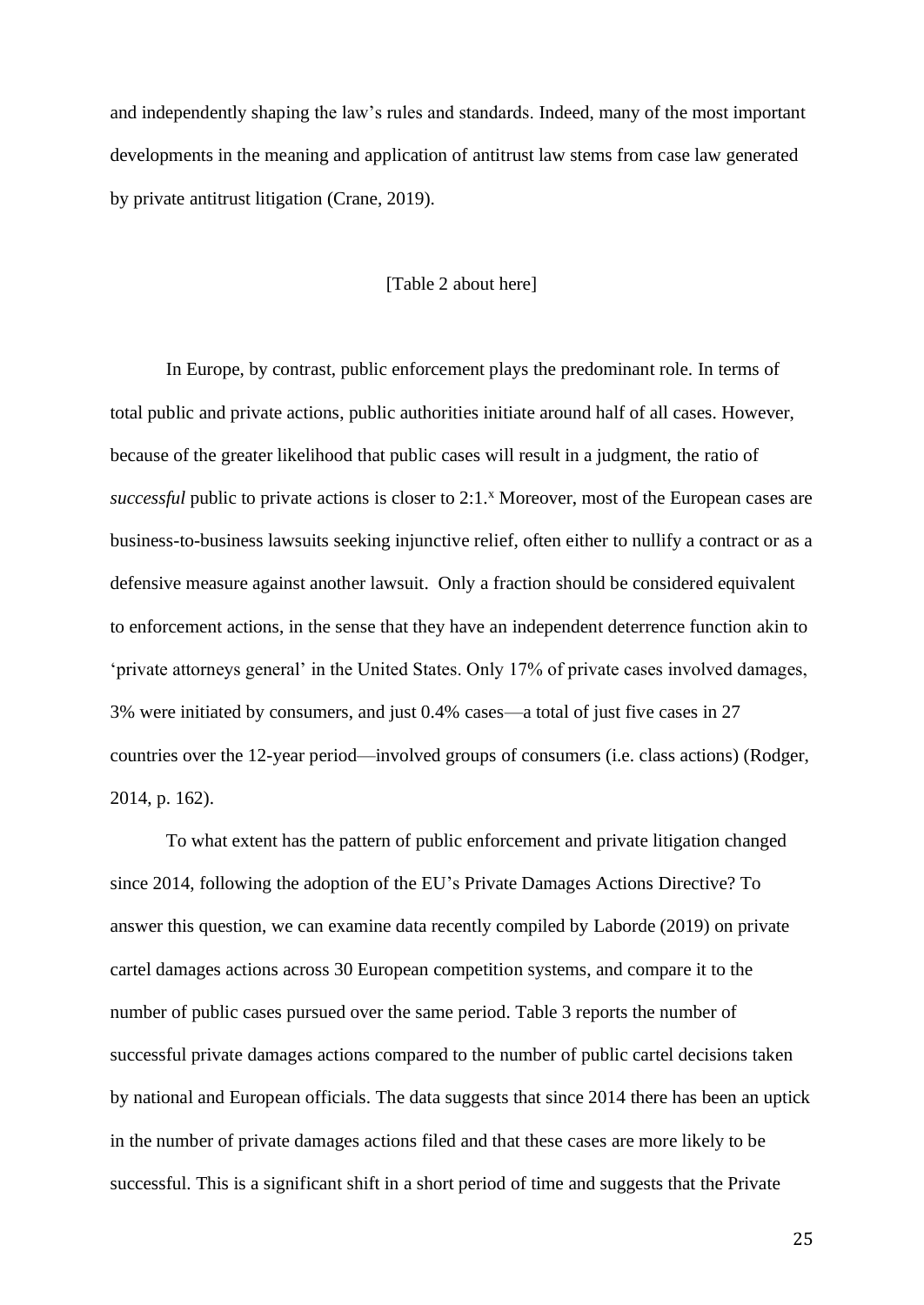Damages Directive has led to more restitution. At the same time, there is little indication that these developments have undermined the authoritative position of regulatory bureaucracies or led the organization of competition enforcement to be less hierarchical, the central criterion of adversarialism (Burke & Barnes, 2017, p. 14; Kagan, 2019, p. 11). Not only are most enforcement actions still initiated by public regulators, but virtually all private compensation cases derive from public investigations. 98% of private cartel damages cases finalized from 1998-2019 followed public enforcement actions—either from the European Commission (40%) or national regulators (57%) (Laborde, 2019). Just 2% of cases—a total of five over more than two decades—were standalone actions pursued independently by entrepreneurial lawyers.

## [Table 3 about here]

This pattern suggests that private enforcement is not yet shaping the rules and standards that guide the enforcement of the law. Moreover, the pattern contrasts sharply with the United States, where there are large numbers of private standalone actions and many of the most consequential and important cases "often precede, or else expand the scope of relief sought in, any overlapping government actions" (L. M. Alexander, Stutz, Moss, & Davis, 2021). In Europe, the implementation process continues to be hierarchically dominated by public officials who have official responsibility for fact finding and enforcement. Private litigation plays the more limited role of providing injunctive relief or compensation to harmed parties based on public enforcement.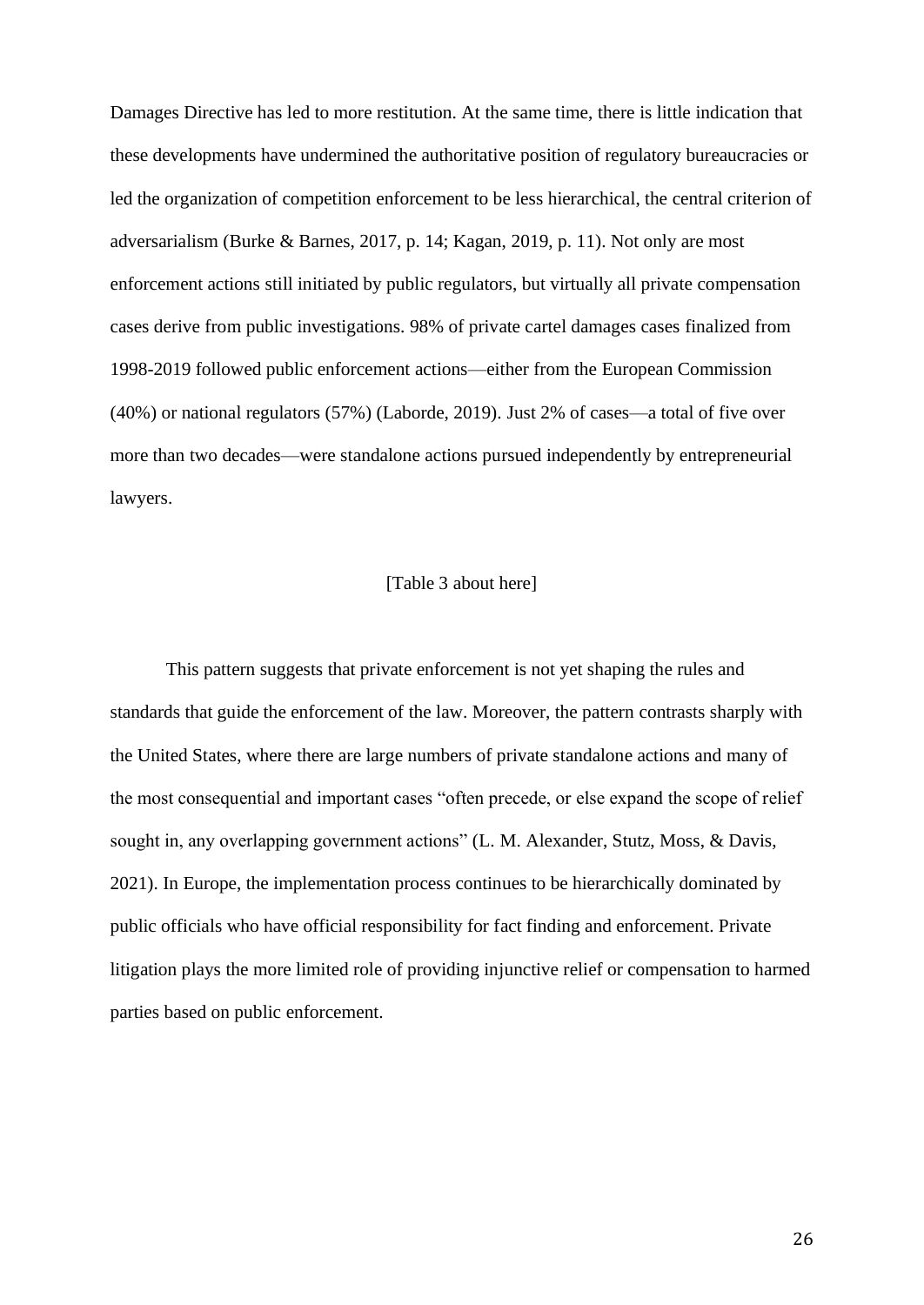### **6.0 Discussion and Conclusion**

Since the 1990's, scholars have predicted that European integration would lead regulatory processes to become more adversarial. The combination of globalization with the fragmentation of political authority in the EU would lead legislators to enact private enforcement as an 'alternative to bureaucratic power,' spurring the proliferation of aggregate litigation and 'private attorneys general' in Europe. National legal traditions might limit the pace of change, but adversarial legalism would inevitably, if gradually, take hold. "Eurolegalism is an incoming tide," notes Kelemen in a recent volume. "It flows into the estuaries and up the rivers. It cannot be held back, and it is transforming governance across a wide range of policy areas" (2018, p. 86).

In this article, I have provided empirical evidence that confirms certain aspects of Kelemen's predictions while casting doubt on others. I have concurred with his conclusion that European regulatory mandates have led national policy implementation to become more *legalistic* while challenging the contention that Europeanization is leading to the development of more *adversarial* enforcement process which substitute hierarchically organized systems of public enforcement for horizontally structured systems of public and private litigation. Through a close analysis of both the law and its enforcement in the securities and competition sectors, two regulatory areas identified by scholars as 'most likely' for adversarial legalism to develop, I have shown that EU legislation has *not* promoted private litigation as an alternative to public enforcement. Most EU mandates enacted in these two sectors strengthen national administrative enforcement capacities and the hierarchical organization of enforcement. The small number of initiatives that explicitly encourage private actions reject the U.S. model. Moreover, the actual pattern of enforcement in the crucial case of competition policy suggests that public authorities on the European and national levels have retained their central, authoritative roles over the meaning and application of the law even after reforms have been enacted.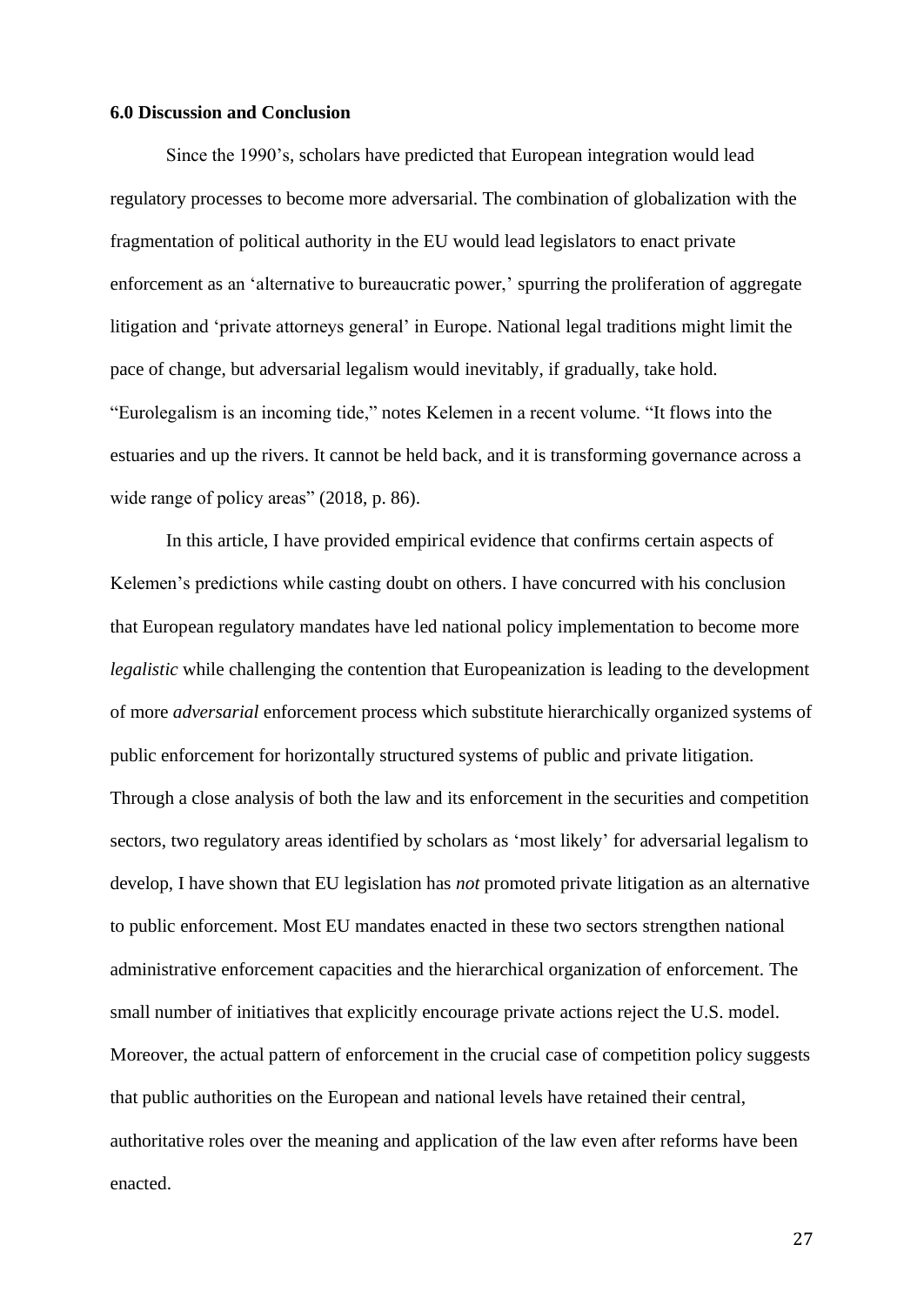This article represents one piece of evidence on the implementation of European regulation. The cases that I examine and the measures that I use to assess developments are, by their nature, limited. The findings have been based on an examination of patterns in the past, which may not hold if other European actors, such as the ECJ use EU regulatory mandates to expand civil liability (Wallinga, 2019), or if entrepreneurial litigators find creative ways around restrictive national rules of procedure (Coffee, 2018). To a limited extent, in some policy areas, European legislation has expanded civil liability and opportunities for private enforcement. By introducing new substantive requirements, and shaping broader discourse, Europeanization may also have more subtle but ultimately profound effects on private law regimes (Hans-W Micklitz, 2018). And it should be emphasized that a variety of developments in the political economy other than EU mandates, such as the growth of private regulation (Büthe & Mattli, 2013), the judicialization of policy (Shapiro & Sweet, 2002; Slaughter, 1999), and the global diffusion of American legal technologies and practices (Coffee, 2018; Levi-Faur, 2005) may lead some countries to adopt aspects of adversarial legalism, even if EU legislation does not explicitly require or encourage it.

However, as I have shown through a close examination of two crucial cases, the European Union itself is not systematically encouraging the development of adversarial legalism through secondary legislation. Rather than American-style adversarial legalism, the hierarchically accountable and bureaucratically dominated mode of regulatory enforcement consistently utilized in EU legislation bears more similarity to what Kagan terms bureaucratic legalism. Whereas American antitrust and securities enforcement occurs through decentralized public and private litigation and is characterized by substantial numbers of stand-alone private lawsuits that shape the authoritative meaning of the law, European regulatory enforcement occurs primarily through administrative actions, initiated by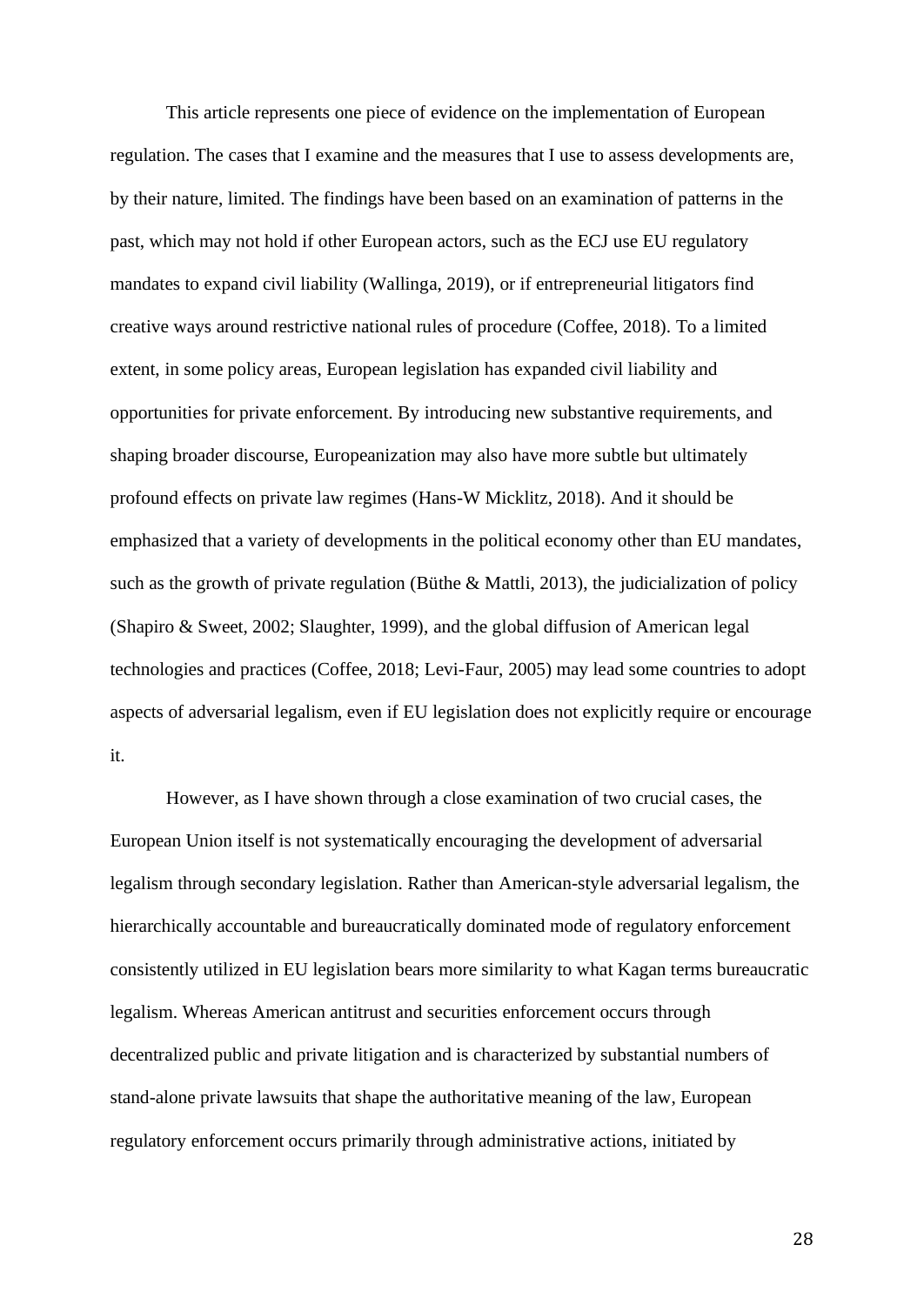centralized bureaucracies, and accompanied by private litigation that reinforces, rather than undermines, the authoritative role of public actors.

Previous studies have emphasized the role of bureaucratic and legal inertia on the national level in limiting the growth of adversarial litigation in Europe (e.g. Bignami (Bignami, 2011; Cioffi, 2009; Kagan, 2007; Van Waarden, 2009). The explanation here has built on these insights by showing that the forces of resistance to adversarial legalism can be found at the EU-level as well. Central to this resistance has been member states' veto power through the Council, which has provided them with an institutionalized role through which they can moderate and subordinate openings for adversarial legalism as a way to protect the procedural autonomy of national courts and the centrality of bureaucratic modes of governance. I have also shown that the negative feedback effects of the US experience with adversarial litigation has contributed to this resistance, providing a strong argument for business groups and member states alike to resist proposals that would instrumentalize private litigation as a substitute for public enforcement.

My emphasis on the forces of resistance within the European Union lawmaking process is important because it suggests that the continuing expansion of the *acquis communautaire* will not necessarily undermine, and may even reinforce, hierarchically organized systems of bureaucratic implementation at the national level. Even if European integration wholly transforms national legal and bureaucratic systems, and a fully codified European area of justice crystallizes (Hartnell, 2002; Hans-W Micklitz, 2018), adversarial legalism may not follow; if it does, it will be a version that is much more restrained and narrowly circumscribed than the system seen in the United States. Indeed, the fact that private litigation plays a comparatively minor role in the implementation of competition and securities rules, two policy areas subject to extensive EU mandates and characterized by wellresourced interests, provides reason to doubt that adversarial legalism is likely to become a predominant mode of policy implementation in Europe.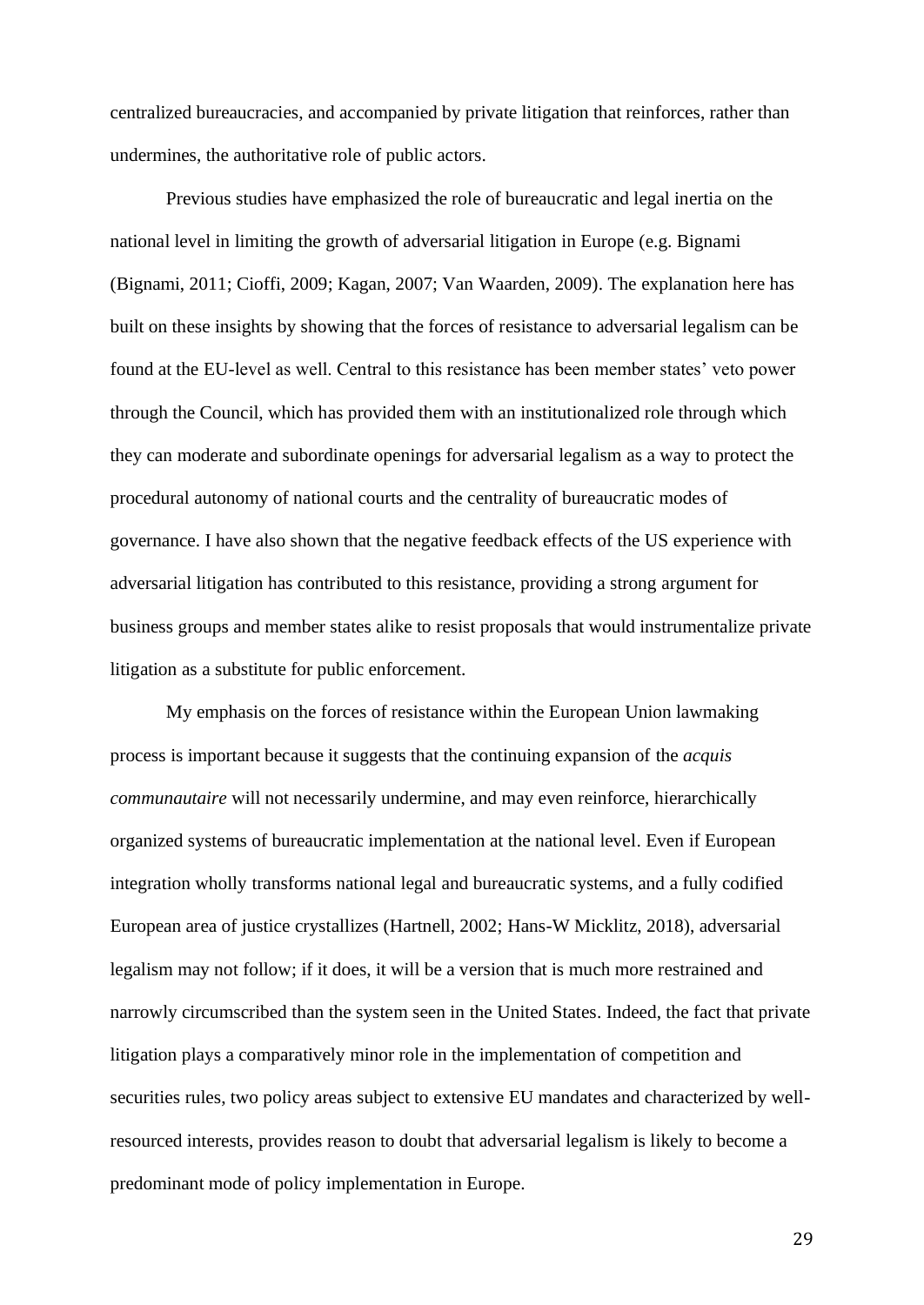At the same time, the finding that competition and securities enforcement is characterized by a regulatory style that is both vertically coordinated, and bureaucracycentered is not necessarily generalizable to other policy areas. While scholars have noted a growing centralization of enforcement within certain sectors (Moloney, 2014; Scholten, 2017) as well as an emerging European executive order that has no shortage of Weberian characteristics (Trondal, 2010), competition and securities are among the most centralized and harmonized areas of European policy. Other regulatory areas are characterized by more horizontally structured supranational regulatory networks and less overall harmonization (Bignami, 2011; Sabel & Zeitlin, 2010). Consequently, it is likely that the organization of European regulatory implementation will continue to vary across levels of government, policy areas, and countries, with bureaucratic legalism being one of several styles adopted.

Future scholars should investigate how the path dependencies of existing legal and bureaucratic systems, member states' role in the European policymaking process, and the negative feedback effects from U.S. entrepreneurial litigation have shaped the EU's recent efforts to establish a European system of collective redress. The legislation, which was finalized in 2020, rejects the American model of 'private attorneys general,' mandating instead that member states establish a system of "representative actions" through certified non-profit organizations and which precludes the involvement of financially interested actors or lawyers (Hodges & Voet, 2018; Nagy, 2019; Parliament, 2020). Empirically explaining how and why this approach was developed—and why American-style class actions were rejected—would provide an additional test for the Eurolegalism thesis and shed new light on the political and institutional factors that shape the structure of regulatory implementation in the European Union.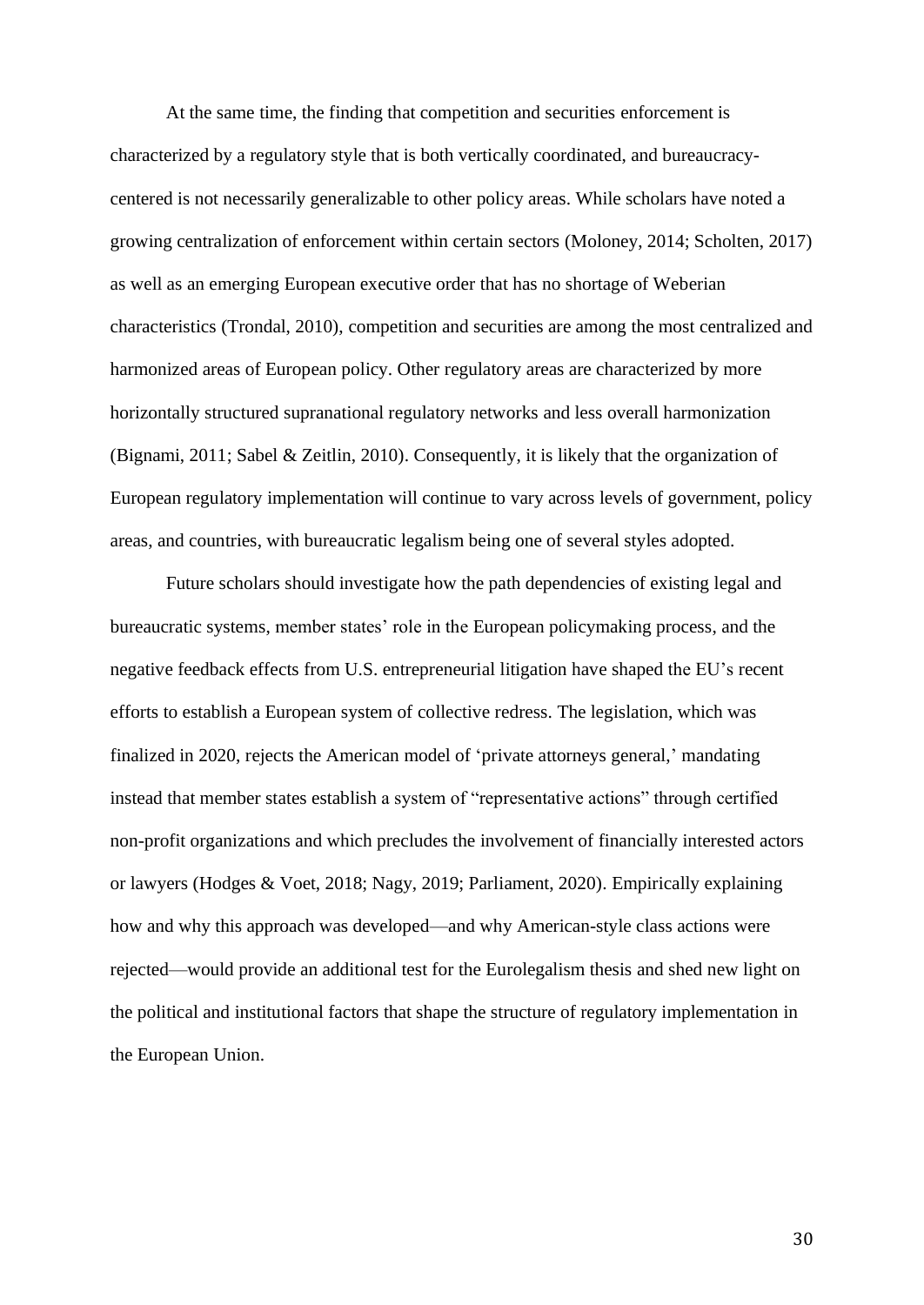- Alexander, J. C. (1990). Do the Merits Matter: A Study of Settlements in Securities Class Actions. *Stanford Law Review, 43*, 497-598.
- Alexander, L. M., Stutz, R., Moss, D. L., & Davis, J. P. (2021). The Critical Role of Private Antitrust Enforcement in the United States Commentary on: 2020 Antitrust Annual Report: Class Action Filings in Federal Court.
- Andenas, M., & Chiu, I. H. (2013). *The foundations and future of financial regulation: Governance for responsibility*: Routledge.
- Bignami, F. (2011). Cooperative Legalism and the Non-Americanization of European Regulatory Styles: The Case of Data Privacy. *The American Journal of Comparative Law, 59*(2), 411-461.
- Bignami, F., & Kelemen, R. D. (2018). Kagan's Atlantic Crossing: Adversarial Legalism, Eurolegalism, And Cooperative Legalism. In J. Barnes & T. F. Burke (Eds.), *Varieties of Legal Order: The Politics of Adversarial and Bureaucratic Legalism*. New York: Routledge.
- Börzel, T. A. (2006). Participation through law enforcement: the case of the European Union. *Comparative Political Studies 39*(1), 128-152.
- Buch-Hansen, H., & Wigger, A. (2010). Revisiting 50 years of market-making: The neoliberal transformation of European competition policy. *Review of International Political Economy, 17*(1), 20-44.
- Burbank, S. B., Farhang, S., & Kritzer, H. M. (2013). Private Enforcement. *Lewis & Clark Law Review, 17*, 637-722.
- Burke, T. F. (2002). *Lawyers, Lawsuits, and Legal Rights: The Battle over Litigation in American Society*. Berkeley, CA: University of California Press.
- Burke, T. F., & Barnes, J. (2017). Introduction: What we talk about When We Talk About Law. In *Varieties of Legal Order* (pp. 1-19): Routledge.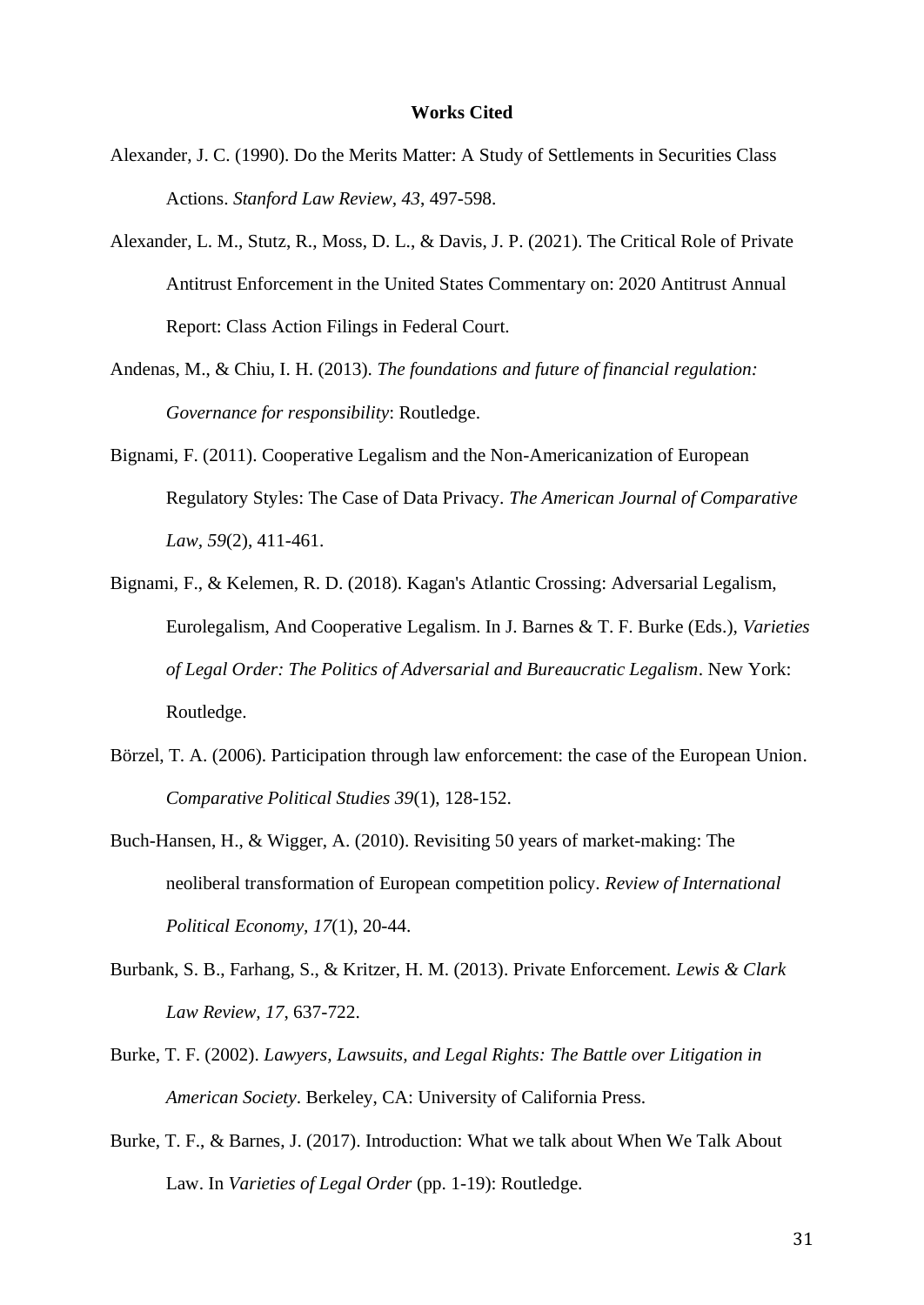- Büthe, T., & Mattli, W. (2013). *The New Global Rulers: The Privatization of Regulation in the World Economy*: Princeton University Press.
- Buxbaum, H. L. (2005). German legal culture and the globalization of competition law: A historical perspective on the expansion of private antitrust enforcement. *Berkeley J. Int'l L., 23*, 474.
- Cherednychenko, O. O. (2019). Rediscovering the public/private divide in EU private law. *European Law Journal*, 1-21.
- Cherednychenko, O. O. (2020). Financial regulation and civil liability in European law: towards a more coordinated approach? In *Financial Regulation and Civil Liability in European Law*: Edward Elgar Publishing.
- Cherednychenko, O. O. (2021). Islands and the ocean: Three models of the relationship between EU market regulation and national private law. *The Modern Law Review, 84*(6), 1294-1329.
- Cichowski, R. A. (2007). *The European court and civil society: Litigation, mobilization and governance*: Cambridge University Press.
- Cioffi, J. W. (2009). Adversarialism versus legalism: Juridification and litigation in corporate governance reform. *Regulation & Governance, 3*(3), 235-258.
- Cioffi, J. W., & Höpner, M. (2006). The political paradox of finance capitalism: Interests, preferences, and center-left party politics in corporate governance reform. *Politics & Society, 34*(4), 463-502.
- Coffee, J. C. (1987). The regulation of entrepreneurial litigation: balancing fairness and efficiency in the large class action. *The University of Chicago Law Review, 54*(3), 877-937.
- Coffee, J. C. (2018). The globalization of entrepreneurial litigation: law, culture, and incentives. In *Research Handbook on Representative Shareholder Litigation*: Edward Elgar Publishing.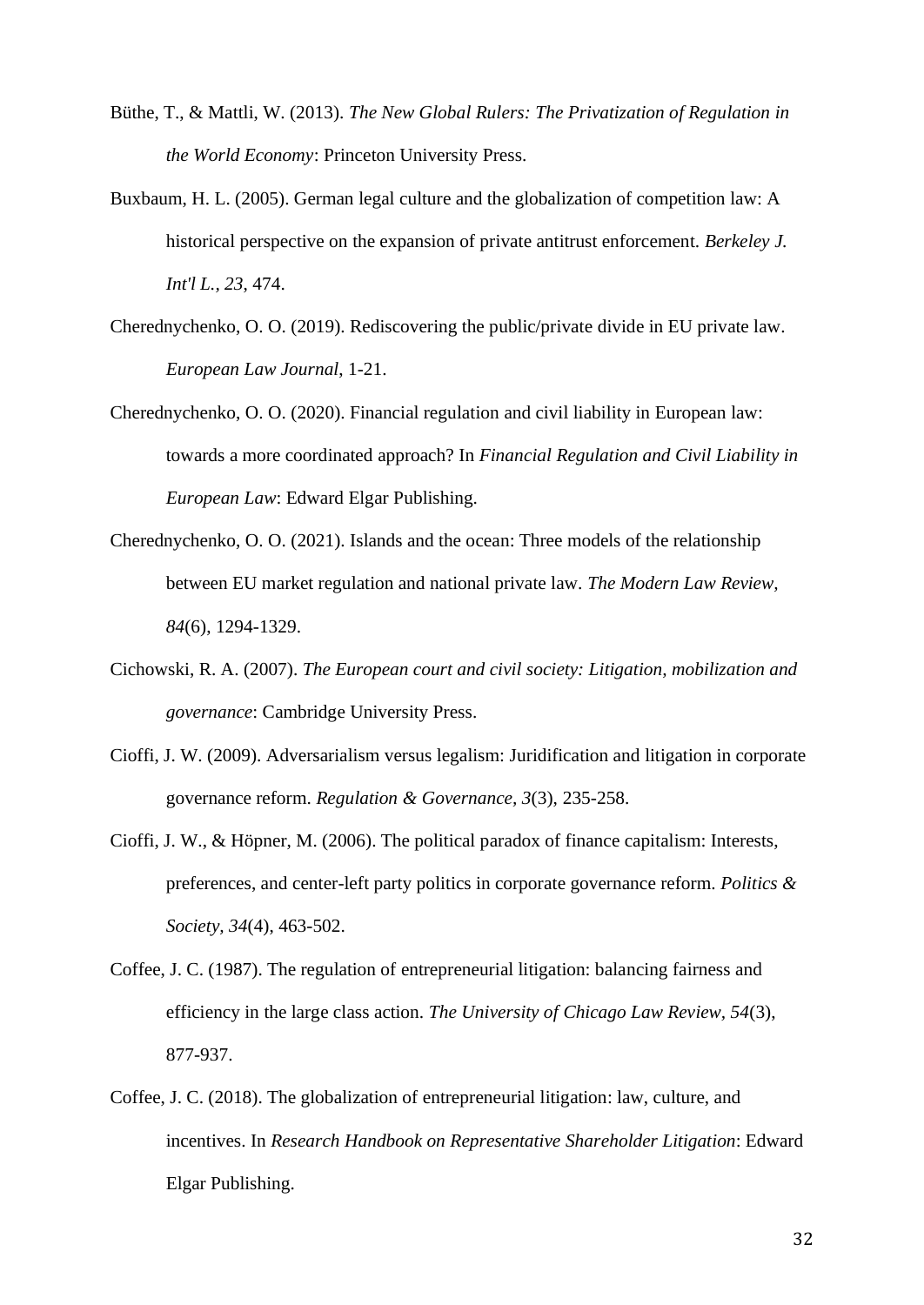Commission, E. (1999). *WHITE PAPER ON MODERNISATION OF THE RULES IMPLEMENTING ARTICLES 85 AND 86 OF THE EC TREATY*. Retrieved from [https://europa.eu/documents/comm/white\\_papers/pdf/com99\\_101\\_en.pdf](https://europa.eu/documents/comm/white_papers/pdf/com99_101_en.pdf)

Commission, E. (2005). *Green Paper - Damages actions for breach of the EC antitrust rules {SEC(2005) 1732}/\*COM/2005/0672 final \*/* Retrieved from [https://eur](https://eur-lex.europa.eu/legal-content/EN/ALL/?uri=CELEX%3A52005DC0672)[lex.europa.eu/legal-content/EN/ALL/?uri=CELEX%3A52005DC0672](https://eur-lex.europa.eu/legal-content/EN/ALL/?uri=CELEX%3A52005DC0672)

Commission, E. (2008). *White Paper on Damages Actions for Breach of the EC Antitrust Rules*. Retrieved from [https://ec.europa.eu/competition/antitrust/actionsdamages/files\\_white\\_paper/whitepap](https://ec.europa.eu/competition/antitrust/actionsdamages/files_white_paper/whitepaper_en.pdf) [er\\_en.pdf](https://ec.europa.eu/competition/antitrust/actionsdamages/files_white_paper/whitepaper_en.pdf)

Commission, E. (2013). *COMMISSION STAFF WORKING DOCUMENT EXECUTIVE SUMMARY OF THE IMPACT ASSESSMENT Damages actions for breach of the EU antitrust rules*. Retrieved from [https://eur-lex.europa.eu/legal](https://eur-lex.europa.eu/legal-content/EN/TXT/HTML/?uri=CELEX:52013SC0204&from=EN)[content/EN/TXT/HTML/?uri=CELEX:52013SC0204&from=EN](https://eur-lex.europa.eu/legal-content/EN/TXT/HTML/?uri=CELEX:52013SC0204&from=EN)

Conant, L. (2006). Individuals, courts, and the development of European social rights. *Comparative political studies, 39*(1), 76-100.

Council, E. (2003). *Council Regulation (EC) No 1/2003 of 16 December 2002 on the implementation of the rules on competition laid down in Articles 81 and 82 of the Treaty*.

Cox, J. D., Thomas, R. S., & Kiku, D. (2004). Public and private enforcement of the securities laws: Have things changed since Enron. *Notre Dame L. Rev., 80*, 893.

Crane, D. A. (2019). Toward a Realistic Comparative Assessment of Private Antitrust Enforcement. In D. Gerard & I. Lianos (Eds.), *Reconciling Efficiency and Equity: A Global Challenge for Competition Policy* (pp. 341-354). Cambridge: Cambridge University Press.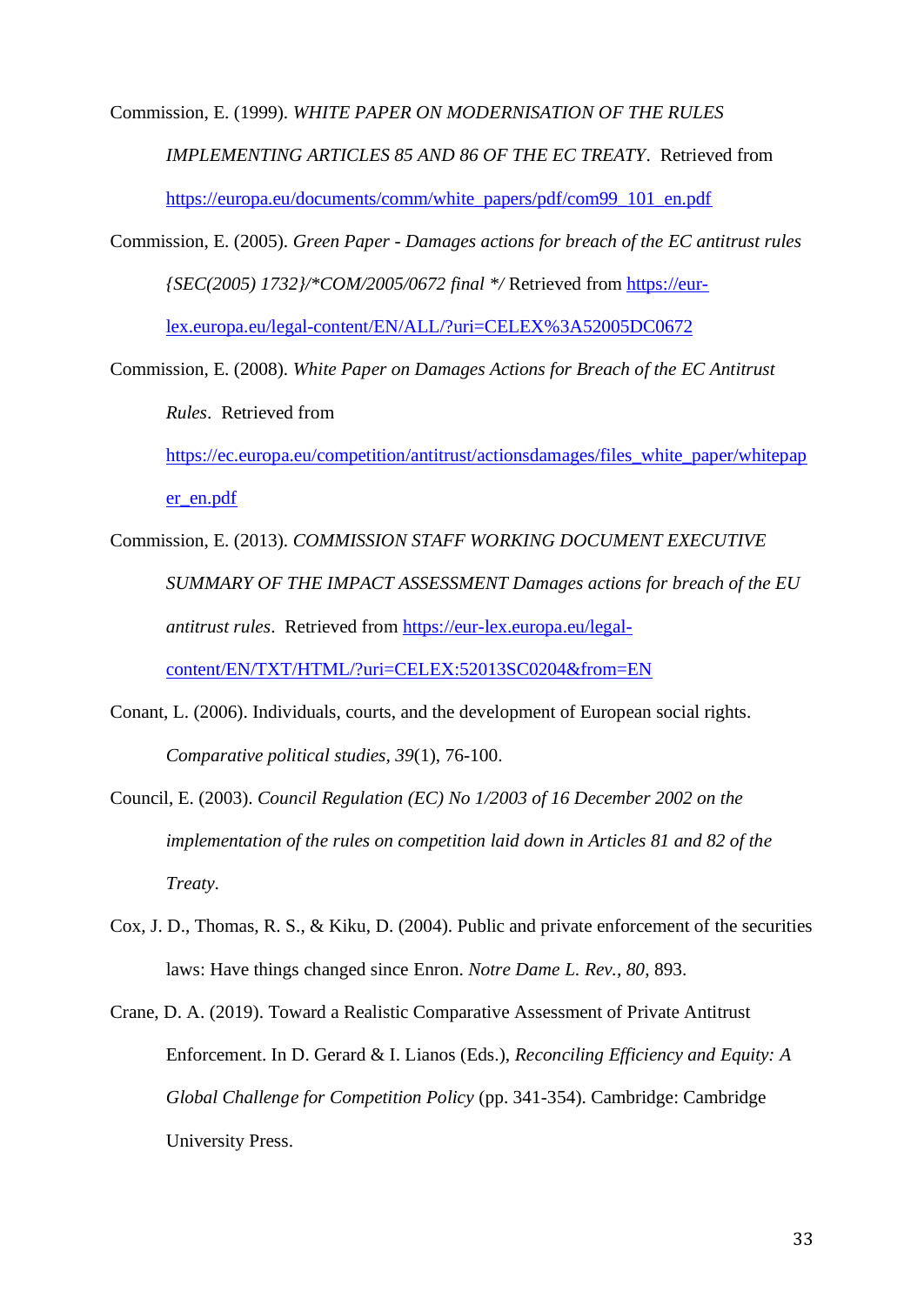- Damaska, M. R. (1986). *The Faces of Justice and State Authority: A Comparative Approach to the Legal Process*. New Haven, CT: Yale University Press.
- Della Negra, F. (2020). The regulatory design and goals of civil liability in EU securities regulation after the global financial crisis: trends and perspectives. *Financial Regulation and Civil Liability in European Law*.
- Eckstein, H. (1975). Case Studies and Theory in Political Science. In F. Greenstein & N. Polsby (Eds.), *Handbook of Political Science* (Vol. 7, pp. 79-138). Reading, MA: Addison-Wesley.
- ECN. (2020). *"Statistics," Accessible at [https://ec.europa.eu/competition/ecn/statistics.html.](https://ec.europa.eu/competition/ecn/statistics.html)* . European Competition Network
- Egeberg, M., & Trondal, J. (2009). National agencies in the European administrative space: government driven, commission driven or networked? *Public Administration, 87*(4), 779-790.
- Ehlermann, C.-D. (1996). Implementation of EC competition law by national anti-trust authorities. *European Competition Law Review, 17*, 88-95.
- Ehlermann, C.-D., & Atanasiu, I. (Eds.). (2001). *European Competition Law Annual: Effective private enforcement of EC Antitrust Law*.
- ESMA. (2011). SPEECH/11/514. Michel Barnier. "The new European Securities and Markets Authority: helping enhance the resilience of financial markets." [Press release]. Retrieved from [https://www.esma.europa.eu/document/new-european-supervisory](https://www.esma.europa.eu/document/new-european-supervisory-markets-authority-helping-enhance-resilience-financial-markets-0)[markets-authority-helping-enhance-resilience-financial-markets-0](https://www.esma.europa.eu/document/new-european-supervisory-markets-authority-helping-enhance-resilience-financial-markets-0)
- Farhang, S. (2010). *The Litigation State: Public Regulation and Private Lawsuits in the US*. Princeton, NJ: Princeton University Press.
- Gerber, D. J. (1998). *Law and Competition in Twentieth Century Europe: Protecting Prometheus*. New York: Oxford University Press.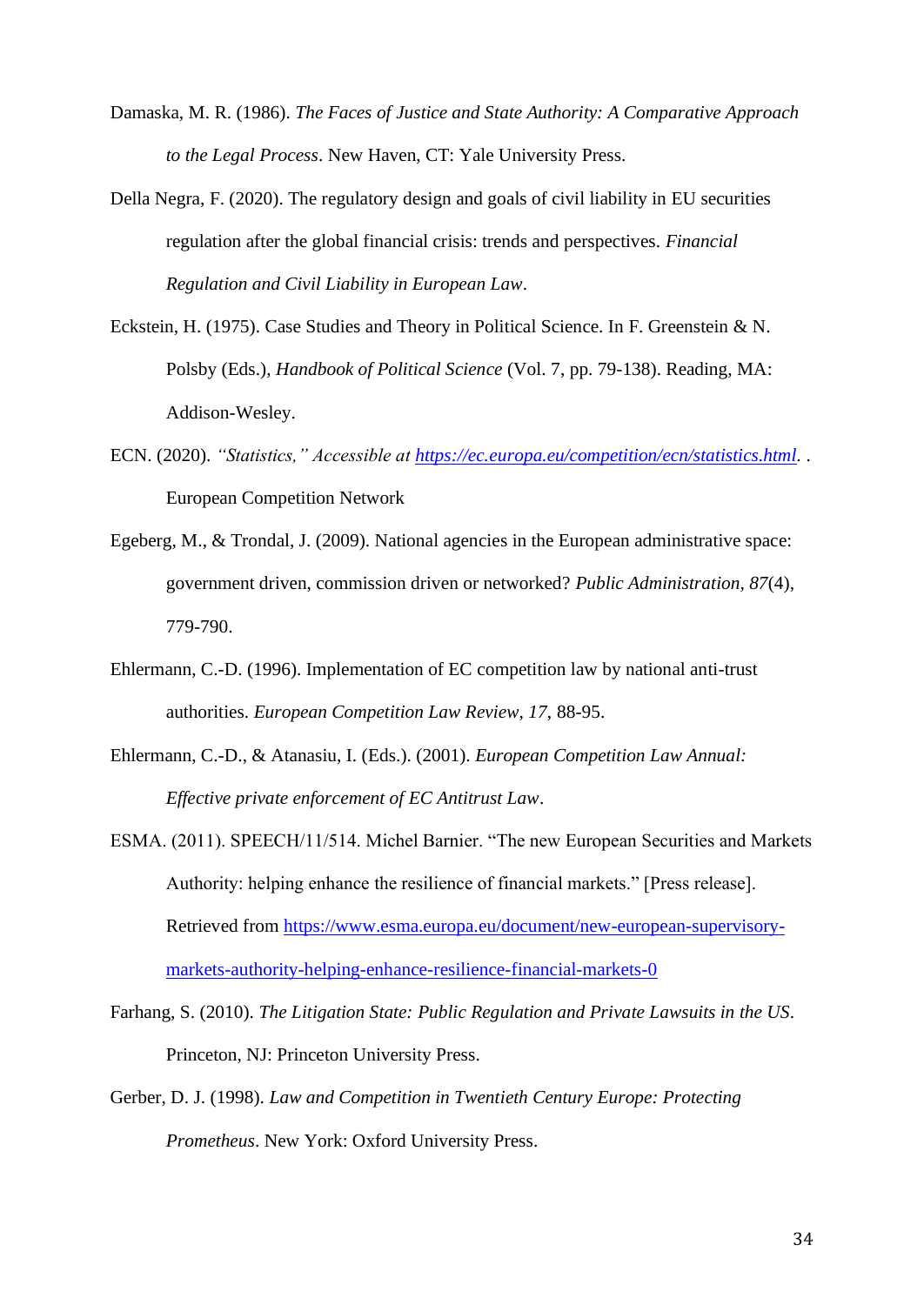- Gerber, D. J. (2007). Two Forms of Modernization in European Competition Law. *Fordham International Law Journal, 31*, 1235-1265.
- Gerring, J. (2006). *Case Study Research: Principles and Practices*. New York: Cambridge University Press.
- Gerring, J. (2007). Is there a (viable) crucial-case method? *Comparative Political Studies 40*(3), 231-253.
- Grace, S. M. (2005). Strengthening Investor Confidence in Europe: US-Style Securities Class Actions and the Acquis Communautaire. *Journal of Transnational Law & Policy, 15*, 281-304.
- Grisinger, J. L. (2012). *The Unwieldy American State: Administrative Politics since the New Deal*. New York: Cambridge University Press.
- Hartnell, H. E. (2002). EUstitia: institutionalizing justice in the European Union. *Northwestern Journal of International Law & Business, 23*(1), 65-138.
- Hertig, G., & Lee, R. (2003). Four predictions about the future of EU securities regulation. *Journal of Corporate Law Studies, 3*(2), 359-377.
- Hodges, C. (2014). Collective Redress: A Breakthrough or a Damp Sqibb? *Journal of Consumer Policy, 37*(1), 67-89.
- Hodges, C., & Voet, S. (2018). *Delivering Collective Redress: New Technologies*.
- Issacharoff, S., & Miller, G. P. (2012). Will aggregate litigation come to Europe? In J. Backhaus, A. Cassone, & G. B. Ramello (Eds.), *The Law and Economics of Class Actions in Europe: Lessons from America* (pp. 37-68). Cheltenham, UK: Edward Elgar Publishing.
- Jabko, N. (2006). *Playing the Market: A Political Strategy for Uniting Europe, 1985–2005*. Ithaca, NY: Cornell University Press.
- Joerges, C. (2004). The challenges of Europeanization in the Realm of private law: a Plea for a new legal discipline. *Duke J. Comp. & Int'l L., 14*, 149.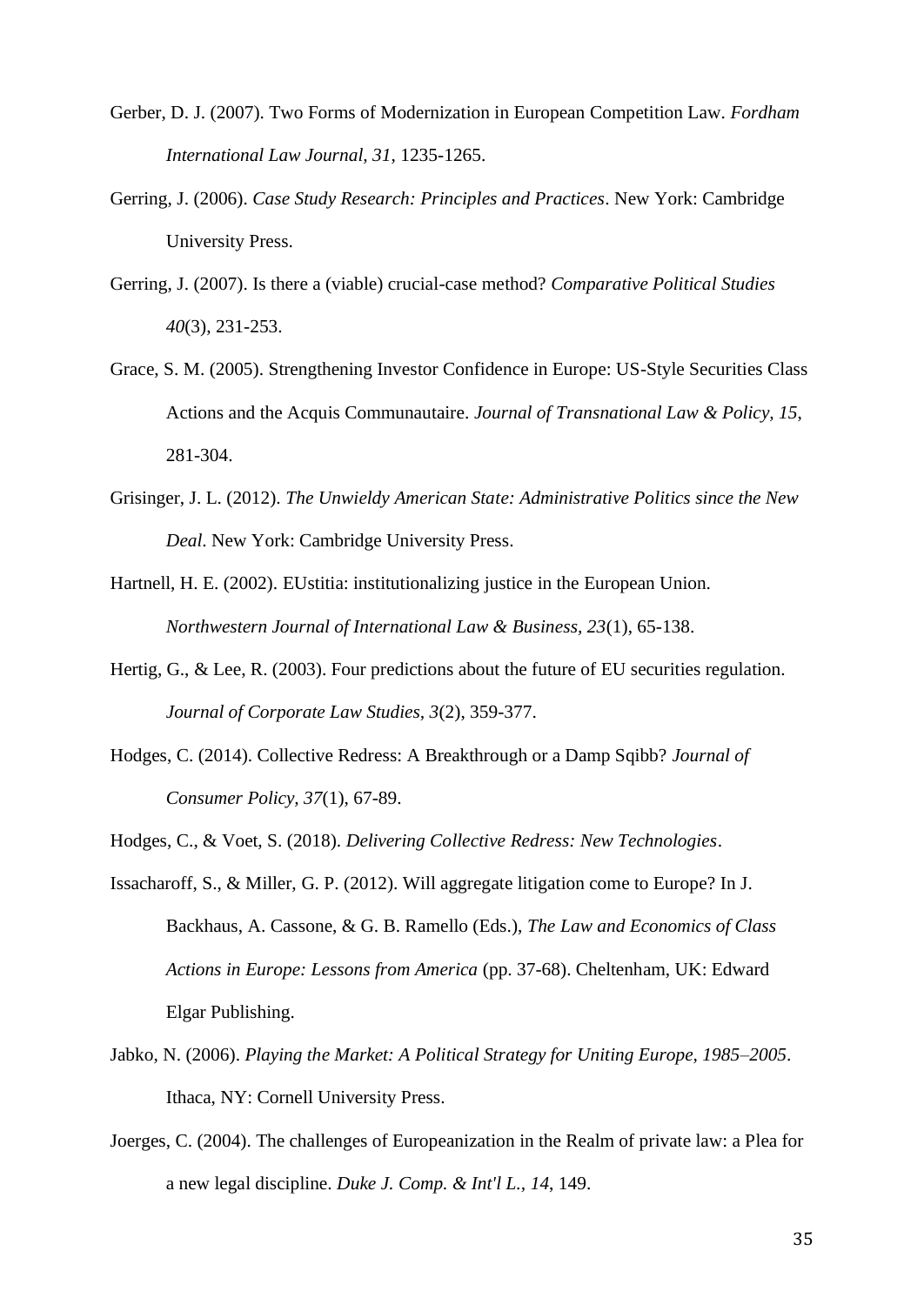- Kagan, R. A. (1997). Should Europe worry about adversarial legalism? *Oxford Journal of Legal Studies, 17*, 165-183.
- Kagan, R. A. (2007). Globalization and legal change: The "Americanization" of European law? *Regulation & Governance, 1*(2), 99-120.
- Kagan, R. A. (2019). *Adversarial Legalism: The American Way of Law*. Cambridge, MA: Harvard University Press.
- Kelemen, R. D. (2003). The EU Rights Revolution: Adversarial Legalism and European Integration. In T. A. Börzel & R. A. Cichowski (Eds.), *The State of the European Union: Law, Politics, and Society* (Vol. 6, pp. 221-234). New York: Oxford University Press.
- Kelemen, R. D. (2006). Suing for Europe: Adversarial legalism and European governance. *Comparative Political Studies 39*(1), 101-127.
- Kelemen, R. D. (2008). The Americanisation of European Law? Adversarial Legalism à la Européenne. *European political science, 7*(1), 32-42.
- Kelemen, R. D. (2011). *Eurolegalism: The Transformation of Law and Regulation in the European Union*. Cambridge, MA: Harvard University Press.
- Kelemen, R. D., & Sibbitt, E. C. (2004). The Globalization of American Law. *International Organization, 58*(1), 103-136.
- Komninos, A. P. (2002). New prospects for private enforcement of EC competition law: Courage v. Crehan and the Community right to damages. *Common Market Law Review, 39*(3).
- Kortmann, J., & Swaak, C. (2009). The EC white paper on antitrust damage actions: Why the Member States are (right to be) less than enthusiastic. *ECLR: European Competition Law Review, 30*.
- Laborde, J.-F. (2019). Cartel damages actions in Europe: How courts have assessed cartel overcharges. In: Concurrences.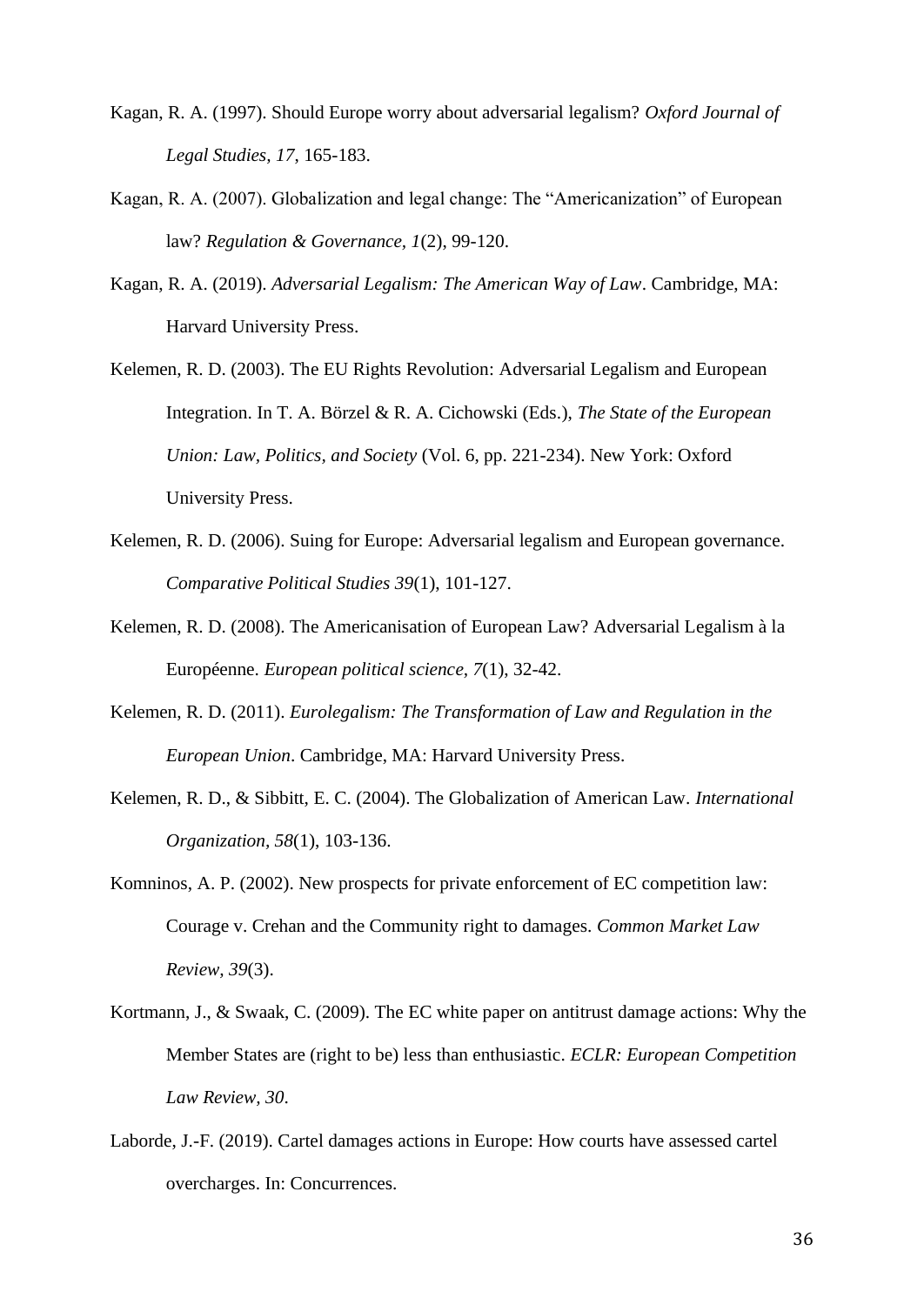- Lazer, D., & Mayer-Schoenberger, V. (2001). Blueprints for Change: Devolution and Subsidiarity in the United States and the European Union. In K. Nicolaidis & R. Howse (Eds.), *The Federal Vision:Legitimacy and Levels of Governance in the United States and European Union* (pp. 118-143): Oxford University Press.
- Levi-Faur, D. (2005). The Political Economy of Legal Globalization: Juridification, Adversarial Legalism, and Responsive Regulation. A Comment. *International Organization*, 451-462.
- Levi-Faur, D. (2011). Regulatory networks and regulatory agencification: towards a Single European Regulatory Space. *Journal of European Public Policy, 18*(6), 810-829.
- Levy, J. S. (2008). Case studies: Types, designs, and logics of inference. *Conflict management and peace science, 25*(1), 1-18.
- Majone, G. (1997). From the positive to the regulatory state: Causes and consequences of changes in the mode of governance. *Journal of Public Policy*, 139-167.
- Marjosola, H. (2014). What Role for Courts in Protecting Investors in Europe–A View from Finland. *European Review of Contract Law, 10*(4), 545-570.
- McCubbins, M. D., Noll, R. G., & Weingast, B. R. (1987). Administrative procedures as instruments of political control. *Journal of Law, Economics, & Organization, 3*(2), 243-277.
- McNollgast. (1999). The political origins of the Administrative Procedure Act. *Journal of Law, Economics, & Organization*, 180-217.
- Micklitz, H.-W. (2015). The Transformation of Enforcement in European Private Law: Preliminary Considerations'(2015). *European Review of Private Law, 23*, 491-524.
- Micklitz, H.-W. (2018). *The politics of justice in European private law: social justice, access justice, societal justice*: Cambridge University Press.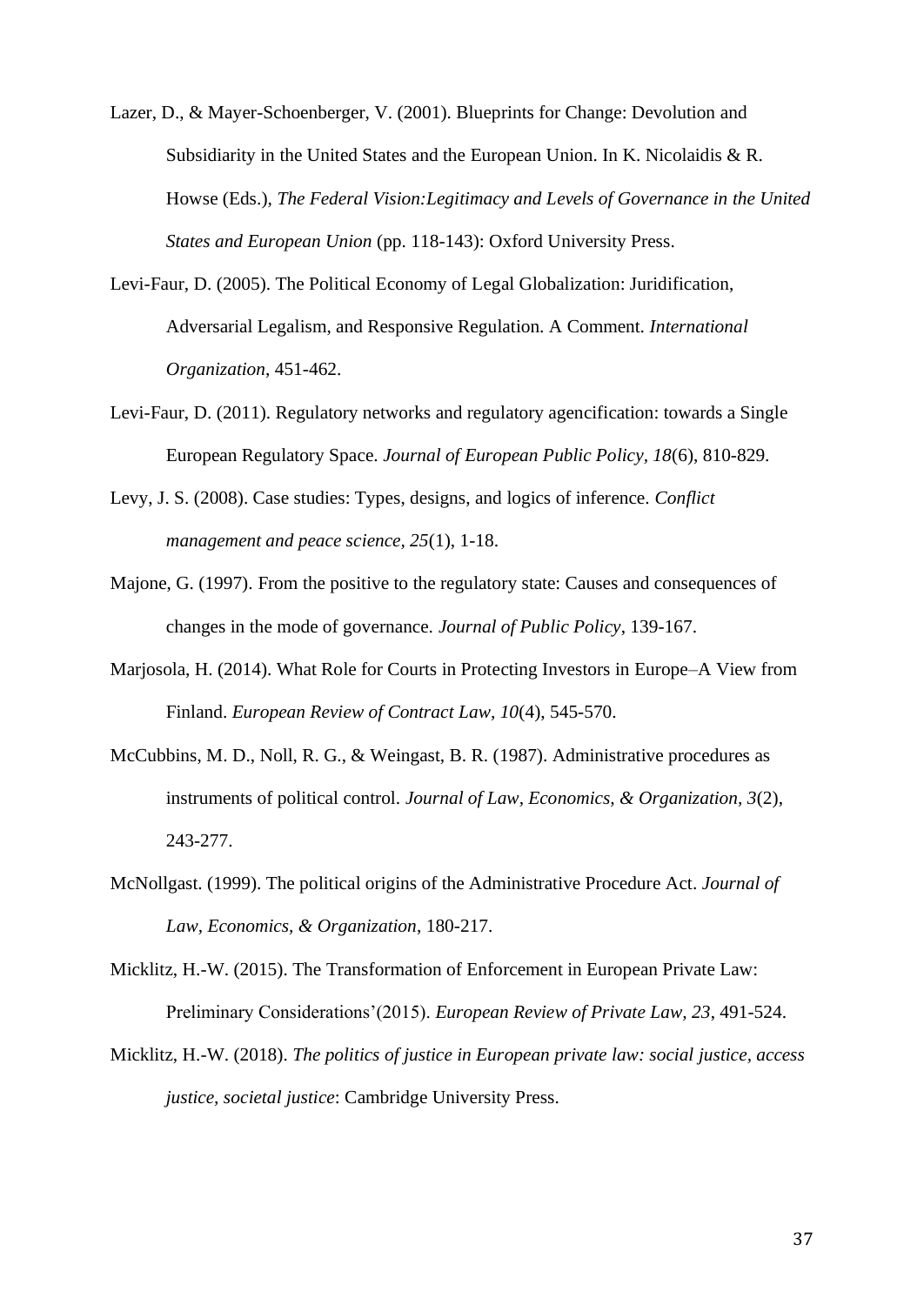- Moloney, N. (2011). The European securities and markets authority and institutional design for the EU financial market—A tale of two competences: Part (2) rules in action. *European Business Organization Law Review, 12*(2), 177-225.
- Moloney, N. (2012). Liability of asset managers: a comment. *Capital Markets Law Journal, 7*(4), 414-422.
- Moloney, N. (2014). *EU Securities and Financial Markets Regulation*. Oxford, UK: Oxford University Press.
- Mügge, D. (2014). *Europe and the Governance of Global Finance*. New York: Oxford University Press.
- Nagy, C. I. (2019). *Collective Actions in Europe: A Comparative, Economic and Transsystemic Analysis*: Springer Open.
- Overy, A. (2011). *MiFID Review - Liabilities and Sanctions*. Retrieved from [https://www.allenovery.com/en-gb/global/news-and-insights/publications/mifid](https://www.allenovery.com/en-gb/global/news-and-insights/publications/mifid-review---liabilities-and-sanctions)[review---liabilities-and-sanctions](https://www.allenovery.com/en-gb/global/news-and-insights/publications/mifid-review---liabilities-and-sanctions)
- Parcu, P. L., Monti, G., & Botta, M. (Eds.). (2018). *Private Enforcement of EU Competition Law: The Impact of the Damages Directive*. Cheltenham, UK: Edward Elgar Publishing.
- Parliament, E. (1999). *European Parliament resolution on the Commission White Paper on modernisation of the rules implementing Articles 85 and 86 of the EC Treaty*. Retrieved from [https://eur-lex.europa.eu/legal-](https://eur-lex.europa.eu/legal-content/EN/TXT/PDF/?uri=CELEX:51999IP0069(01)&qid=1460393767972&from=EN)

[content/EN/TXT/PDF/?uri=CELEX:51999IP0069\(01\)&qid=1460393767972&from=](https://eur-lex.europa.eu/legal-content/EN/TXT/PDF/?uri=CELEX:51999IP0069(01)&qid=1460393767972&from=EN) [EN](https://eur-lex.europa.eu/legal-content/EN/TXT/PDF/?uri=CELEX:51999IP0069(01)&qid=1460393767972&from=EN)

Parliament, E. (2012). *Report on the proposal for a directive of the European Parliament and of the Council on markets in financial instruments repealing Directive 2004/39/EC of the European Parliament and of the Council (recast)*. Retrieved from [https://www.europarl.europa.eu/doceo/document/A-7-2012-0306\\_EN.html#title1](https://www.europarl.europa.eu/doceo/document/A-7-2012-0306_EN.html#title1)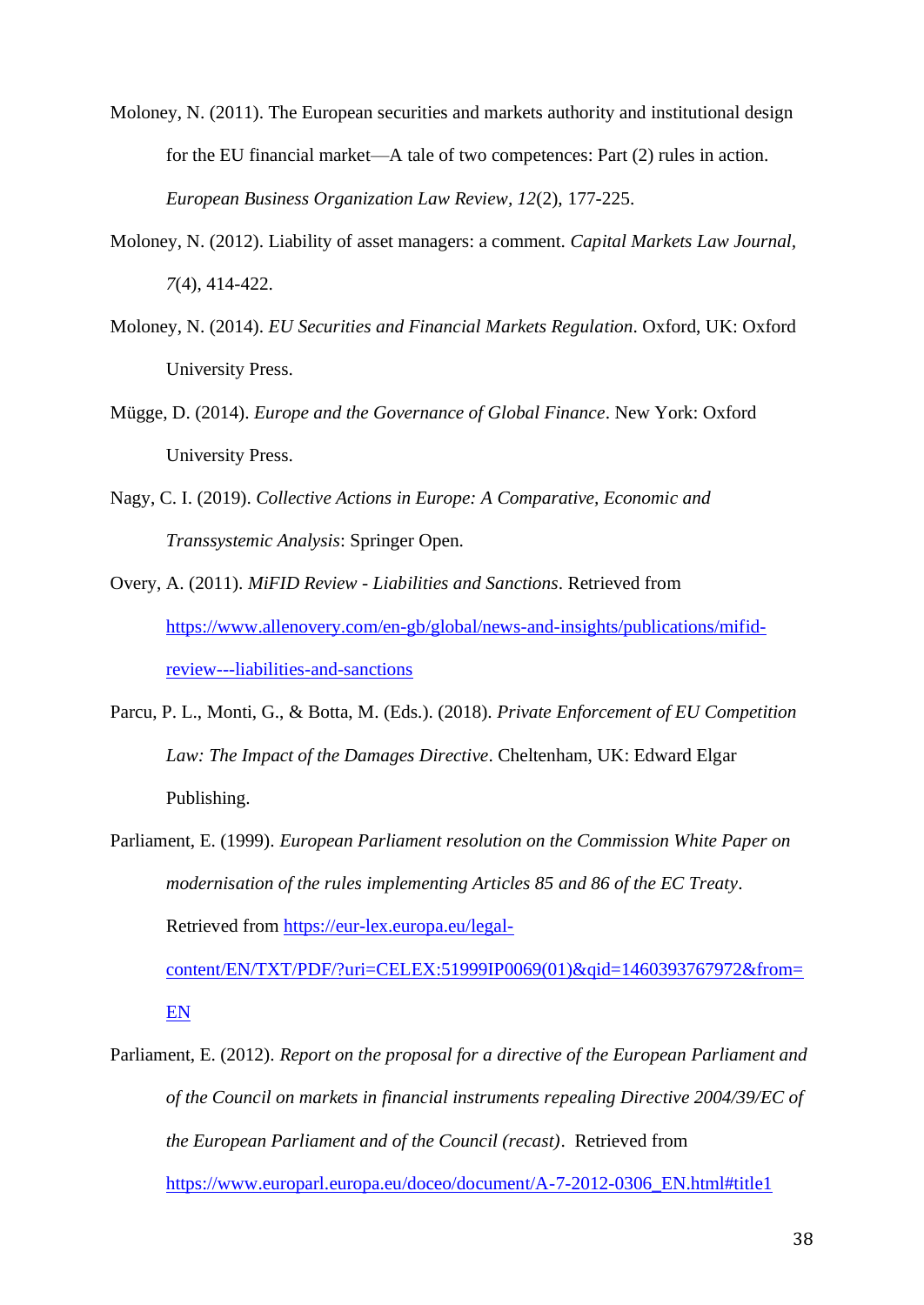- Parliament, E. (2020). *New Rules Allow EU Consumers to Defend their Rights Collectively*. Retrieved from [https://www.europarl.europa.eu/news/en/press](https://www.europarl.europa.eu/news/en/press-room/20200619IPR81613/new-rules-allow-eu-consumers-to-defend-their-rights-collectively)[room/20200619IPR81613/new-rules-allow-eu-consumers-to-defend-their-rights](https://www.europarl.europa.eu/news/en/press-room/20200619IPR81613/new-rules-allow-eu-consumers-to-defend-their-rights-collectively)[collectively](https://www.europarl.europa.eu/news/en/press-room/20200619IPR81613/new-rules-allow-eu-consumers-to-defend-their-rights-collectively)
- Peyer, S. (2016). Compensation and the Damages Directive. *European Competition Journal, 12*(1), 87-112.
- Posner, E., & Véron, N. (2010). The EU and financial regulation: power without purpose? *Journal of European Public Policy, 17*(3), 400-415.
- Quaglia, L. (2010). *Governing Financial services in the European Union: Banking, Securities and Post-trading*. New York: Routledge.
- Rehder, B. (2009). "Adversarial legalism" in the German system of industrial relations? *Regulation & Governance, 3*(3), 217-234.
- Riley, A. (2003). EC Antitrust Modernisation: The Commission Does Very Nicely-Thank You! Part Two: Between the Idea and the Reality: Decentralisation under Regulation 1. *European Competition Law Review, 24*(12), 657-672.
- Rizzuto, F. (2009). Does the European Community have legal competence to harmonise national procedural rules governing private actions for damages from infringements of European Community antitrust rules. *Global Competition Litigation Review*, 29-48.
- Rodger, B. (2014). *Competition Law: Comparative Private Enforcement and Collective Redress Across the EU*: Kluwer Law International.
- Sabel, C. F., & Zeitlin, J. (2010). *Experimentalist Governance in the European Union: Towards a New Architecture*: Oxford University Press.
- Scholten, M. (2017). Mind the trend! Enforcement of EU law has been moving to 'Brussels'. *Journal of European Public Policy, 24*(9), 1348-1366.
- Scholten, M., & Ottow, A. (2014). Institutional design of enforcement in the EU: the case of financial markets. *Utrecht L. Rev., 10*, 80.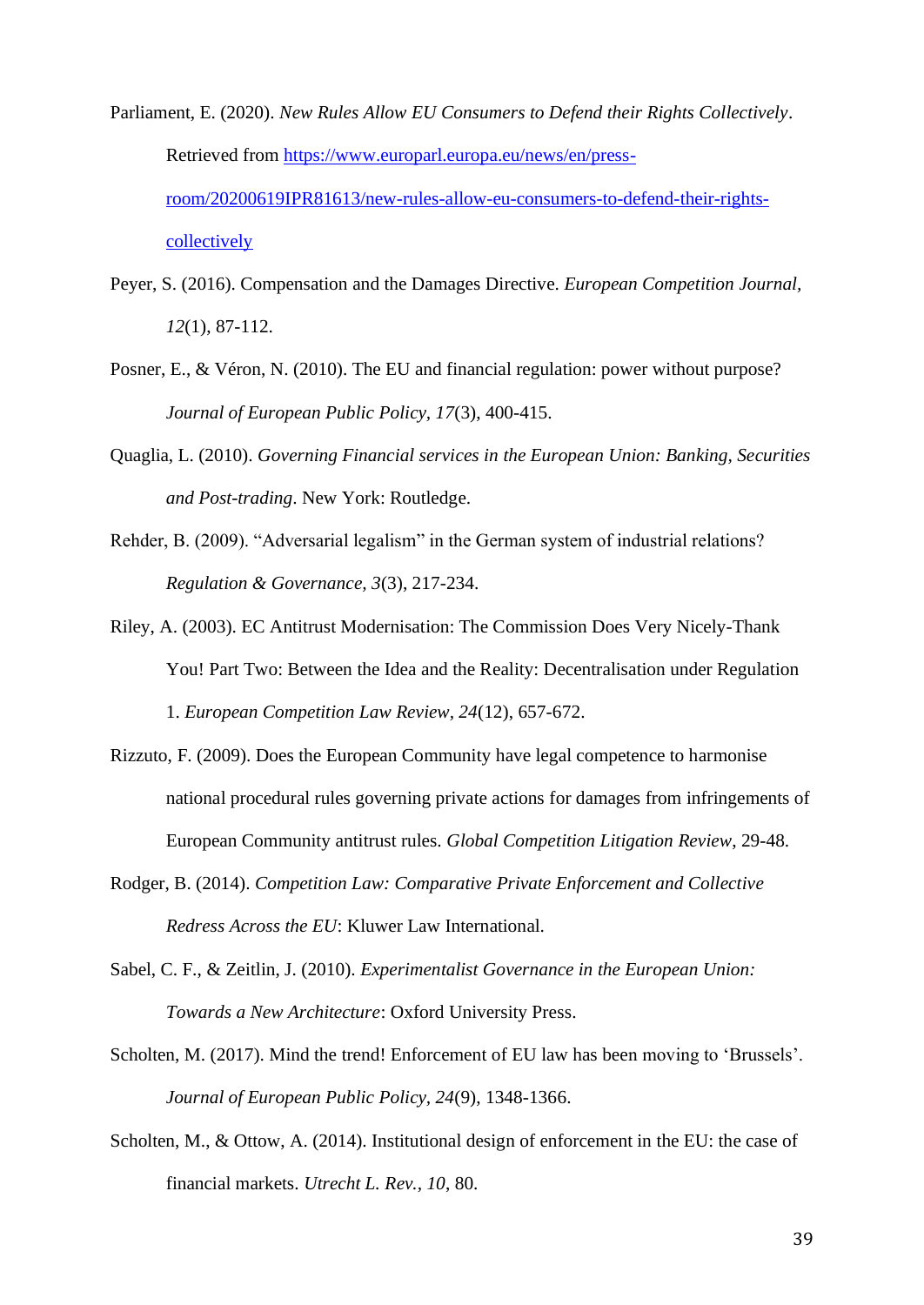- Shapiro, M., & Sweet, A. S. (2002). *On Law, Politics, and Judicialization*: Oxford University Press.
- Slaughter, A.-M. (1999). Judicial Globalization. *Virginia Journal of International Law, 40*, 1103.
- Stephenson, M. C. (2005). Public Regulation of Private Enforcement: The Case for Expanding the Role of Administrative Agencies. *Virginia Law Review, 91*(1), 93-173.
- Stewart, R. B. (1993). Antidotes for the American Disease. *Ecology Law Quarterly, 20*(1), 85-101.
- Sweet, A. S., & Brunell, T. L. (2004). *The Judicial Construction of Europe*: Oxford University Press.
- Thatcher, M. (2002). Regulation after delegation: Independent regulatory agencies in Europe. *Journal of European Public Policy, 9*(6), 954-972.
- Trondal, J. (2010). *An Emergent European Executive Order*. Oxford, UK: Oxford University Press.
- Tsebelis, G., & Garrett, G. (2000). Legislative politics in the European Union. *European Union Politics 1*(1), 9-36.
- Van Waarden, F. (2009). Power to the legal professionals: Is there an Americanization of European law? *Regulation & Governance, 3*(3), 197-216.
- Waarden, F. v., & Drahos, M. (2002). Courts and (epistemic) communities in the convergence of competition policies. *Journal of European Public Policy, 9*(6), 913-934.
- Wallinga, M. (2019). Why MiFID & MiFID II do (not) matter to private law: liability to compensate for investment losses for breach of conduct of business rules. *European Review of Private Law, 27*(3).
- Warren, M. G. (2011). The US Securities Fraud Class Action: An Unlikely Export to the European Union. *Brooklyn Journal of International Law, 37*(3), 1075-1114.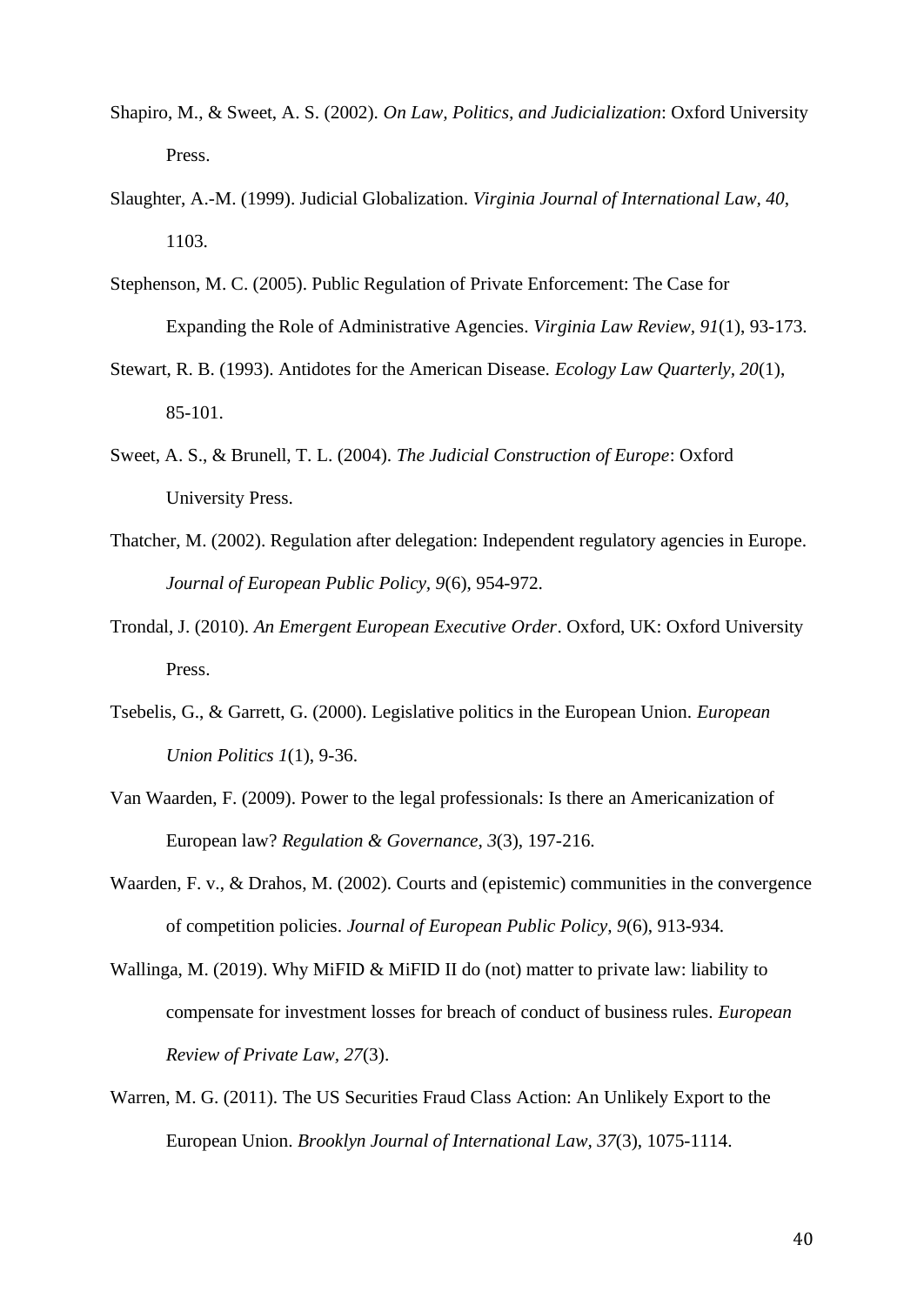- Wesseling, R. (1997). The Commission Notices on Decentralisation of EC Antitrust Law: In for a Penny, Not for a Pound. *European Competition Law Review, 18*, 94-97.
- Wilks, S. (2005). Agency Escape: Decentralization or Dominance of the European Commission in the Modernization of Competition Policy? *Governance, 18*(3), 431- 452.
- Wils, W. P. (2013). Ten Years of Regulation 1/2003: A Retrospective. *Journal of European Competition Law & Practice, 4*(4), 293-301.
- Wils, W. P. (2017). Private Enforcement of EU Antitrust Law and Its Relationship with Public Enforcement: Past, Present and Future. *World Competition, 40*(3), 14-23.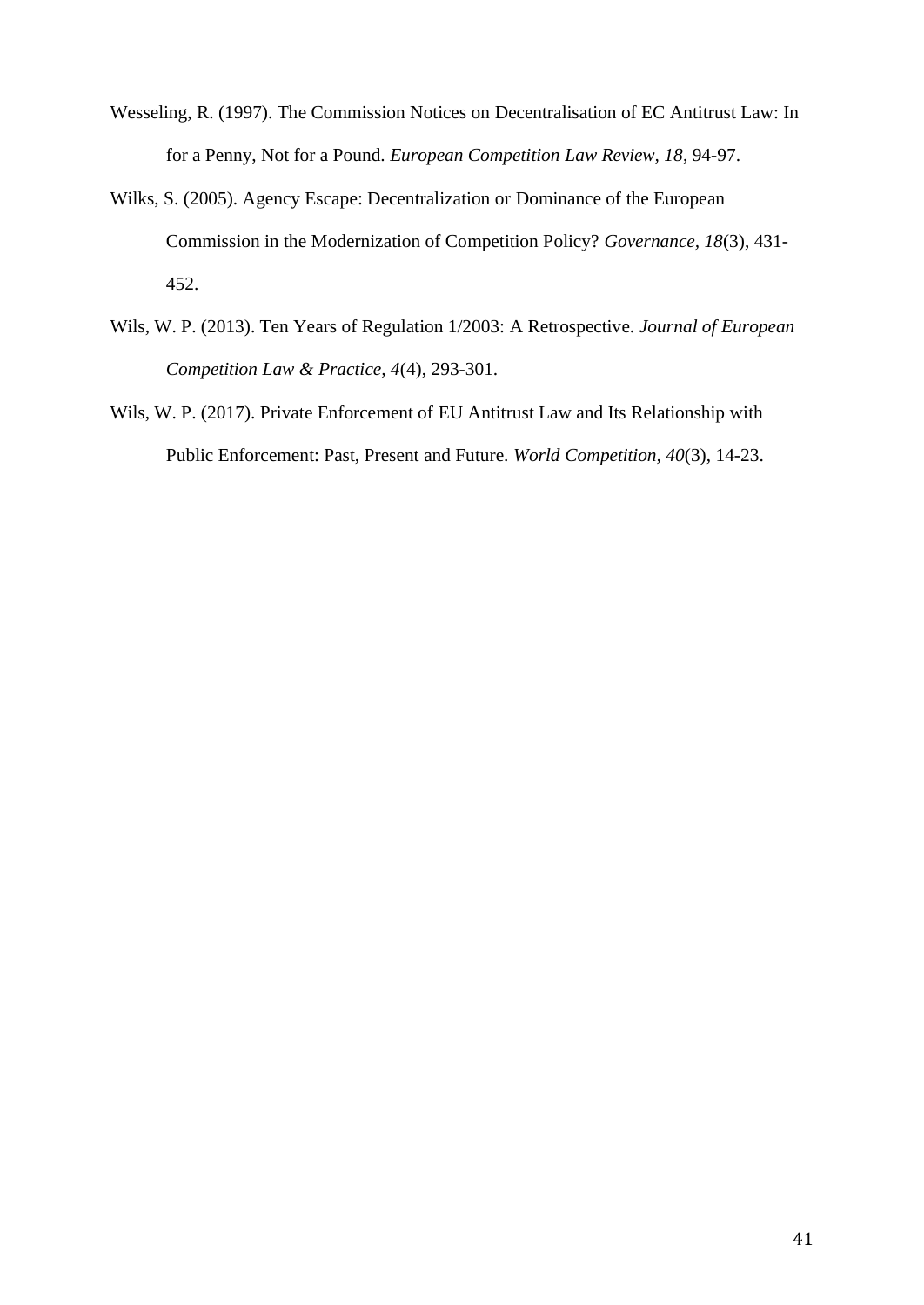<sup>i</sup> The European Treaties, to aid the transposition of European law, allows private actors to initiate litigation against member states in national courts, through the preliminary reference procedure. See Börzel (2006). This article does not address preliminary reference requests, which number in the hundreds per year. The exclusive focus is on the private enforcement of public law against market actors, which generates the overwhelming share of federal litigation in the United States. See Farhang (2010)

ii The 2003 Prospectus Directive and 2004 Transparency Directive also require member states to subject those responsible for issuer disclosure to national civil liability regimes. But tellingly, Moloney calls them "tentative steps" that are likely to have limited effects since they "do not engage with the range of potential plaintiffs, the nature of liability, causation, or the quantum of damages."

iii All of the consultation submissions can be found here

[https://ec.europa.eu/competition/antitrust/actionsdamages/documents.html.](https://ec.europa.eu/competition/antitrust/actionsdamages/documents.html)

iv See for instance the Dutch government's comments on the 2005 Green Paper. < [https://ec.europa.eu/competition/antitrust/actionsdamages/files\\_green\\_paper\\_comments/nethe](https://ec.europa.eu/competition/antitrust/actionsdamages/files_green_paper_comments/netherlands_ministry_of_economic_affairs_nl.pdf) [rlands\\_ministry\\_of\\_economic\\_affairs\\_nl.pdf>](https://ec.europa.eu/competition/antitrust/actionsdamages/files_green_paper_comments/netherlands_ministry_of_economic_affairs_nl.pdf). See also the Danish government's contribution: <

[https://ec.europa.eu/competition/antitrust/actionsdamages/files\\_green\\_paper\\_comments/danis](https://ec.europa.eu/competition/antitrust/actionsdamages/files_green_paper_comments/danish_government_en.pdf) [h\\_government\\_en.pdf>](https://ec.europa.eu/competition/antitrust/actionsdamages/files_green_paper_comments/danish_government_en.pdf).

<sup>v</sup> For instance, France Telecom characterized the Commission's proposal as excessive and interfering too much with member state legal systems.

[https://ec.europa.eu/competition/antitrust/actionsdamages/files\\_green\\_paper\\_comments/franc](https://ec.europa.eu/competition/antitrust/actionsdamages/files_green_paper_comments/france_telecom.pdf)

[e\\_telecom.pdf>](https://ec.europa.eu/competition/antitrust/actionsdamages/files_green_paper_comments/france_telecom.pdf). See also the discussion in (Hodges, 2014, p. 73).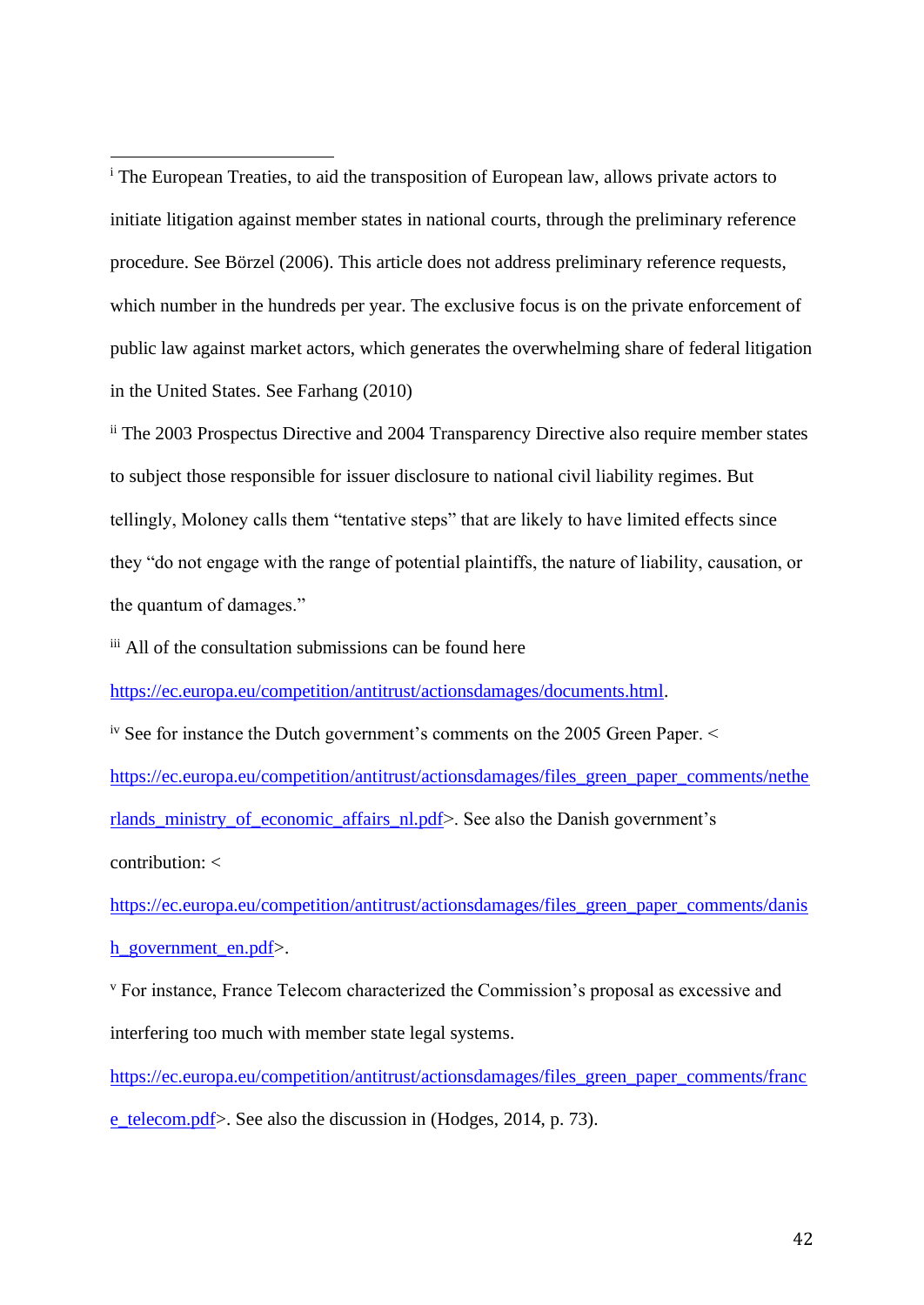<sup>vi</sup> See especially the response from the German Chamber of Industry and Commerce.

[<https://ec.europa.eu/competition/antitrust/actionsdamages/files\\_green\\_paper\\_comments/dihk](https://ec.europa.eu/competition/antitrust/actionsdamages/files_green_paper_comments/dihk.pdf) [.pdf>](https://ec.europa.eu/competition/antitrust/actionsdamages/files_green_paper_comments/dihk.pdf).

vii Conference on collective redress for European consumers, Nov. 9, 2007; SPEECH/07/698.

Accessible at < https://tinyurl.com/32dzjbnc>.

viii The Dutch authority's submission can be accessed at<

[https://ec.europa.eu/competition/antitrust/actionsdamages/white\\_paper\\_comments/nether\\_en.](https://ec.europa.eu/competition/antitrust/actionsdamages/white_paper_comments/nether_en.pdf)

[pdf>](https://ec.europa.eu/competition/antitrust/actionsdamages/white_paper_comments/nether_en.pdf). The French government's response can be found at <

[https://ec.europa.eu/competition/antitrust/actionsdamages/white\\_paper\\_comments/france\\_fr.p](https://ec.europa.eu/competition/antitrust/actionsdamages/white_paper_comments/france_fr.pdf)

[df>](https://ec.europa.eu/competition/antitrust/actionsdamages/white_paper_comments/france_fr.pdf).

ix See the German delegation's submission to the White Paper consultation:

[https://ec.europa.eu/competition/antitrust/actionsdamages/white\\_paper\\_comments/bund\\_en.p](https://ec.europa.eu/competition/antitrust/actionsdamages/white_paper_comments/bund_en.pdf) [df.](https://ec.europa.eu/competition/antitrust/actionsdamages/white_paper_comments/bund_en.pdf)

x In Rodger's study private litigants had a success rate of 21%. A higher proportion of public investigations – 43% – led to envisaged decisions. See (ECN, 2020).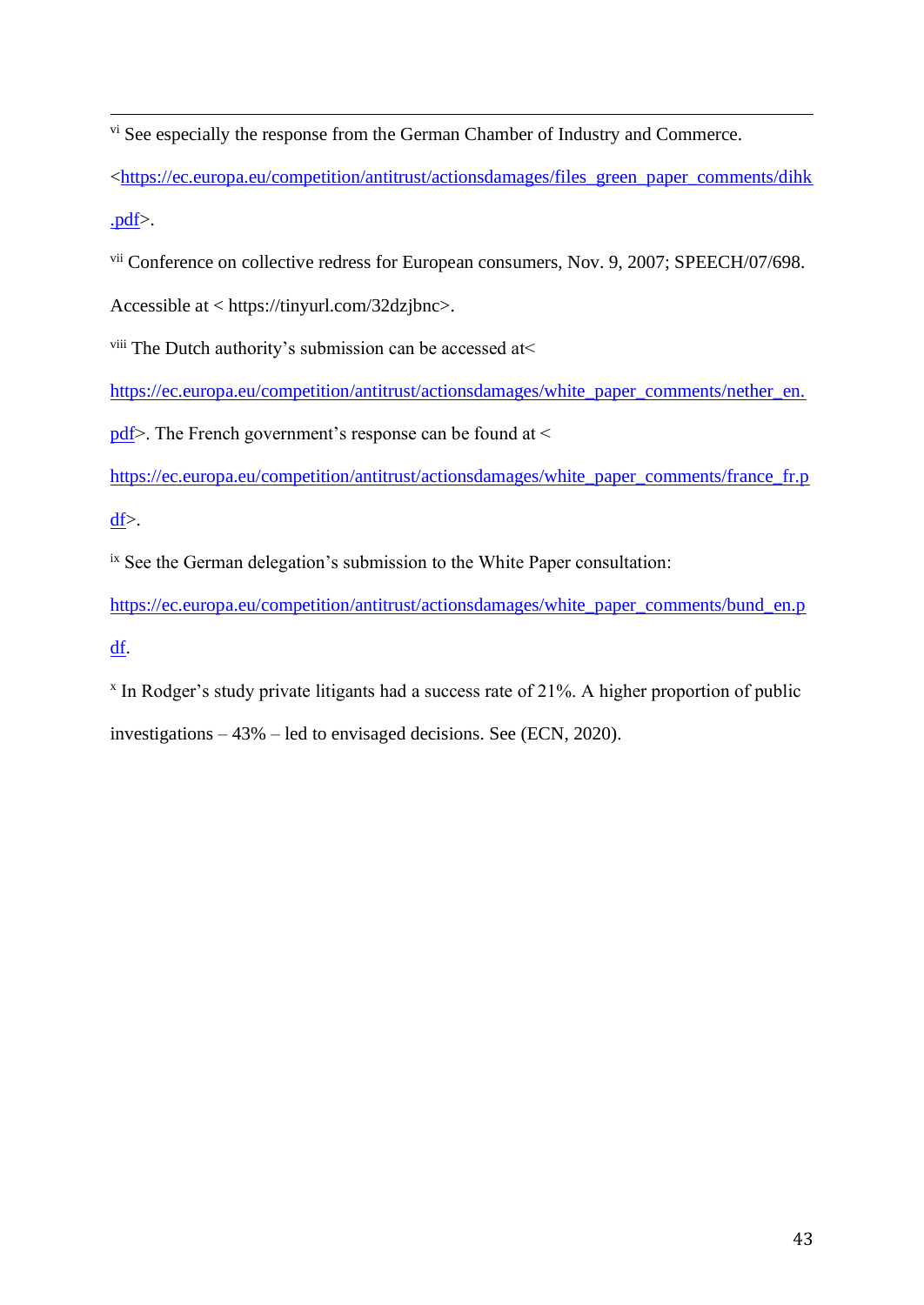# Appendix I: Tables

# Table 1: Modes of policy implementation

| Organization of decision- | Decision-making style        |                       |  |  |
|---------------------------|------------------------------|-----------------------|--|--|
| making authority          |                              |                       |  |  |
|                           |                              |                       |  |  |
|                           | <b>INFORMAL</b>              | <b>FORMAL</b>         |  |  |
|                           |                              |                       |  |  |
| <b>HIERARCHICAL</b>       | Expert or political judgment | Bureaucratic legalism |  |  |
|                           |                              |                       |  |  |
| <b>PARTICIPATORY</b>      | Negotiation/mediation        | Adversarial legalism  |  |  |
|                           |                              |                       |  |  |
|                           |                              |                       |  |  |
|                           |                              |                       |  |  |

*Source:* Kagan (2019, p. 10).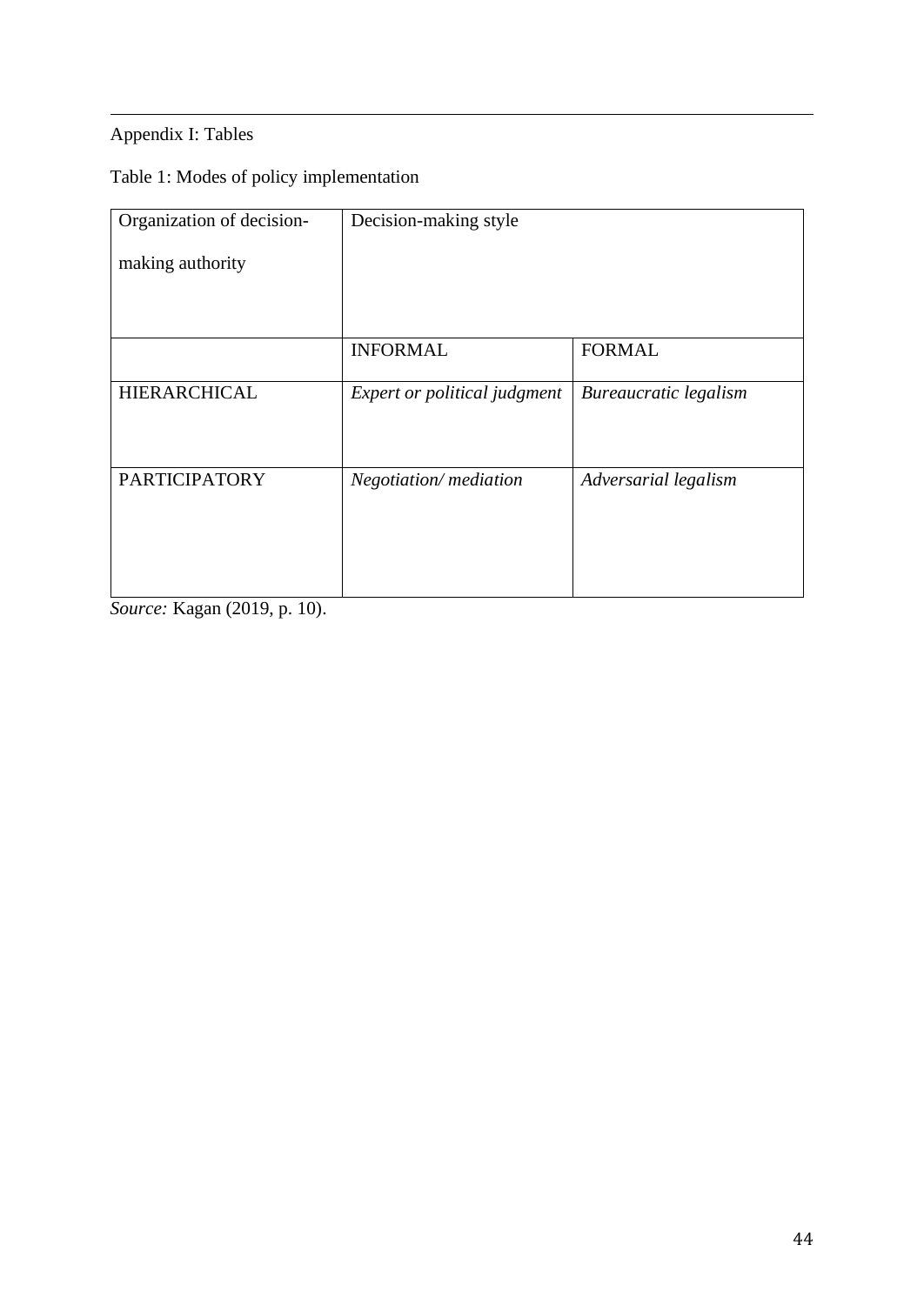|         | <b>United States</b> |          |         | European Union |              |         |
|---------|----------------------|----------|---------|----------------|--------------|---------|
|         | Public,              | Private, | Percent | Public Cases,  | Private      | Percent |
|         | Cases                | Cases    | Public  | Envisaged      | Cases, Filed | Public  |
|         | Filed                | Filed    |         | decisions      |              |         |
| 2004    | 66                   | 693      | 8%      | 302            | 179          | 63%     |
| 2005    | 64                   | 774      | 8%      | 203            | 212          | 49%     |
| 2006    | 75                   | 865      | 8%      | 165            | 224          | 51%     |
| 2007    | 63                   | 1150     | 5%      | 150            | 209          | 42%     |
| 2008    | 65                   | 1029     | 6%      | 159            | 198          | 45%     |
| 2009    | 79                   | 1062     | 7%      | 150            | 168          | 47%     |
| 2010    | 58                   | 646      | 8%      | 169            | 110          | 61%     |
| Average | 67                   | 888      | 7%      | 171            | 186          | 51%     |

Table 2: Public and Private Antitrust Enforcement, US and Europe, 2004-2010

*Source:* Rodger 2014, European Competition Network, US Federal Courts, NAAG Litigation

Database. Calculations by the author.